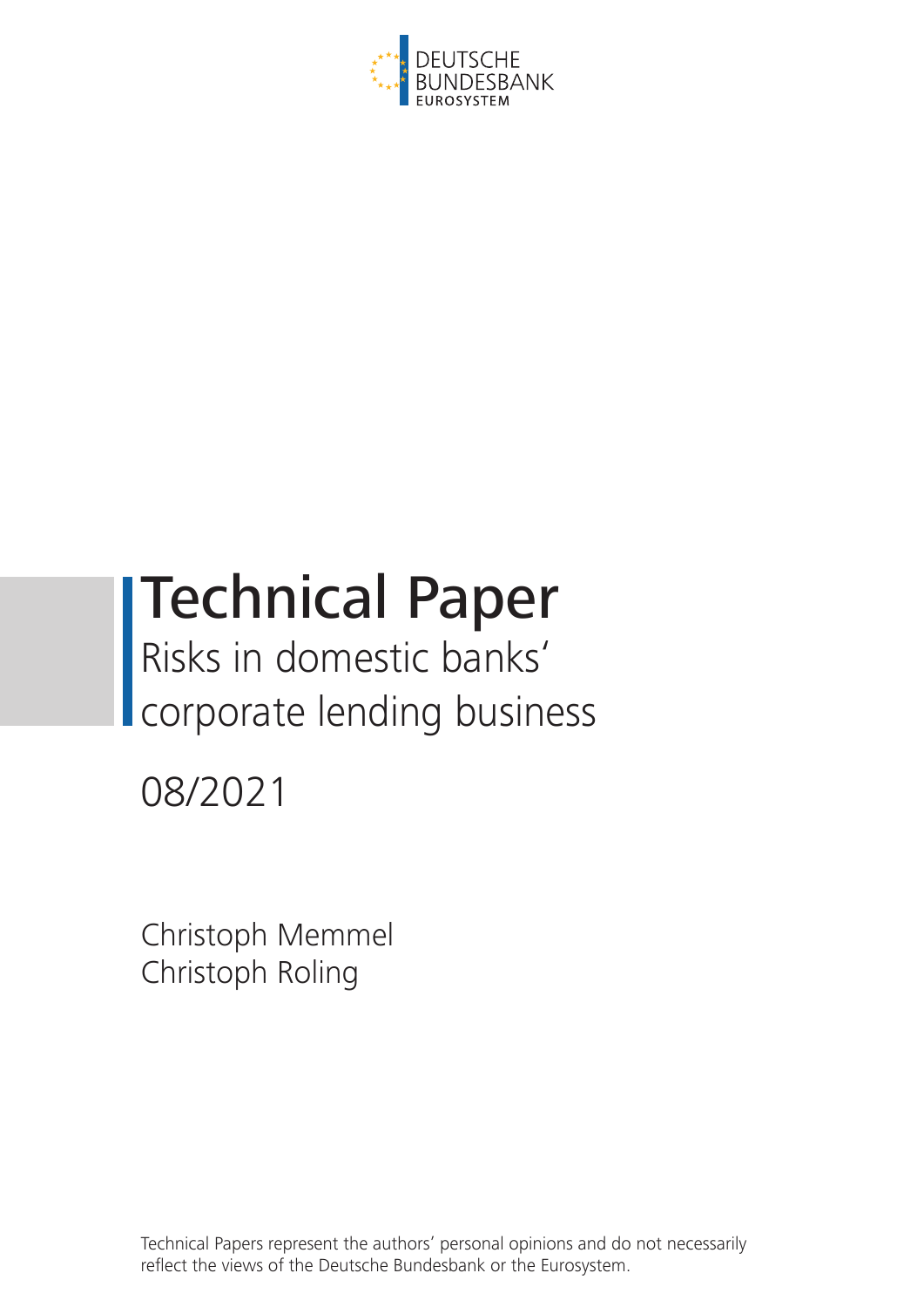**Editorial Board:** Emanuel Moench

Stephan Kohns Alexander Schulz Benjamin Weigert

Deutsche Bundesbank, Wilhelm-Epstein-Straße 14, 60431 Frankfurt am Main, Postfach 10 06 02, 60006 Frankfurt am Main

Tel +49 69 9566-0

Please address all orders in writing to: Deutsche Bundesbank, Press and Public Relations Division, at the above address or via fax +49 69 9566-3077

Internet http://www.bundesbank.de

Reproduction permitted only if source is stated.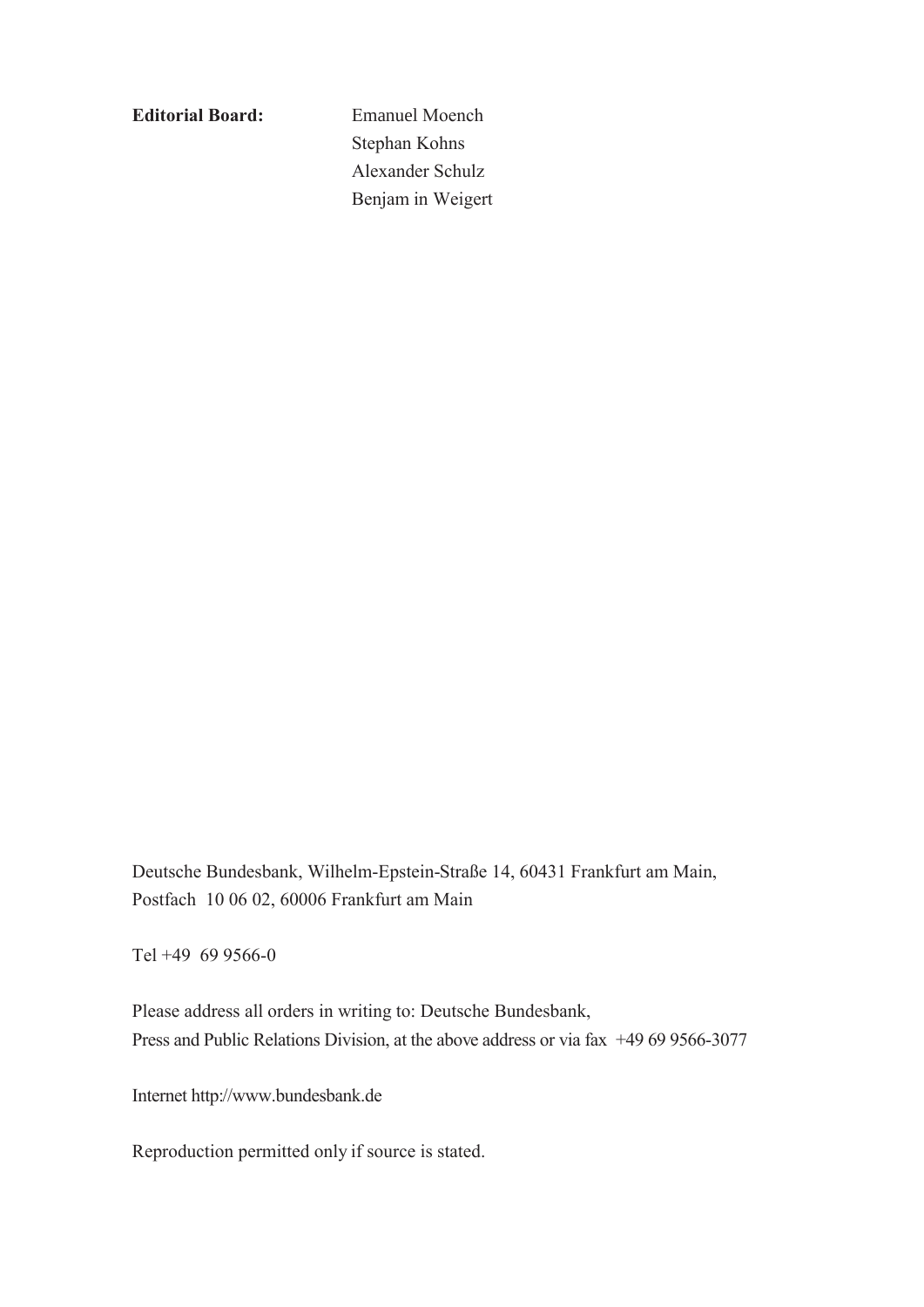## Non-technical summary

Corporate loans are an important part of banks' balance sheets and they react strongly to macroeconomic developments. In this paper, we present a scenario analysis to obtain losses in banks' corporate loan portfolio. We proceed in two steps: First, we design adverse scenarios for credit losses in different sectors. Second, we apply these adverse scenarios to the German banking system.

We present two methods to design plausible adverse scenarios. First, we study the historical distribution of loss rates in different sectors. Second, we estimate the relationship between the loss rate in a given sector and GDP growth, and then use these estimates to derive losses for an adverse scenario of GDP growth. When applying the loss rates from either approach to the loan portfolio, we use a bank's on-balance exposure to different sectors, and expand this exposure in adverse scenarios by making assumptions on the usage of credit lines. We deduct losses on corporate loans from a bank's equity. In addition, we model the increase in risk weights for those banks that use internal models to determine their regulatory capital requirements. Both loan losses and increasing risk weights lower the capital ratio in adverse scenarios.

In this scenario analysis, the aggregate capital ratio falls by 1.1 to 2.4 percentage points, depending on the severity of the scenario. No bank breaches the minimum capital requirements. When interpreting the results, note that we only consider corporate loans in this analysis. Losses from other loan portfolios or risks from the trading portfolio are not included.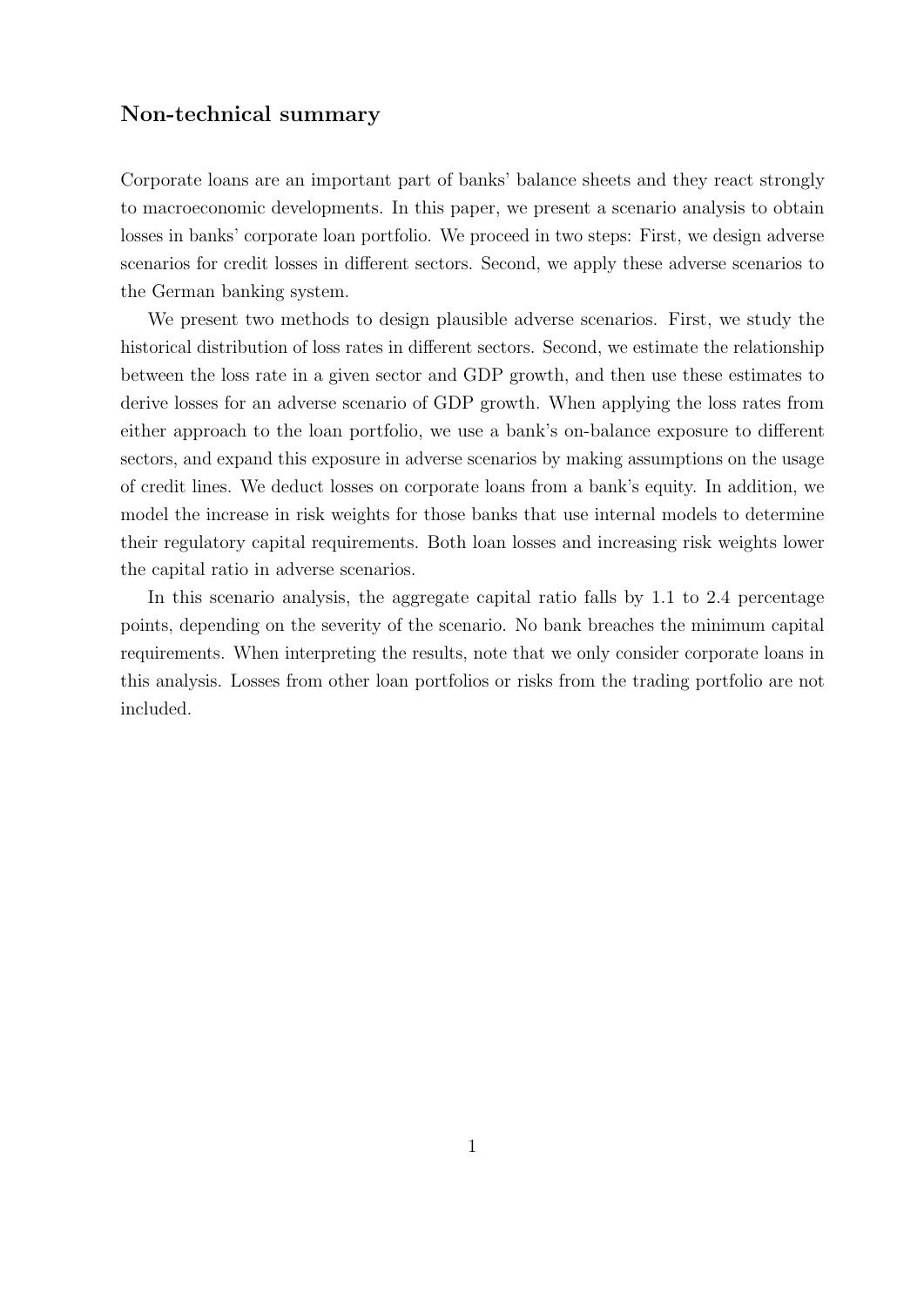## Nichttechnische Zusammenfassung

Unternehmenskredite sind ein wesentlicher Bestandteil in den Bilanzen der Banken und reagieren erheblich auf makroökonomische Entwicklungen. In diesem Papier stellen wir eine Szenario-Analyse vor, aus der wir Verluste des Unternehmenskreditportfolios ableiten. Wir gehen in zwei Schritten vor: Zuerst entwerfen wir Stress-Szenarien fur Kreditverlus- ¨ te in einzelnen Branchen. Danach wenden wir diese Stress-Szenarien auf das deutsche Bankensystem an.

Wir zeigen zwei Methoden auf, mit denen plausible Stress-Szenarien entworfen werden können: Zum einen, indem die historische Verteilung der Verlustquoten in den einzelnen Branchen betrachtet wird, und zum anderen, indem ein Zusammenhang zwischen den Verlustquoten und dem Wirtschaftswachstum geschätzt wird und dann ein Stress-Szenario für das Wirtschaftswachstum zugrunde gelegt wird. In beiden Fällen verwenden wir die bilanziellen Forderungen einer Bank und erweitern sie in Stress-Szenarien um einen Teil der Kreditzusagen, indem wir Annahmen zu deren Nutzung treffen. Die Verluste, die in einem Stress-Szenario einer Bank entstehen, ziehen wir von ihrem Eigenkapital ab; bei Banken, die das Kreditrisiko mit internen Verfahren bestimmen, wird zusätzlich modelliert, wie sich die aufsichtlich geforderte Eigenkapitalunterlegung (Risikogewichte) im Stress-Szenario ändert. Sowohl Kreditverluste als auch ein Anstieg der Risikogewichte senken die Eigenkapitalquote in den Stress-Szenarien.

Je nach Schwere des Stress-Szenarios sinkt die Eigenkapitalquote um 1,1 bis 2,4 Prozentpunkte im Aggregat, wobei keine der Banken die Eigenkapitalanforderungen unterschreitet. Bei der Deutung der Ergebnisse muss berücksichtigt werden, dass das Kreditportfolio für Unternehmenskredite isoliert einem Stress unterzogen wurde; Risiken aus dem Handelsportfolio oder anderen Teilen des Kreditportfolios bleiben unberücksichtigt.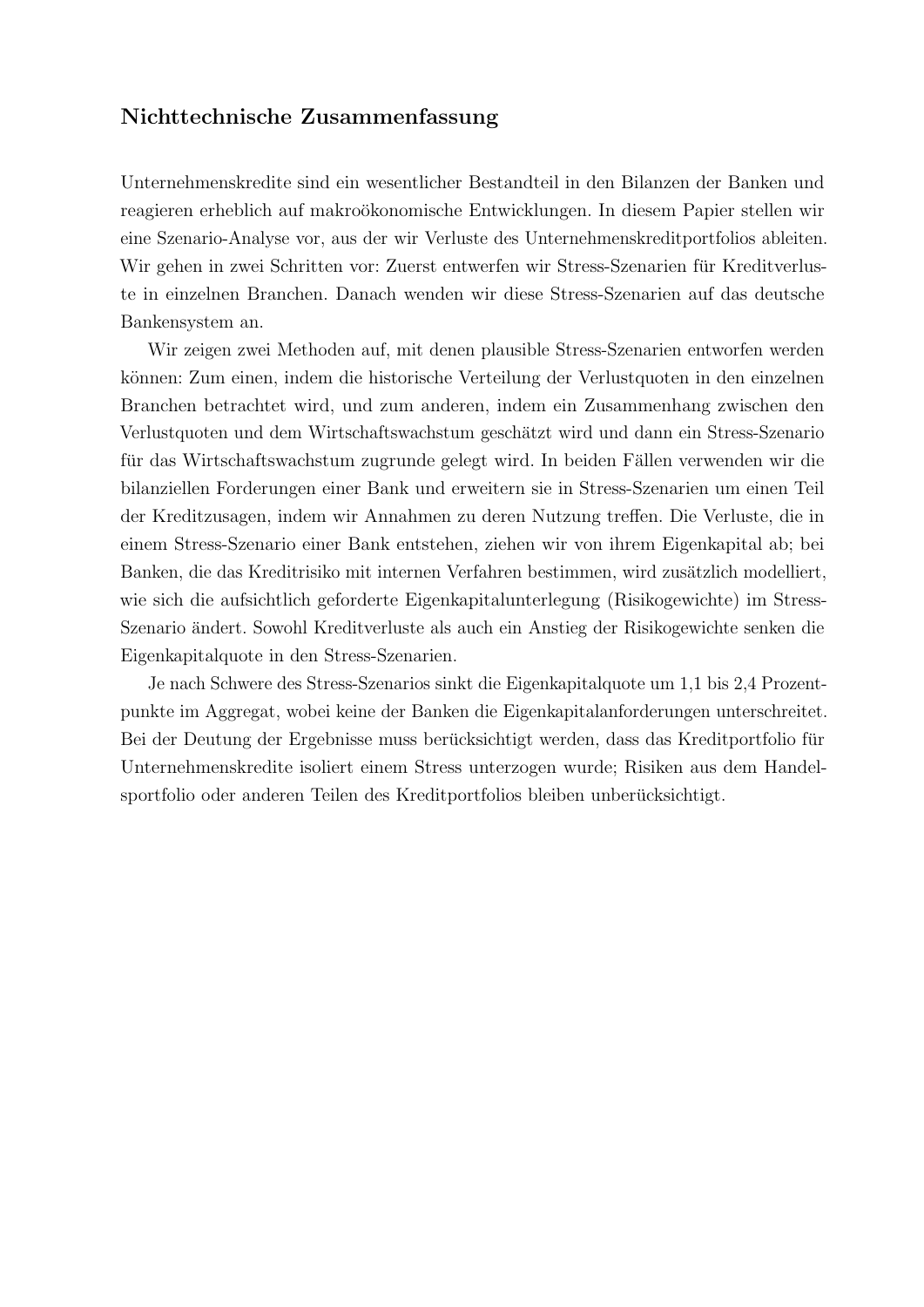# Risks in domestic banks' corporate lending business

Christoph Memmel<sup>1</sup> und Christoph Roling<sup>2,3</sup>

March 14, 2022

We introduce an empirical approach to studying credit risk in the corporate loan portfolio. First, historical adverse scenarios for loss rates are identified at sector level. Second, we estimate the empirical association between loan losses and economic growth and then apply it to a scenario of adverse economic growth. We additionally model an increase in risk weights for banks that use an internal ratings-based approach (IRBA) to calculate the capital adequacy requirement for their loan portfolio.

Keywords: Credit Risk, Default Rate, Stress Test

JEL classification: C53, G01, G17, G21.

<sup>1</sup>Deutsche Bundesbank, Wilhelm-Epstein-Str. 14, 60431 Frankfurt am Main, Germany. Phone: +49- 69-9566-4421, E-mail: christoph.memmel@bundesbank.de

<sup>2</sup>Deutsche Bundesbank, Wilhelm-Epstein-Str. 14, 60431 Frankfurt am Main, Germany. Phone: +49- 69-9566-3044, E-mail: christoph.roling@bundesbank.de

<sup>3</sup>Disclaimer: The views expressed here do not necessarily reflect the opinion of the Deutsche Bundesbank or the Eurosystem.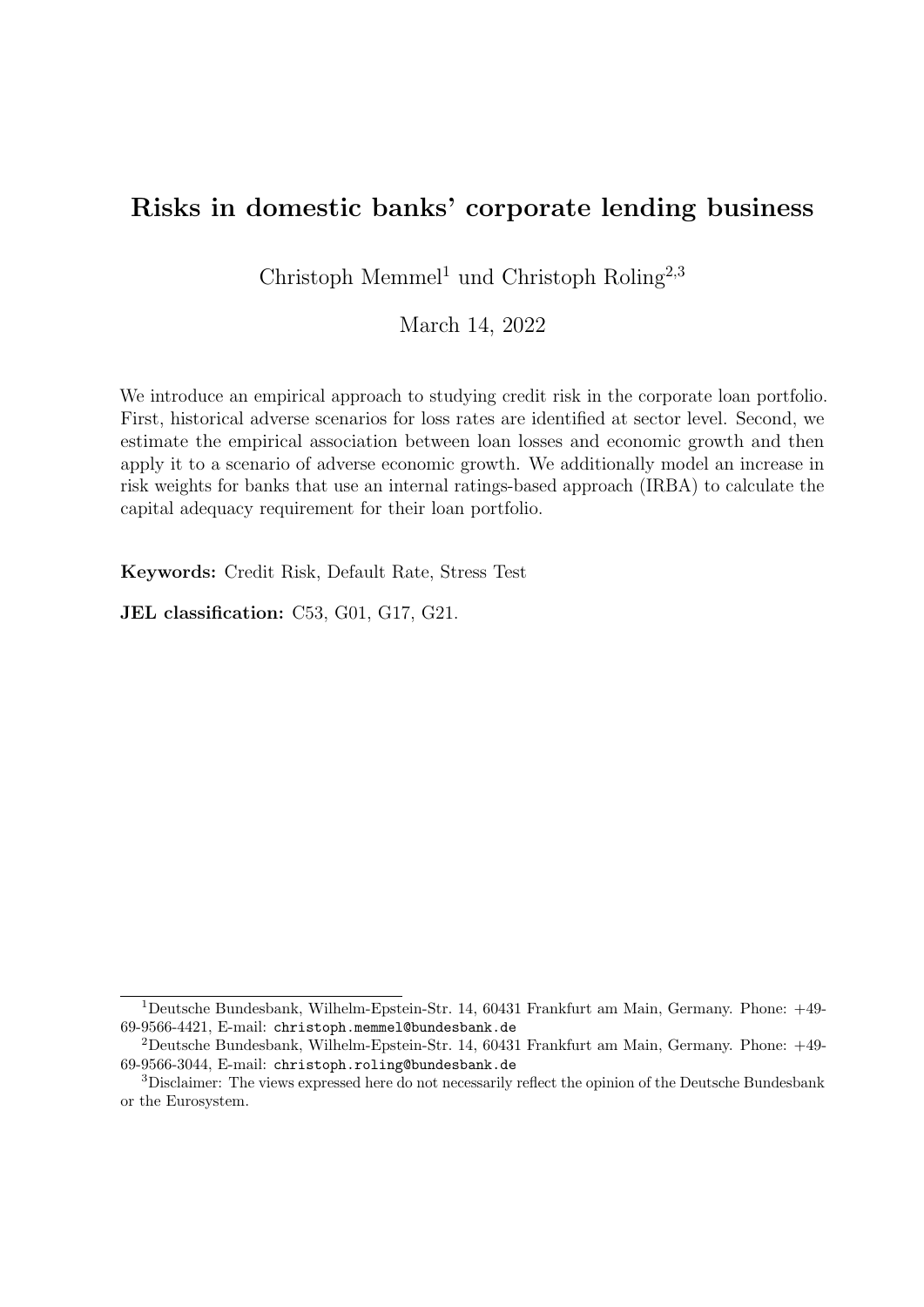## 1 Rationale and results

We will introduce an empirical approach that lends itself to investigating banks' potential corporate loan losses using a scenario analysis. This approach is a central component of the scenario analyses presented in the Financial Stability Review 2021, see [Deutsche](#page-25-0) [Bundesbank](#page-25-0) [\(2021b\)](#page-25-0). The technical paper explains the rationale for the underlying methodological approach and corroborates the robustness of the results discussed therein.

The starting point for the analysis is the loss rate in lending business, i.e. the ratio of losses on corporate loans recorded by banks in the past within a year and the volume of outstanding loans. Since borrowers in various sectors (e.g. farming, manufacturing, services) can be affected to varying degrees by an economic slump, the historical distribution of these loss rates is looked at for each sector.

The adverse scenarios derived from these historical loss rates differ in terms of the severity of the assumed economic shock. In the first scenario, the largest historical loss rates for selected sectors hit particularly hard by the COVID-19 pandemic, such as wholesale and retail trade, or parts of the services sector, such as hotel and restaurant services, are applied to the banks' current loan portfolio, whereas the remaining sectors are only mildly stressed.

In the second scenario, this assumption is made more severe by applying the largest historical loss rates to all sectors. Since the pandemic is without precedent in the data, in a third scenario the maximum value of the loss rates is additionally increased by two standard deviations. A one-year horizon is assumed in all scenarios. The three adverse scenarios are compared with a baseline scenario in which loss rates rise by  $40\%$ <sup>[1](#page-5-0)</sup> in all sectors.

The analysis looks at banks' exposures to borrowers in various sectors and comprises domestic and foreign lending. A static balance sheet is assumed here, which means that the

<span id="page-5-0"></span><sup>1</sup>See also [Deutsche Bundesbank](#page-25-1) [\(2020\)](#page-25-1).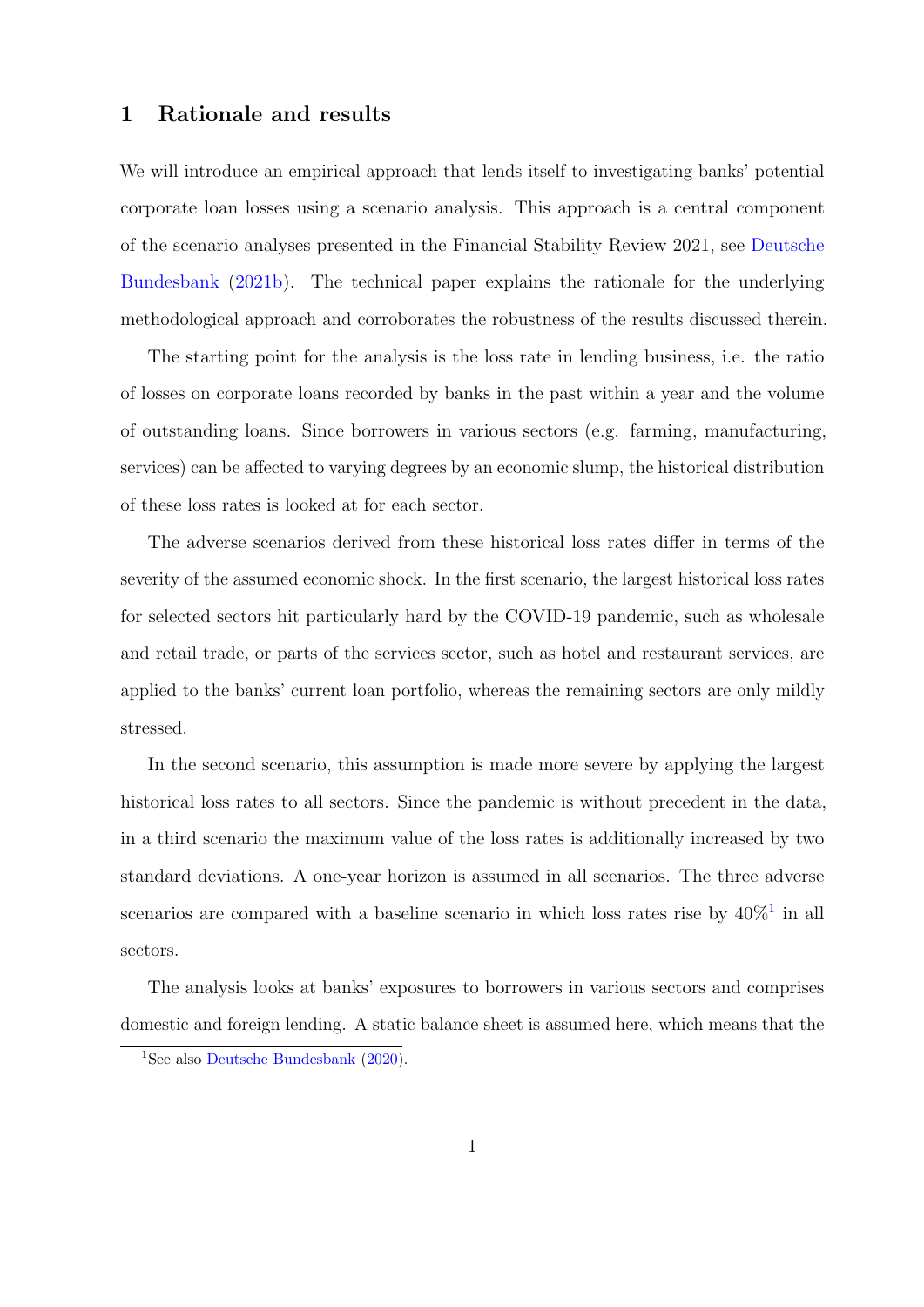stock of loans and the composition of the loan portfolio do not change over the observed one-year horizon.

[Table 1](#page-46-0) presents corporate loan losses as a percentage of exposures. The loss rates triple in adverse scenario 1 relative to the baseline scenario and rise by roughly a factor of 6 in adverse scenario 3, the most severe scenario. The extent to which banks are affected by the materialisation of credit risk depends, in this analysis, on the size of the exposures to particularly jeopardised sectors.

Common Equity Tier 1 (CET 1) capital can be deemed the banks' key measure of their ability to absorb losses. According to [Table 1,](#page-46-0) losses in the baseline scenario amount to around 1.5% of CET 1 capital. In the most severe scenario, scenario 3, this figure rises to around 10%.

The loan losses calculated here can, furthermore, be used to analyse domestic banks' regulatory capital ratio. To this end, two aspects are added to the analysis.

First, loans' risk weights generally also go up in an economic crisis. In regulatory terms, that results in an increase in risk-weighted assets (RWAs), particularly at banks that use an IRBA to calculate the regulatory capital requirement in their loan portfolio (IRBA banks). A rise in risk weights is simulated in the present analysis, which is based on the probabilities of default (PDs) from the above scenarios. The rise in RWAs reduces these banks' CET 1 ratio (CET 1 as a percentage of RWAs).

Second, banks' other business lines besides corporate lending have to be taken into account. A simplifying assumption is made in this analysis in that the banks' earnings (net interest income, for instance) and expenditure not accruing to value adjustments in corporate lending (such as staff costs) cancel each other out. The losses identified here thus correspond to the profit for the year. The recorded losses thus erode banks' capital.

[Figure 1](#page-26-0) shows the banking system's capitalisation in the adverse scenarios. On aggregate, the CET 1 ratio (CET 1/RWAs) falls slightly, by 0.4 percentage point, in the baseline scenario, whereas in the adverse scenarios the decline ranges between 1.1 and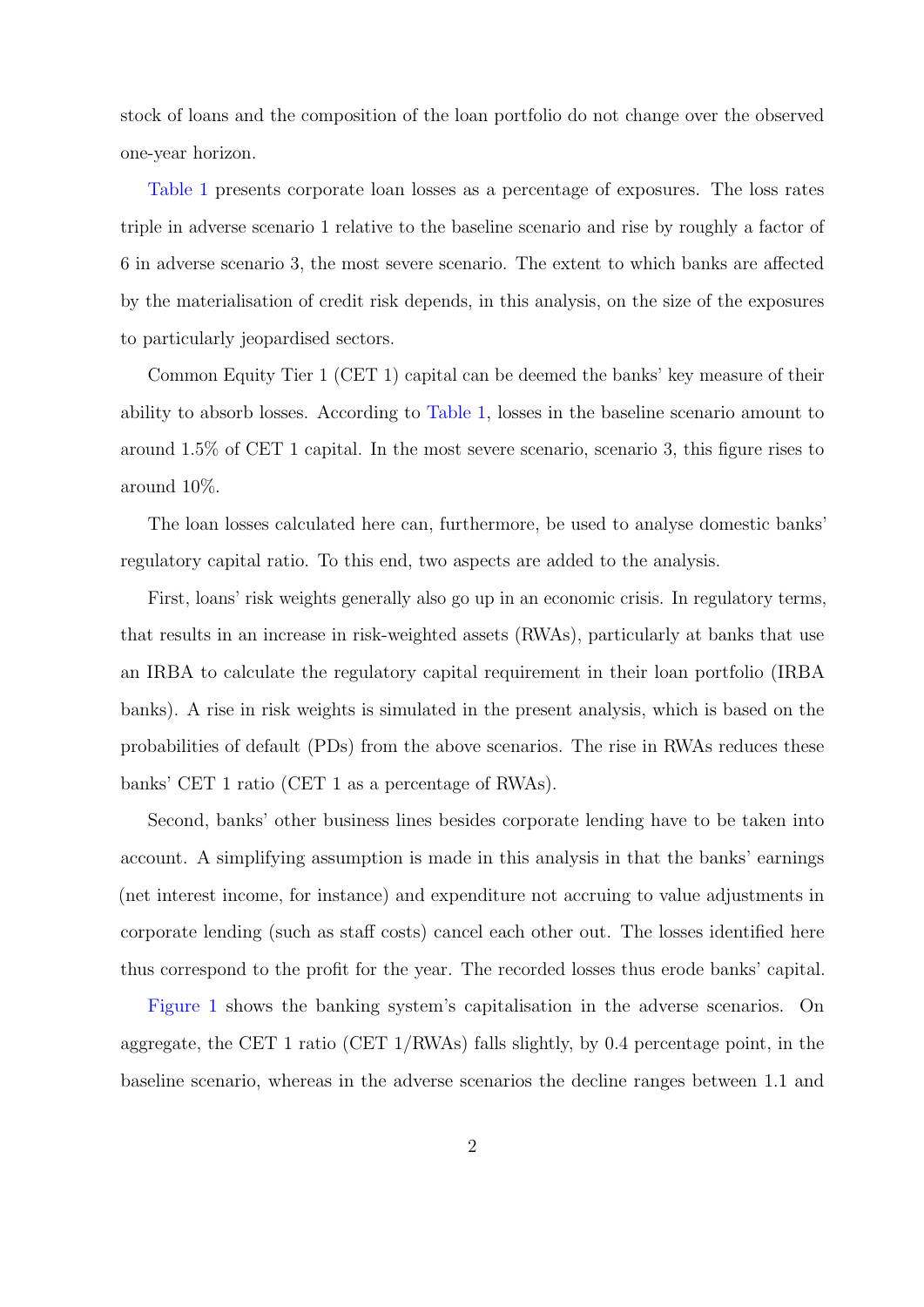2.4 percentage points. No institution fails to meet the capital requirements (Pillar 1 plus binding Pillar 2 Requirements). A comparison of the median value of 1.1 with the weighted mean of 2.4 in [Figure 1](#page-26-0) (lower right-hand panel) shows that the bigger banks experienced a larger decrease in their capitalisation than smaller banks.

Some of these bigger banks use an internal ratings-based approach (IRBA) to calculate the risk weights in the loan portfolio, though in the adverse scenarios the rise in these risk weights on account of increased PDs is taken into account. Therefore, owing to an increase in RWAs, among other factors, the larger banks' capital ratio declines more steeply than that of smaller institutions which apply predetermined risk weights, such that those banks' RWAs, assuming a static balance sheet, remain unchanged.

The above approach is purely a historical–statistical analysis. The scenarios are derived ad hoc from the historical distribution of loss rates. An alternative starting point is economic growth measured in terms of real gross domestic product (GDP). In an econometric model, the correlation between the change in GDP and corporate loan losses is estimated. This estimated correlation and predefined paths which describe GDP growth up until the end of 2023 in several scenarios can likewise be used to study materialising credit risk. In contrast to the scenario analysis described above, which looks at a one-year horizon, here we look at developments in a medium term of around three years.

We see a statistically significant negative relationship between real GDP growth and loan defaults. However, the size of this negative correlation is subject to uncertainty. If the year 2020 is incorporated into the estimation of the econometric model, the estimated correlation ends up weaker than if the estimation ends in 2019, prior to the beginning of the pandemic. The reason for this discrepancy is that loan losses rose only moderately in 2020, whereas GDP fell sharply at the same time.

In order to incorporate uncertainty about the relationship between real economic growth and materialising credit risk, we conduct the scenario analysis both with the correlation that strips 2020 out of the estimation and with the correlation that we obtain if 2020 is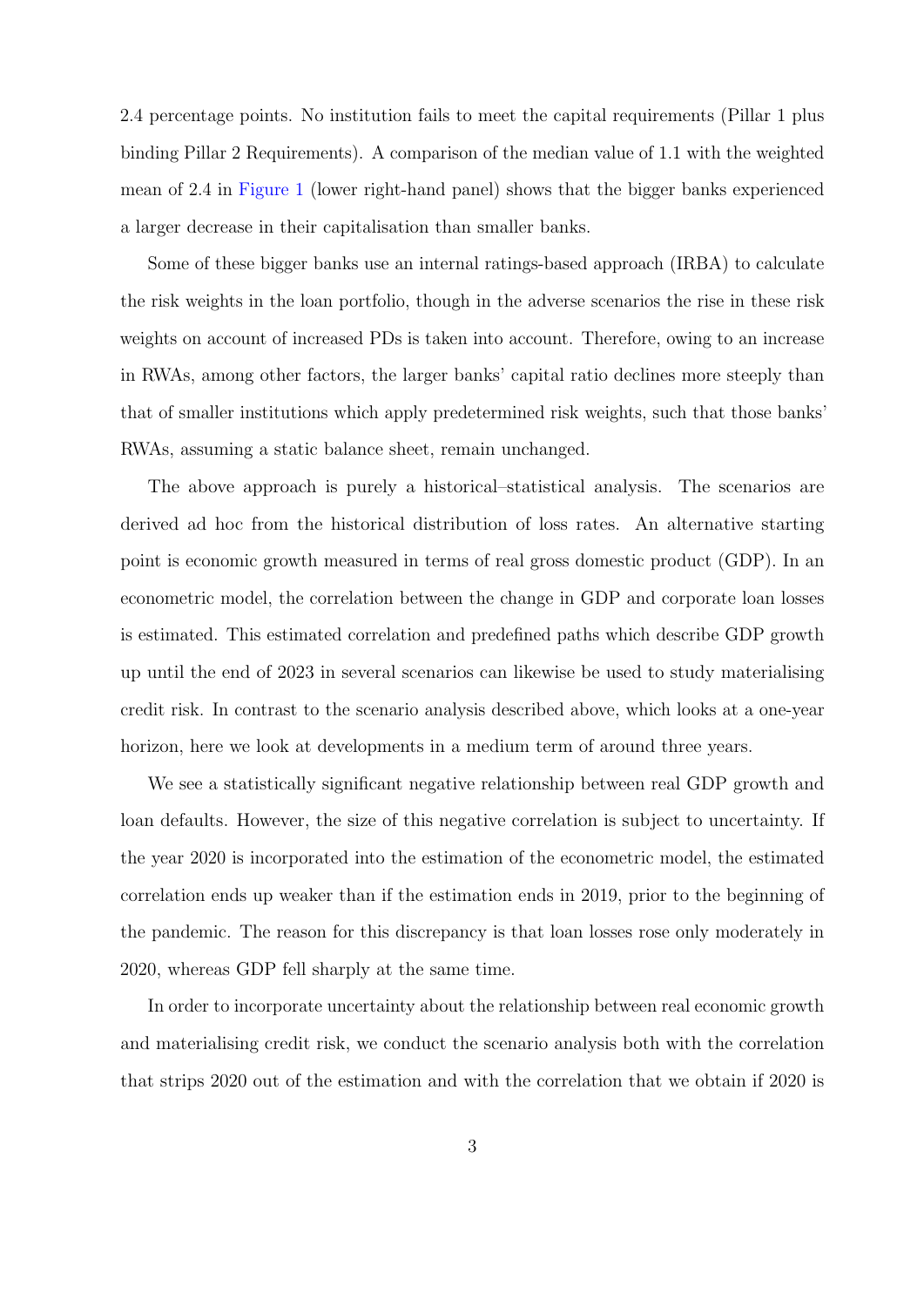input into the analysis. The results are shown in [Figure 14](#page-39-0) und [Table 7.](#page-57-0) If we base this on the larger correlation (in absolute value), the aggregate CET 1 ratio falls by roughly 1.7 percentage points. If the smaller correlation is used, the decline amounts to 1.4 percentage points.

The scenario analysis we introduce here is an isolated view of the risk from lending to firms. The analysis can be extended to incorporate the impact of a credit risk from real estate lending or a materialising market risk.

The individual components of the scenario analysis will be expanded upon in the sections below. [Section 2](#page-8-0) presents the history of loss rates. The loss rate in the individual sectors will be explained using GDP growth in an alternative approach [\(Section 3\)](#page-15-0). Banks' exposures are the topic of [Section 4,](#page-18-0) and in [Section 5](#page-19-0) we will calculate the losses that occur in an adverse scenario. In [Section 6](#page-20-0) we explain how, for those banks that apply an internal ratings-based approach in their loan portfolio for supervisory purposes, the risk weights to be attached to the loans rise. The results of the preceding sections will be summarised in [Section 7.](#page-22-0) We will then classify and contextualise the results in [Section 8.](#page-24-0)

## <span id="page-8-0"></span>2 Historical loss rates in corporate lending business

Two sources are used to define loss rates: the borrowers statistics and the credit register for loans of EUR 1 million or more. Borrowers statistics cover lending to domestic enterprises and households. The credit register for loans of EUR 1 million or more also captures lending to foreign enterprises, governments and public sector entities, provided they exceed a threshold of EUR 1 million.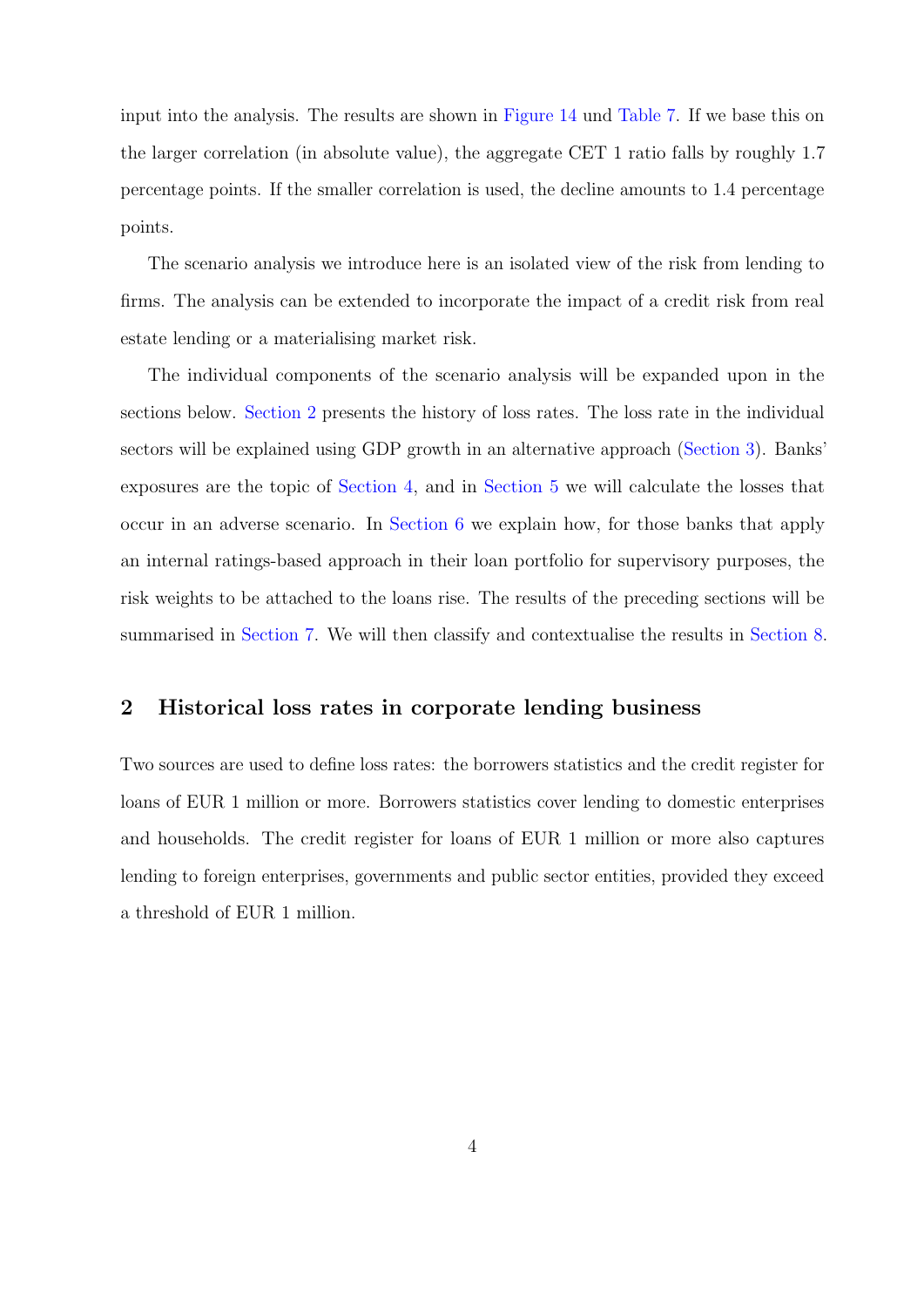#### 2.1 Loss rates based on borrowers statistics

The loss rate in sector b and year t is derived from the sum of value adjustments per year and the average annual stock of loans in the banking system:

<span id="page-9-4"></span><span id="page-9-3"></span>loss rate<sub>b,t</sub><sup>domestic</sup> = 100 · 
$$
\frac{\sum_{i=1}^{N} \sum_{q=1}^{4} \text{value adjustments}_{i,t,q,b}}{\frac{1}{4} \sum_{i=1}^{N} \sum_{q=1}^{4} \text{loans}_{i,t,q,b}},
$$
 (1)

in which value adjustments<sub>i,t,q,b</sub> refer to value adjustments that bank i made in year t and in quarter  $q, q \in 1, 2, 3, 4$ , and in sector  $b, t = 2002, ..., 2020$  and  $b = 1, 2, ..., B$ . Value adjustments encompass changes caused by specific value adjustments and any write-downs or write-ups of non-performing debt.<sup>[2](#page-9-0)</sup> In the same way, loans<sub>i,t,q,b</sub> refers to the volume of outstanding loans.

[Figure 3](#page-28-0) presents historical loss rates for various sectors within Germany. The manufacturing and services sectors can be broken down further into sub-sectors, as depicted in [Figure 4](#page-29-0) and [Figure 5.](#page-30-0)

In most sectors, the maximum loss rates used in the adverse scenarios occur during the recession in 2003 or the financial crisis in 2009. Developments in the loss rate in the transport sector are strongly influenced by lending to the shipping sector.[3](#page-9-1) Following the financial crisis, loss rates in most sectors fell. In 2020, however, the COVID-19 pandemic sent loss rates higher again in some sectors, such as manufacturing.

The volume of outstanding loans differs among the sectors observed here, see [Section 4.1.](#page-18-1) Additionally, we therefore also show the loss rates weighted by loans. Let

<span id="page-9-2"></span>loss rate<sup>domestic</sup>  
\n
$$
= \sum_{b=1}^{B} \omega_{b,t} \text{loss rate}_{b,t}^{\text{domestic}}
$$
\n
$$
\omega_{b,t} = \frac{\sum_{i=1}^{N} \sum_{q=1}^{4} \text{loans}_{i,t,q,b}}{\sum_{b=1}^{B} \sum_{i=1}^{N} \sum_{q=1}^{4} \text{loans}_{i,t,q,b}}
$$
\n(2)

<span id="page-9-0"></span> $2$ See [Deutsche Bundesbank](#page-25-2) [\(2021a\)](#page-25-2), p. 145.

<span id="page-9-1"></span><sup>3</sup>Siehe [Deutsche Bundesbank](#page-25-3) [\(2013\)](#page-25-3), S. 27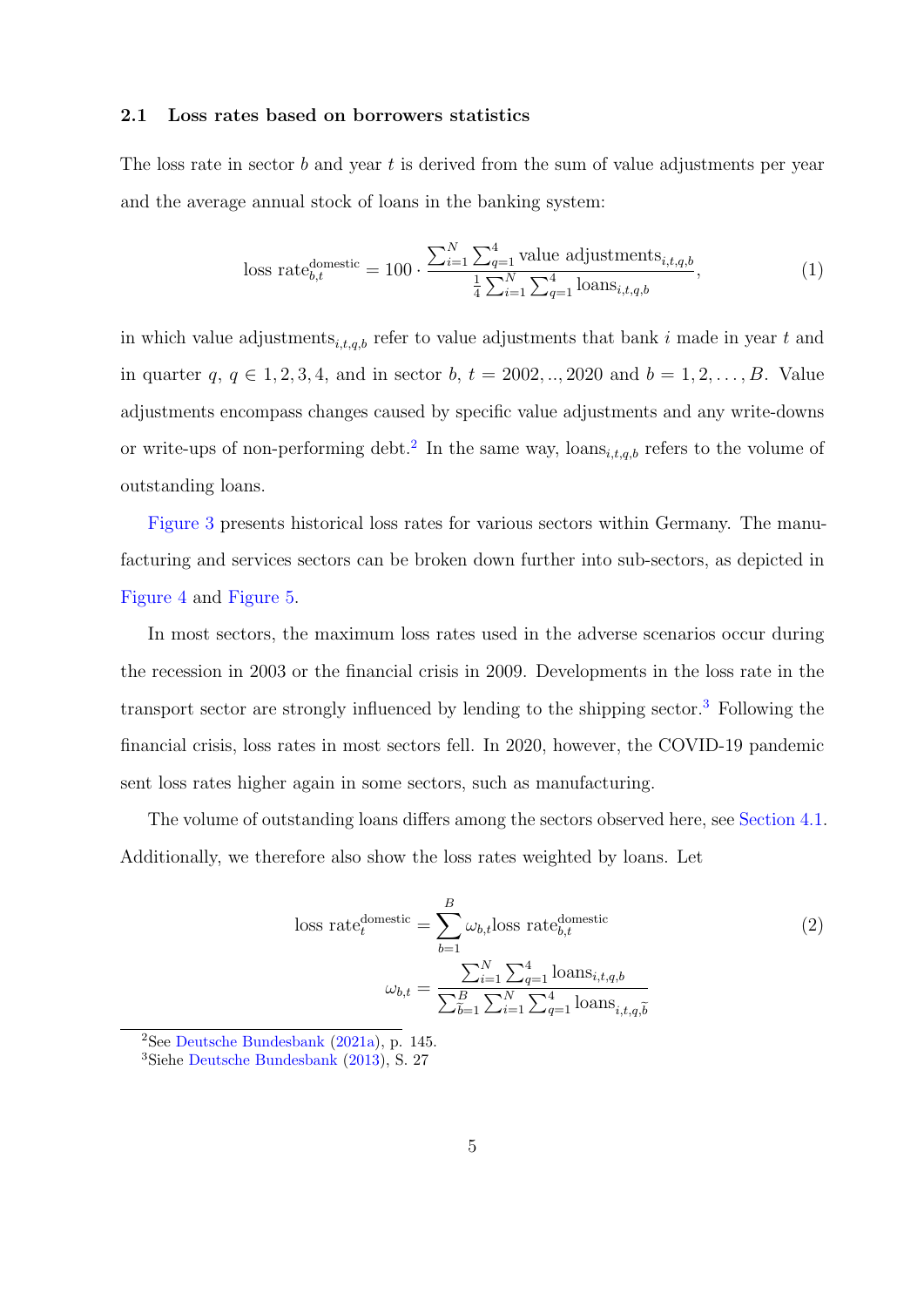[Figure 6](#page-31-0) depicts this aggregate loss rate and the contributions (summands in [Equation \(2\)\)](#page-9-2). At the beginning of the period under observation, the aggregate loss rate is driven by the high contributions of services, which may be attributable to the recession of 2003. In 2020, there was an increase in the aggregate rate, which can be attributed, amongst other things, to contributions from manufacturing and services. In an analogous manner, [Figure 7](#page-32-0) and [Figure 8](#page-33-0) show the aggregate loss rates for manufacturing and the services sector.

In adverse scenario 1, selected sectors experience strong stress by assuming the maximum historical loss rate. In the other sectors, the rates per sector rise by one standard deviation versus the figure for 2020. For this, we assume  $B_1$  to be at-risk sectors and  $B_2$  not-at-risk sectors, where  $B_1 + B_2 = B$ . The sectors shall be sorted such that the at-risk sectors are indexed with  $b = 1, 2, \ldots, B_1$ . Then

<span id="page-10-0"></span>loss rate<sub>b,stress-scenario 1</sub> = 
$$
\begin{cases} \max_{t=2002,\dots,2020} \text{loss rate}_{b,t}^{\text{domestic}}, & b=1,2,\dots,B_1\\ \text{loss rate}_{b,2020}^{\text{domestic}} + 1 \cdot \sigma_b, & b=B_1+1,\dots,B \end{cases}
$$
(3)

where  $\sigma_b$  refers to the standard deviation of the loss rates in sector b. The selection of these sectors is based on an ongoing observation of developments in sales in various sectors and anecdotal evidence. For details on the selection of at-risk sectors, see [Pelzer](#page-25-4) [\(2021\)](#page-25-4).

The loss rates in adverse scenarios 2 and 3 are defined as:

<span id="page-10-1"></span>loss rate<sub>b,stress-scenario</sub> 
$$
2 = \max_{t=2002,\dots,2020} \text{loss rate}_{b,t}^{\text{domestic}}
$$
 (4)

loss rate<sub>b,stress-scenario 3</sub><sup>d</sup> = 
$$
\max_{t=2002,\dots,2020} \text{loss rate}_{b,t}^{\text{domestic}} + 2 \cdot \sigma_b
$$
 (5)

for  $b = 1, 2, ..., B$ .

[Table 2](#page-48-0) presents the loss rates in the scenarios. Sectors exposed to particularly strong stress in adverse scenario 1 are shown in bold. The figure observed in 2020 is also given by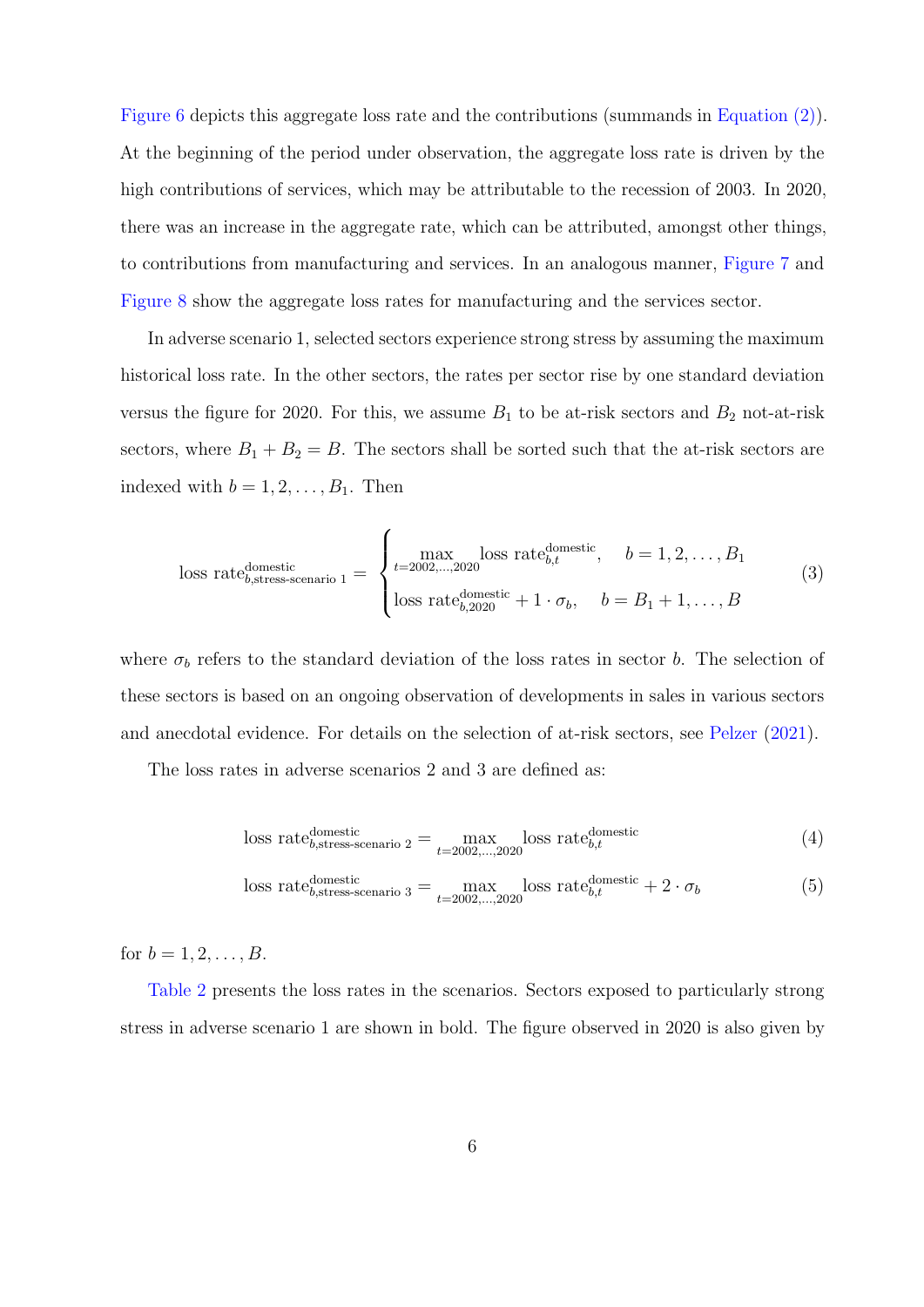<span id="page-11-1"></span>way of comparison. In the adverse scenarios, loss rates are many times higher than the loss rates in 2020 or the baseline scenario.

#### <span id="page-11-0"></span>2.2 Loss rates based on the credit register for loans of EUR 1 million or more

The situation we describe above refers to domestic lending. Major banks with an international focus, in particular, also issue loans to enterprises abroad. A loss rate is therefore constructed that can be applied to these banks' entire loan portfolio. This is done using the credit register for loans of EUR 1 million or more. This data source includes information on the amount of specific value adjustments at creditor and borrower level. If this amount rises from zero to a positive value for a creditor-borrower pair, a credit event is assumed to have occurred. The sum of these credit events per sector is calculated as a percentage of the number of creditor-borrower pairs. This ratio is referred to as the default frequency and may be interpreted as an approximation of the probability of default (PD).

Let  $l_{i,j,b,\tau}$  be the credit volume between bank i and borrower j in sector b and at time τ. The following shall apply below:  $τ = 1, 2, ..., T$ , where  $τ = 1$  corresponds to the first quarter of 2008 and  $T$  refers to the total number of observed periods (quarters). In addition, we assume  $v_{i,j,b,\tau}$  to be the sum of specific value adjustments that bank i has made for the existing credit relationship with borrower j. We then assume for  $\tau > 1$ 

$$
D_{b,\tau} = \{(i,j) | ((i,j) \in \mathbb{N}^2) \land (v_{i,j,b,\tau} > 0) \land (v_{i,j,b,\tau-1} = 0) \},
$$

and

$$
L_{b,\tau} = \left\{ (i,j) \middle| \left( (i,j) \in \mathbb{N}^2 \right) \wedge \left( l_{i,j,b,\tau} > 0 \right) \wedge \left( v_{i,j,b,\tau} = 0, \forall \tau \leq \tau \right) \right\}.
$$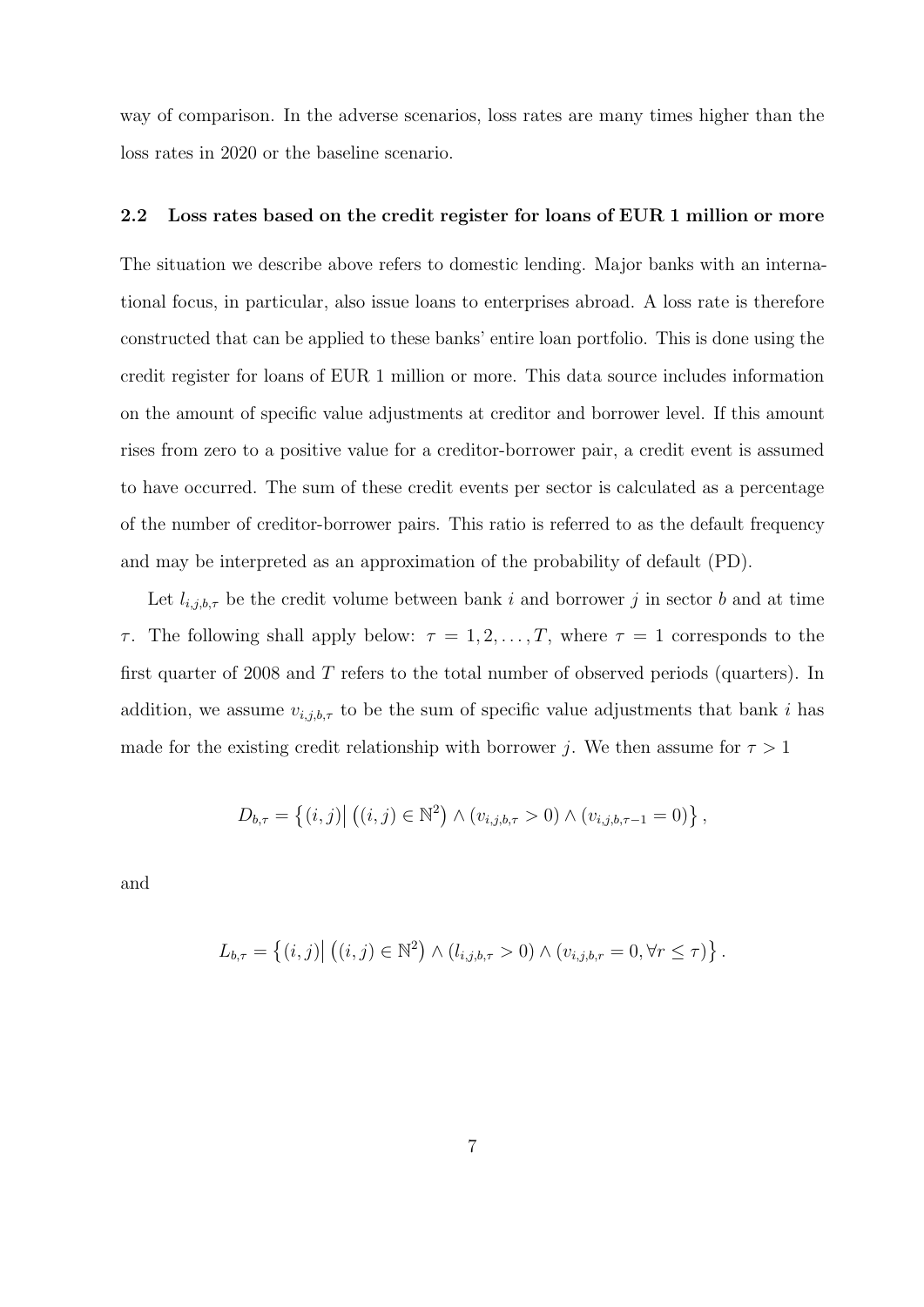For a finite set  $\Omega$ , let  $|\Omega|$  be the number of elements in  $\Omega$ , with  $|\Omega| = 0$  if  $\Omega = \emptyset$ . The default frequency in sector b and quarter  $\tau$  is then defined as

<span id="page-12-1"></span><span id="page-12-0"></span>
$$
p_{b,\tau} = 100 \cdot \frac{|D_{b,\tau}|}{|L_{b,\tau}| + |D_{b,\tau}|},\tag{6}
$$

with  $b = 1, 2, \ldots, B$ , where B, in turn, designates the total number of sectors and  $\tau = 2, 3, \ldots, T$ . At time  $\tau = 1$ ,  $v_{i,j,b,\tau-1}$  is not observable and therefore  $p_{b,1}$  is not defined.

The default frequency  $p_{b,\tau}$  gives the number of new credit events per sector as defined above as a percentage of the total number of credit relationships (bank-borrower pairs), for which no specific value adjustment has yet been made or for which the specific value adjustments were made for the first time.

This definition can then be used to derive an annual default frequency. To this end, the sum total of new credit events per annum is determined per sector (annual sum of the numerator in Equation  $(6)$ ) and divided by the average number of credit relationships (annual average of the denominator in [Equation \(6\)\)](#page-12-0).

In order to translate this annual default frequency into a loss rate, information on loss given default (LGD) in the credit register for loans of EUR 1 million or more is additionally used. To this end, the average LGD per sector is calculated based on the entire period under observation (from the first quarter of 2008 onwards). The product of this average LGD and the annual default frequency yields the annual loss rate. This loss rate in sector b and year t is referred to as the loss rate<sub>b,t</sub> below.

#### Remark.

1. In the credit register for loans of EUR 1 million or more, some banks (the IRBA banks) also specify probabilities of default (PD) pursuant to Article 160 or Article 163 of the Capital Requirements Regulation (CRR) for the borrowers. There are two reasons why we decided to calculate a default frequency as described above. One is that all banks, not just the IRBA banks, report the amount of specific value adjustments,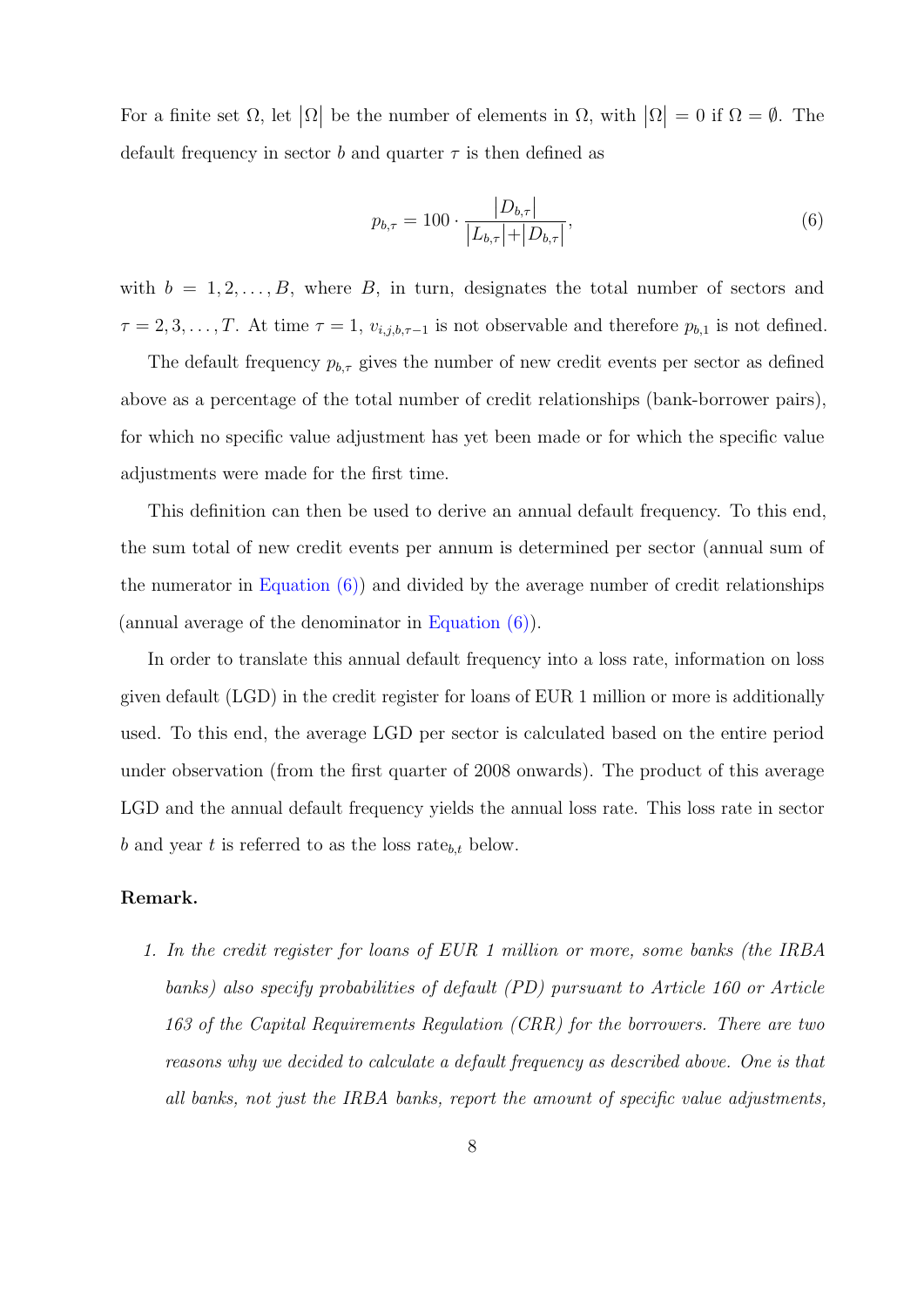which is the basis for the definition of the default frequency. Second, the above default frequency is based on actual value adjustments and is consequently comparable with the figures in the borrowers statistics.

- 2. The default frequency is based on the number of bank-borrower pairs, which need not be the same as the number of loans between the two parties. The observations of the credit register for loans of EUR 1 million or more relate to bank-borrower pair level, not the individual loan level.
- 3. It should be noted, moreover, that changes to specific value adjustments that occur after the first specific value adjustment is made are not fed into the default frequency according to the above definition. We disregard subsequent changes in specific value adjustments and do not record them as a new credit event as the subsequent specific value adjustments may have many causes that are not connected to a new credit event, for instance a change in the initial assessment of the need for value adjustments or  $-\frac{1}{2}$ for non-euro loans – a change in the exchange rate.
- 4. To differentiate between the domestic loss rate and the loss rate<sub>b,t</sub>, the following points should be noted: the domestic loss rates are based on the valuation changes in the borrowers statistics; information on amounts of specific value adjustments is not available. In the definition of loss rate<sub>b,t</sub>, no distinction is made within sector b between lending in various countries. The loss rate is based on the sum total of credit events as defined above across all countries.
- 5. Note lastly that the sector definitions in the borrowers statistics do not match those used in the credit register for loans of EUR 1 million or more. In the credit register for loans of EUR 1 million or more, sectors are based on the customer classification (NACE Rev. 2) and are called economic activities. This document nonetheless uses the term sector throughout.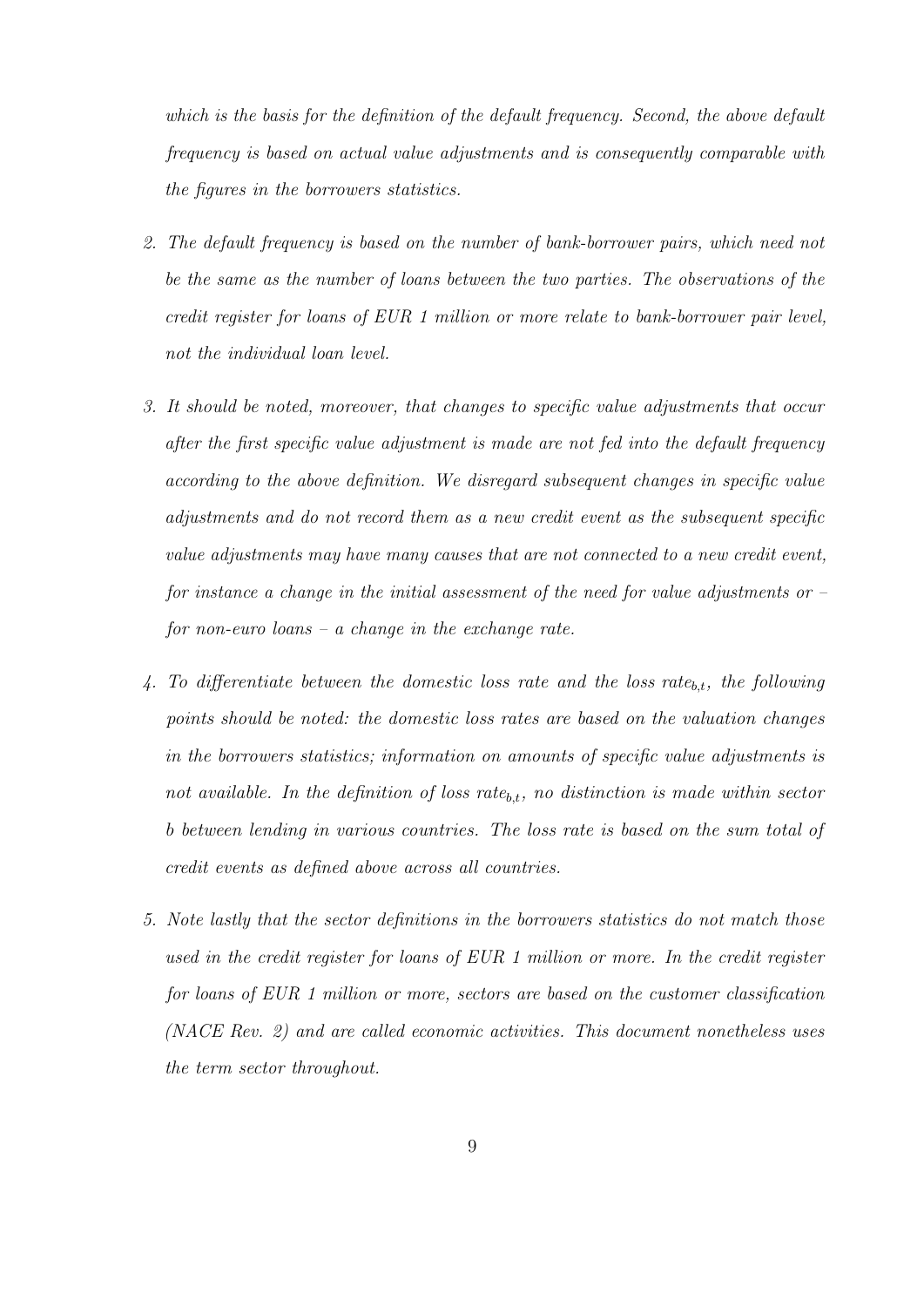In [Figure 9](#page-34-0) und [Figure 10,](#page-35-0) we present the loss rate<sub>b,t</sub> for the years 2008 to 2020. The loss rates are shaped heavily by the financial crisis of 2009, in which most sectors experienced the historically highest figures. There was no major increase in loss rates in 2020.

Like the depiction in [Figure 6,](#page-31-0) [Figure 11](#page-36-0) shows the aggregate loss rate weighted with the stocks of loans as well as the contributions made by individual sectors. For ease of presentation, the services sectors (NACE Section I to NACE Section S) are shown as a single sector. As the stocks of loans used here are only available from the third quarter of 2014, this disaggregation is only available from 2014. It is seen that key contributions come from services, manufacturing, transport and wholesale and retail trade. [Figure 12](#page-37-0) shows the aggregate loss rate for services as well as the contributions made by the individual sub-sectors. Real estate activities (NACE Section L) make the largest contribution to this aggregate loss rate.

In the next step, the scenarios are specified as in [Equation \(3\)](#page-10-0) - [Equation \(4\).](#page-10-1)

loss rate<sub>b,stress-scenario 1</sub> = 
$$
\begin{cases} \max_{t=2008,\dots,2020} \text{loss rate}_{b,t}, & b = 1, 2, \dots, B_1 \\ \text{loss rate}_{b,2020} + 1 \cdot \sigma_b, & b = B_1 + 1, \dots, B \end{cases}
$$
 (7)

in which  $\sigma_b$  refers to the standard deviation of the loss rates in sector b and

loss rate<sub>b,stress-scenario 2</sub> = 
$$
\max_{t=2008,\dots,2020} \text{loss rate}_{b,t}
$$
 (8)

loss rate<sub>b,stress-scenario 3</sub> = 
$$
\max_{t=2008,\dots,2020} \text{loss rate}_{b,t} + 2 \cdot \sigma_b
$$
 (9)

for  $b = 1, 2, ..., B$ .

[Table 3](#page-49-0) represents the loss rates in the scenarios. Sectors exposed to particularly strong stress in adverse scenario 1 are shown in bold. The figure observed in 2020 is also given by way of comparison. In the adverse scenarios, loss rates are many times higher than the loss rates in 2020 or the baseline scenario.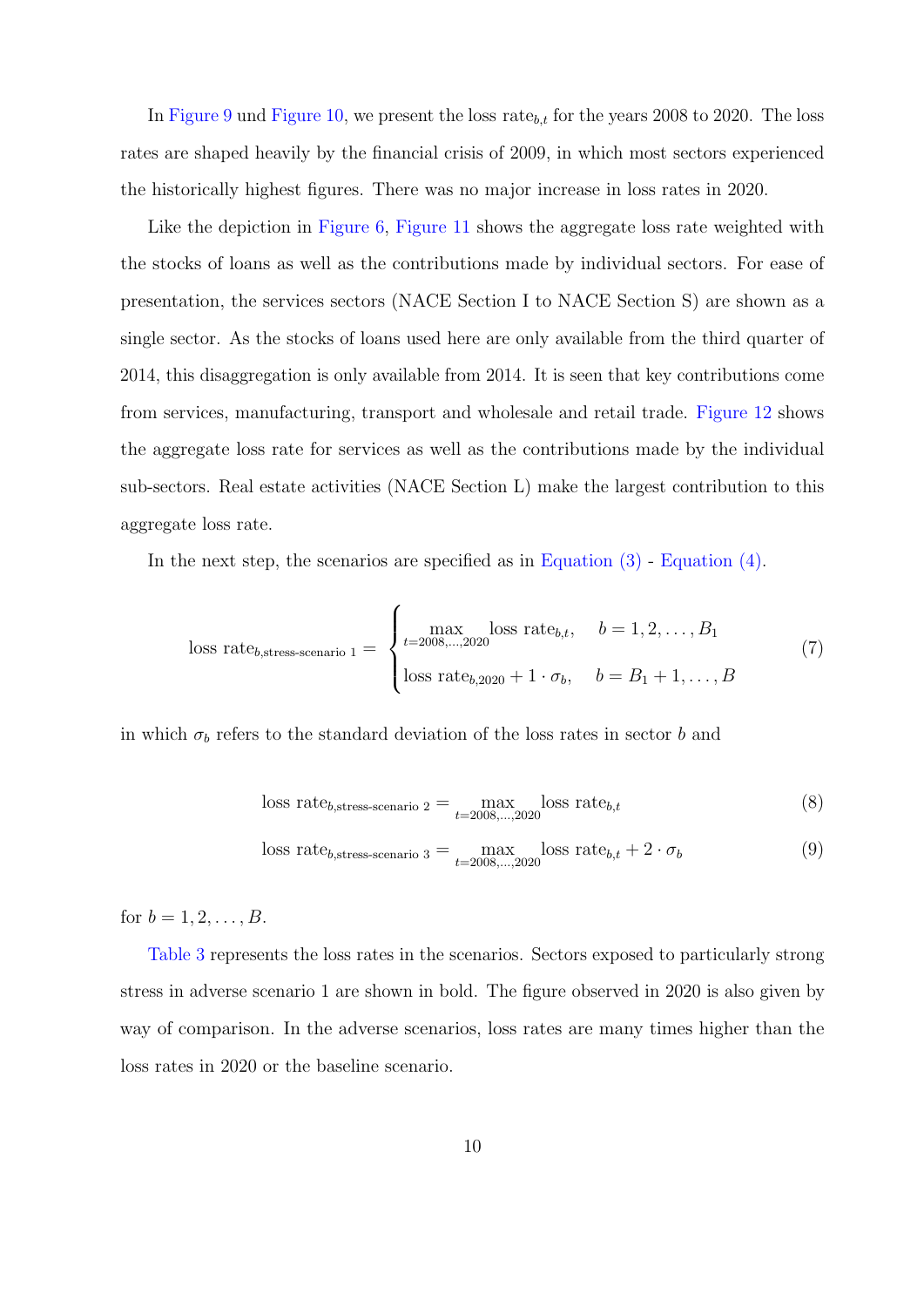## <span id="page-15-0"></span>3 Credit risk and the macroeconomic environment

The results above are based on a statistical analysis of historical loss rates in Germany's banking system. The scenarios are derived from the sample maximum and the sample variance of these loss rates, and they leave open the question of where an increase in loss rates comes from. This section examines how the credit risk of German banks is linked to changes in the macroeconomic environment. In particular, it looks at growth in real gross domestic product (GDP).

To illustrate this, the default frequency for corporate loans in quarter  $\tau$  across all sectors is constructed based on [Equation \(6\),](#page-12-0)

<span id="page-15-1"></span>
$$
p_{\tau} = 100 \cdot \frac{\sum_{b=1}^{B} |D_{b,\tau}|}{\sum_{b=1}^{B} |L_{b,\tau}| + |D_{b,\tau}|}.
$$
\n(10)

[Figure 13](#page-38-0) shows the quarterly change in real GDP and the default frequency for corporate loans according to (10). Two observations can be made. First, in 2009 it appears that a decline in GDP growth precedes a rise in the default frequency. Second, real GDP changes very significantly in 2020, while the default frequency remains largely unchanged. The correlation between the change in GDP and the default frequency for each sector according to [Equation \(6\)](#page-12-0) is investigated below. In order to illustrate the impact of the strong GDP changes at the end of the sample, the parameters of the linear regression model

$$
y_{b,\tau} = \alpha + \beta \cdot \mu_{\tau-1} + \gamma' d_{\tau} + \varepsilon_{b,\tau}, \quad \tau = 2008Q2, 2008Q3, \dots, T,
$$
 (11)

are estimated in each case for  $T = 2015Q3, 2015Q4, ..., 2021Q1$ . Where  $T = 2015Q3$ , the estimation is based on 30 quarters, where  $T = 2021Q1$ , the sample length is 52 quarters. The dependent variable  $y_{b,\tau}$  is the annualised default frequency in sector b and quarter  $\tau$ ,  $y_{b,\tau} = 4 \cdot p_{b,\tau}$ ,  $b = 1, 2, ..., B$ , where  $p_{b,\tau}$  is defined in [Equation \(6\).](#page-12-0) Furthermore,  $\mu_{\tau}$  refers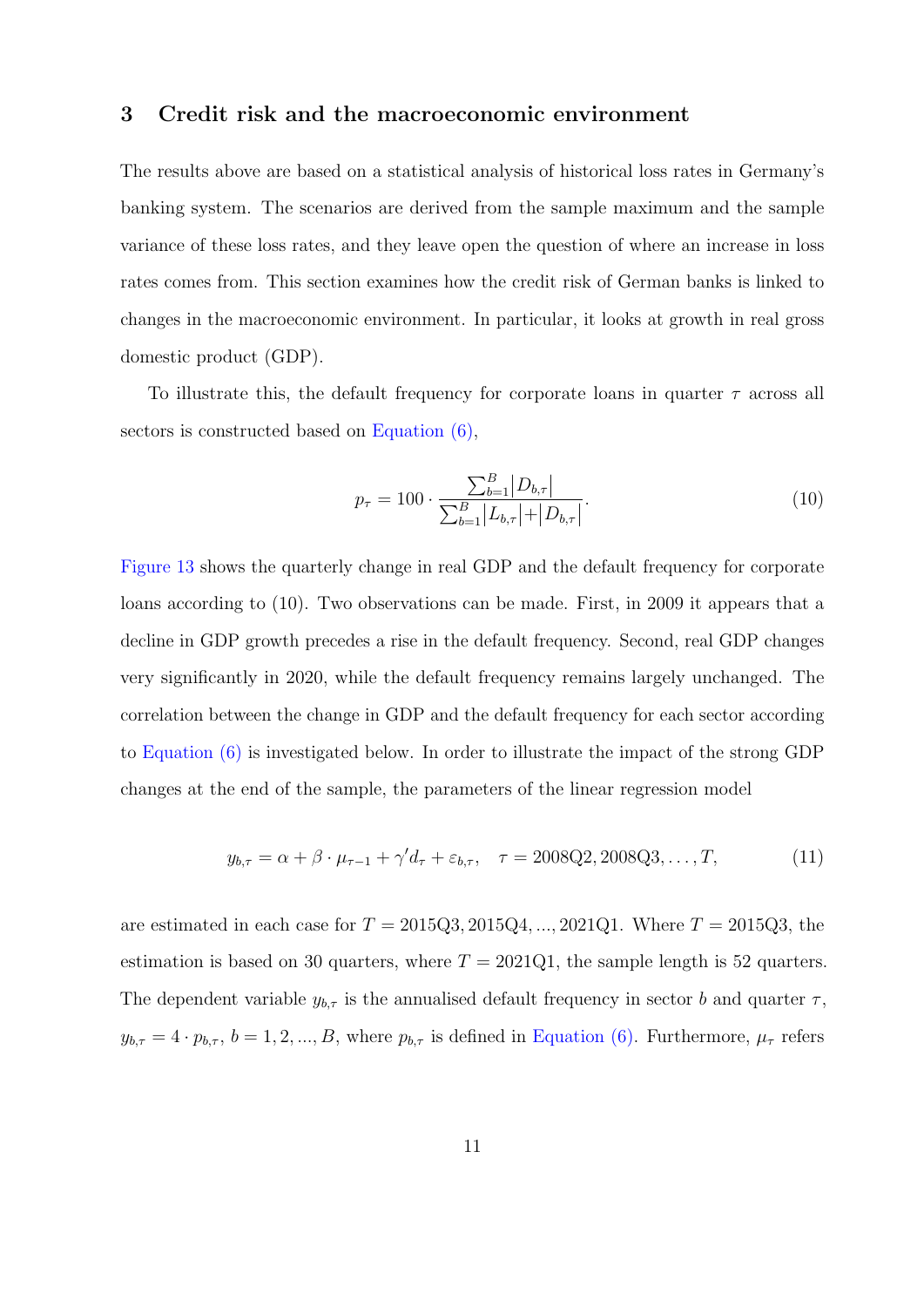to the annualised, quarterly change in real gross domestic product (GDP) as a percentage. If  $X_{\tau}$  is calendar and seasonally adjusted real GDP,  $\mu_{\tau} = 100 \left( \left( X_{\tau} / X_{\tau-1} \right)^4 - 1 \right)$ .

Lastly,  $d_{\tau}$  represents a vector of quarterly indicator variables that refer to the first, second or fourth quarter.

[Figure 14](#page-39-0) shows the determination coefficient R2 in the regressions [Equation \(11\).](#page-15-1) Prior to 2020, the determination coefficient hovers between 0.2 and 0.6 and thus indicates a moderate yet non-negligible correlation between GDP growth and default frequencies. In the third quarter of 2020, however, this correlation decreases enormously across virtually all sectors.

[Table 5](#page-53-0) shows the results of [Equation \(11\)](#page-15-1) for  $T = 2019Q4$  in detail. Similarly, [Table 6](#page-56-0) displays the results for  $T = 2021Q1$ . We see two possible interpretations for these results. First, the pre-pandemic correlation may have been overstated as it was driven primarily by the developments in 2009. Second, 2020 may be viewed as a break in this correlation due, for example, to extraordinary fiscal, monetary policy and regulatory measures; see [Deutsche Bundesbank](#page-25-1) [\(2020\)](#page-25-1), pp. 63–64. The correlation analysis shown here cannot shed any light on the cause of this potential break, however.

Nevertheless, this analysis does point to a high degree of uncertainty surrounding the relationship between credit risk materialising in the banking system and macroeconomic developments. In order to take account of this uncertainty in a scenario analysis, the following method was chosen.

First, the parameters of a regression model, similar to [Equation \(11\),](#page-15-1) are estimated. This estimation is carried out on the basis of the entire available sample, with the sample ending in the first quarter of 2021. In addition, another estimation of this model is carried out, but this time, the sample is limited to the pre-pandemic period, i.e. up to and including the end of the fourth quarter of 2019.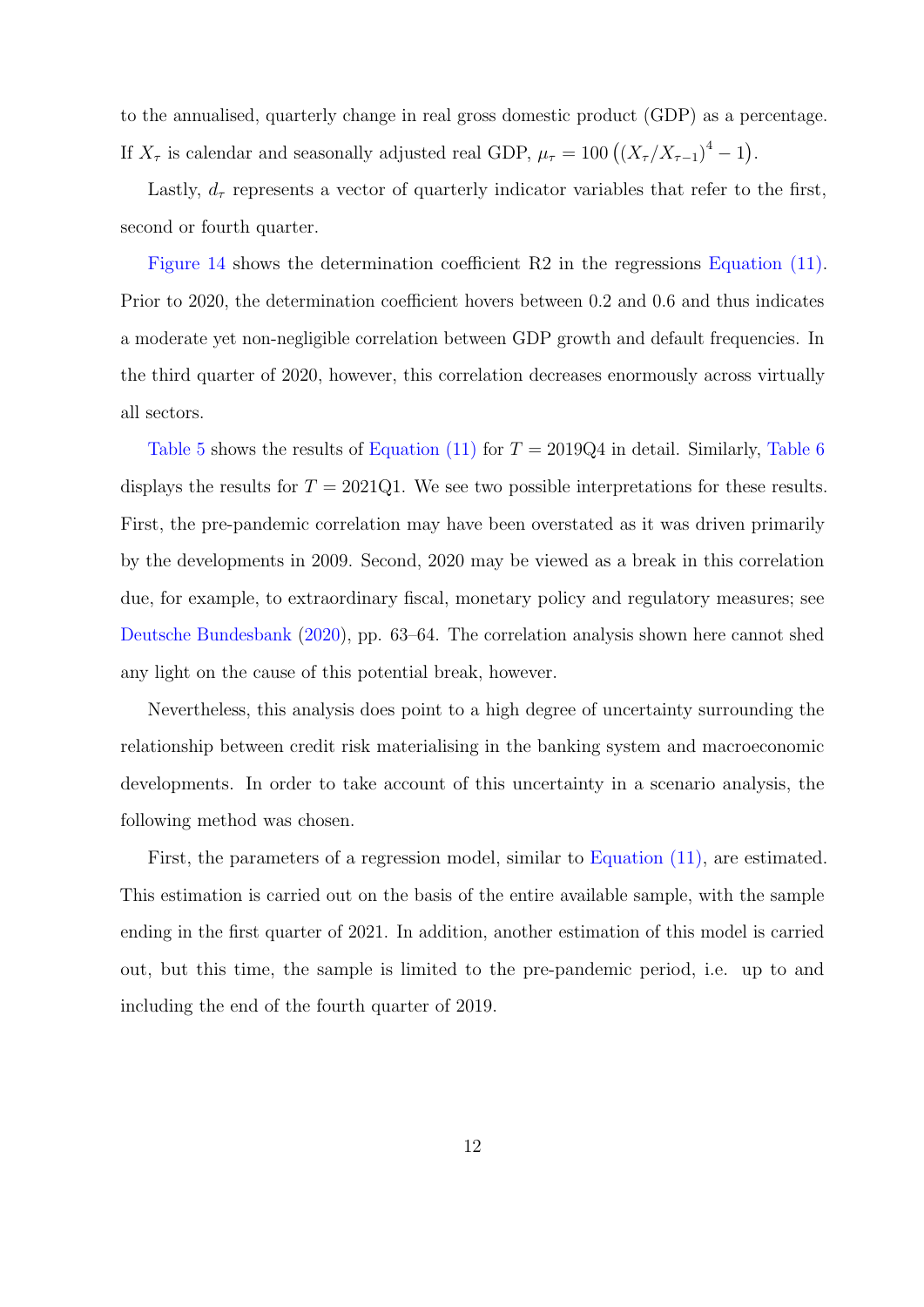Second, the default frequencies are derived for a one-year period using predefined paths for GDP growth. The default frequencies in these scenarios are calculated for each of the two models described above.

Specifically, the model

<span id="page-17-0"></span>
$$
p_{b,\tau} = \alpha + \beta \cdot \mu_{\tau-1} + \varepsilon_{b,\tau}, \quad \tau = 2008Q2, 2008Q3, \dots, T,
$$
 (12)

is considered, where the default frequency  $p_{b,\tau}$  is in turn given by [Equation \(6\).](#page-12-0) Furthermore,  $\mu_{\tau}$  is now the change in real GDP on the preceding quarter expressed as a percentage. It became clear that the indicator variables  $d_{\tau}$  do not have any significant explanatory power, which means that they are no longer taken into account. This model's parameters are each estimated for  $T = 2019Q4$  and  $T = 2021Q1$ . The evolution of default frequencies in the scenarios is then given by  $\widehat{p}_{b,\tau} = \widehat{\alpha} + \widehat{\beta} \cdot \mu_{s,\tau-1}$  where  $\widehat{\alpha}$  and  $\widehat{\beta}$  refer to the estimates of the parameters in [Equation \(12\),](#page-17-0) and  $\mu_{s,\tau}$  describes the growth in GDP in scenario s, where  $s \in \{\text{baseline scenario}, \text{adverse scenario}\}\$ . This requires that  $0 \leq \frac{\hat{p}_{b,\tau}}{100} \leq 1$  applies in all sectors b and all quarters  $\tau$ . In reality, this condition is not necessarily met in the linear regression model. If  $\hat{p}_{b,\tau} < 0$ , the estimate is replaced by zero.

Instead of imposing the restriction  $0 \leq \frac{\hat{p}_{b,\tau}}{100} \leq 1$ , the dependent variable in [Equation \(12\)](#page-17-0) can also be transformed: if

$$
p_{b,\tau}^* = \log \left( \frac{\frac{p_{b,\tau}}{100}}{1 - \frac{p_{b,\tau}}{100}} \right)
$$

is the logit transformation of the default frequency  $p_{b,\tau}$ , (see, inter alia, [Jimenez and Mencia](#page-25-5) [\(2009\)](#page-25-5)), the above regression can be carried out with  $p_{b,\tau}^*$  instead of  $p_{b,\tau}$ . If the inverse of this transformation is then applied to  $\widehat{p}_{b,\tau}^*$ , this ensures that the default frequencies considered in the scenarios are not negative. However, the logit transformation is only properly defined for  $0 < \frac{p_{b,\tau}}{100} < 1$ . Historically, the case  $p_{b,\tau} = 0$  occurs in four sectors,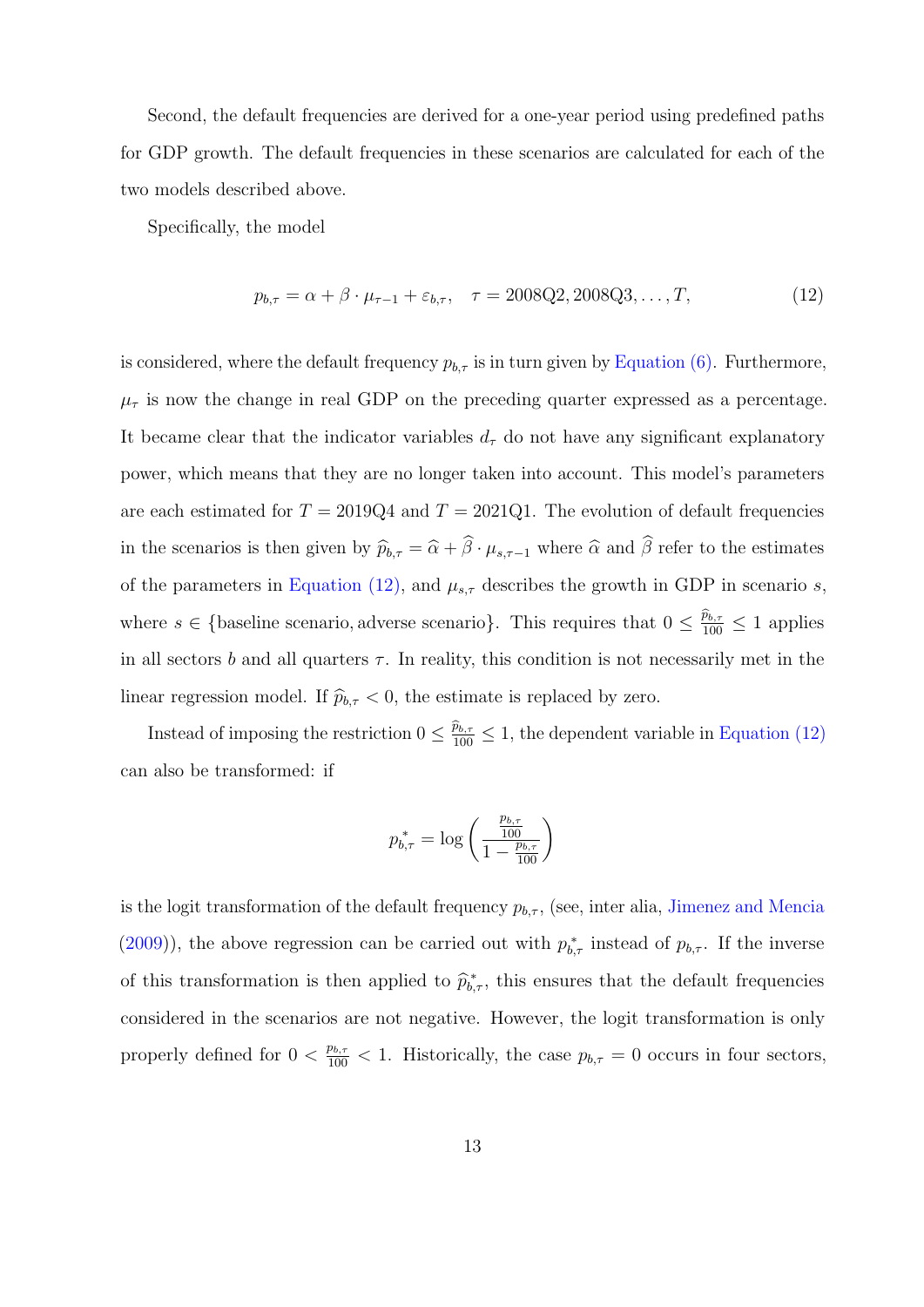even materialising in consecutive quarters in two sectors. To prevent a loss of historical information, we chose not to carry out this transformation.

An alternative method that explicitly allows for the fractional nature of the dependent variable, and thus that is bounded, was put forward by [Papke and Wooldridge](#page-25-6) [\(1996\)](#page-25-6). This is a maximum likelihood method that permits  $p_{b,\tau} = 0$  and ensures that  $0 \le \frac{\hat{p}_{b,\tau}}{100} \le 1$ has been met. It is performed to accompany the robustness check for the results derived from the model in [Equation \(12\).](#page-17-0)

As a final step, the default frequencies are translated into loss rates by multiplying them by an average LGD for each sector. This method is consistent with the approach outlined in [Section 2.2.](#page-11-0)

[Figure 15](#page-40-0) shows the historical path of real GDP and its growth in a baseline scenario and in an adverse scenario, which are examined below. While the baseline scenario allows for an economic recovery, the adverse scenario envisages a far more subdued pathway for economic activity. We continue our discussion of the banking system losses in these scenarios in [Section 5.](#page-19-0)

## <span id="page-18-0"></span>4 Exposures in corporate lending business

In order to estimate corporate loan losses, the loss rates described above in the baseline scenario and in the stress scenarios are applied to the loan portfolio available at the end of March 2021. Irrevocable lending commitments are taken into account alongside the stock of on-balance exposures.

#### <span id="page-18-1"></span>4.1 On-balance exposures

In line with the method outlined above, [Figure 16](#page-41-0) - [Figure 18](#page-43-0) illustrate exposures to domestic enterprises according to the borrowers statistics. The sample includes 1,464 domestic banks as at the end of March 2021. [Figure 16](#page-41-0) illustrates that the services sector is of very great importance to banks' loan portfolio, accounting for around 52% of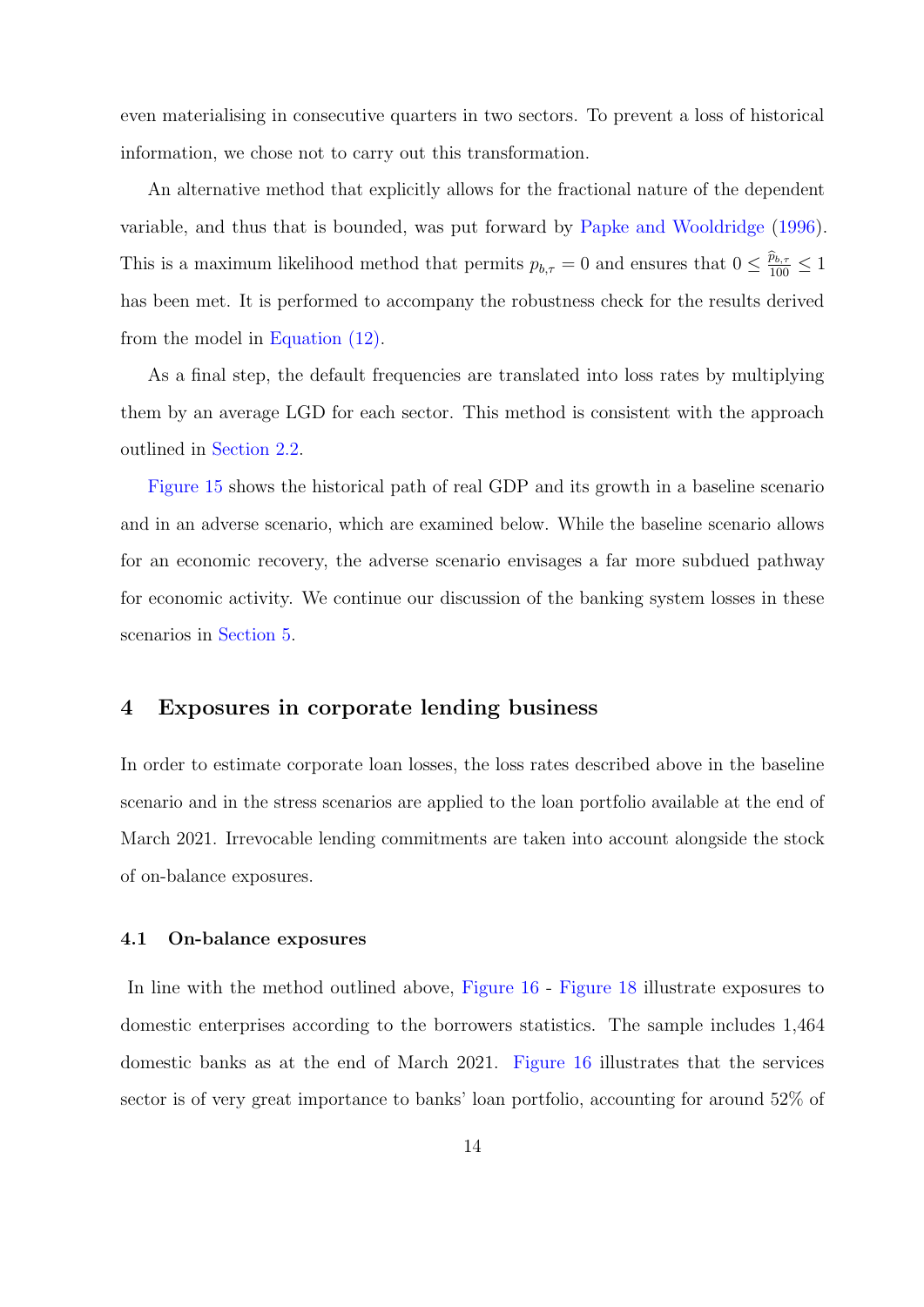exposures in March 2021. If we look solely at non-financial corporations and disregard the financial intermediation sector (financial enterprises such as insurers), this share increases to 59%. [Figure 18](#page-43-0) indicates that the loans were mainly granted to the sub-sectors housing enterprises, other real estate activities and other business activities.

[Figure 19](#page-44-0) und [Figure 20](#page-45-0) show the stock of loans by NACE section according to the supervisory reporting system (FINREP) based on the entire loan portfolio (domestic and foreign). In March 2021, the sample includes around 300 domestic banks. The volume of exposures to enterprises abroad is indeed significant in some sectors, such as real estate activities, manufacturing, professional and administrative support service activities, or wholesale and retail trade.

#### <span id="page-19-1"></span>4.2 Irrevocable lending commitments

Following the outbreak of the pandemic, credit lines played an important role in its most critical period in March 2020. Enterprises covered part of their liquidity needs by drawing down irrevocable lending commitments. For banks, this transforms off-balance transactions into on-balance business. This is why additional exposure potential that may arise from lending commitments is added to the aforementioned on-balance stock of loans in this stress test as well. The exposures arising from lending commitments are determined in a separate analysis. Drawdowns of these commitments vary across sectors such that they are higher in at-risk sectors than in less-at-risk sectors in stress scenario 1. They differ across scenarios, too: the baseline scenario sees around 3% of the stock of irrevocable lending commitments being transformed into on-balance exposures, while the most severe stress scenario (scenario 3) expects this share to increase to  $100\%$  in some sectors.

## <span id="page-19-0"></span>5 Losses in corporate lending business

The estimated losses can now be calculated as the product of the loss rates and the stocks of loans. First, these losses are shown based on the purely historical and statistical analysis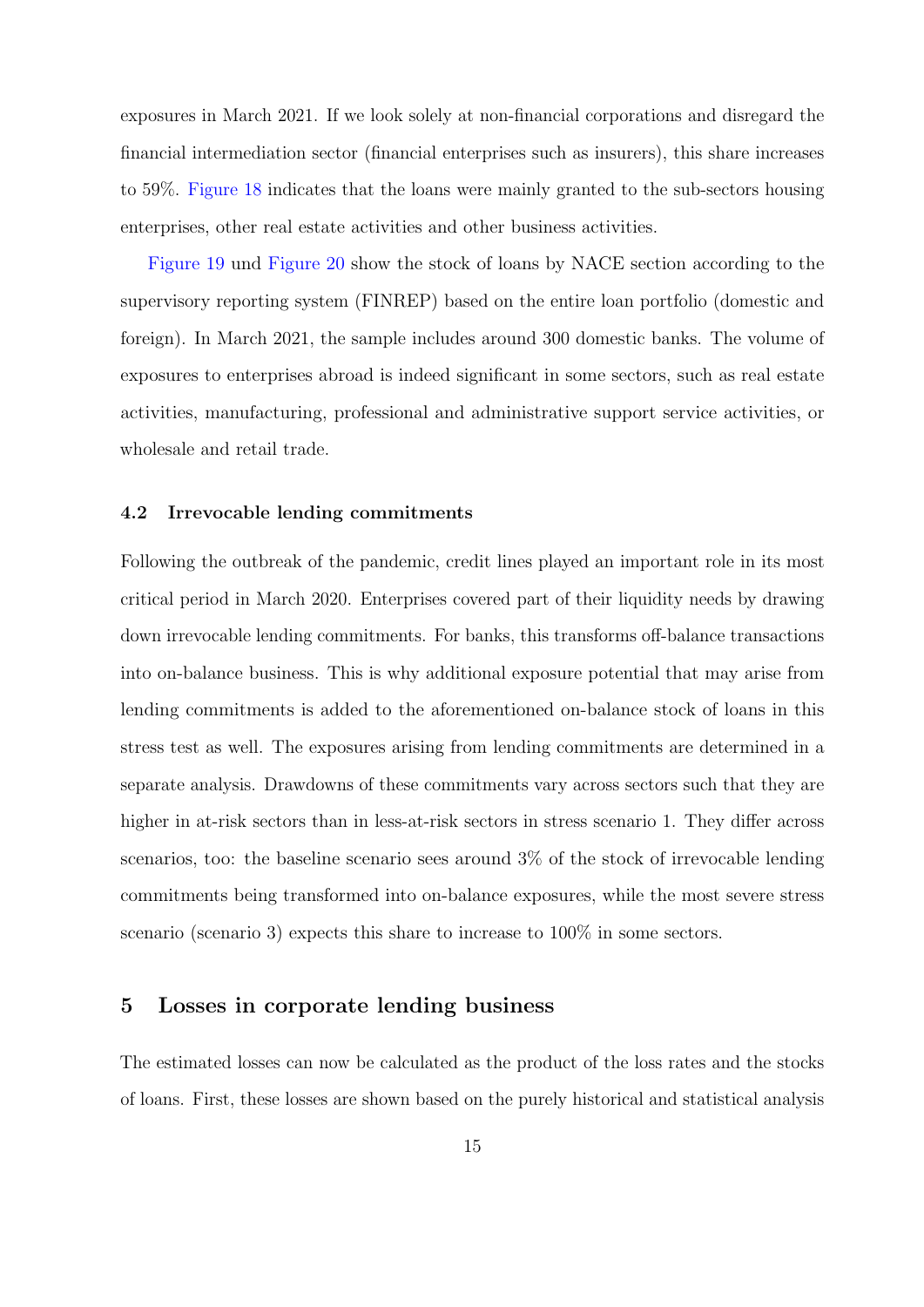<span id="page-20-1"></span>(see [Section 2\)](#page-8-0). An alternative approach would be to examine the losses originating from the correlation between historical credit events and the change in gross domestic product (see [Section 3\)](#page-15-0).

As in [Section 2,](#page-8-0) let  $N$  be the number of banks in the sample,  $N_1$  the number of banks conducting lending business in Germany and abroad and  $N_2$  the number of banks that only grant loans to domestic enterprises, where  $N = N_1 + N_2$ . Then

$$
\text{loss}_{i,s} = \begin{cases} \sum_{b=1}^{B} \frac{\text{loss rate}_{b,s}}{100} \cdot \text{loans}_{i,b,s}, & i = 1, 2, \dots, N_1 \\ \sum_{b=1}^{B} \frac{\text{loss rate}_{b,s}^{\text{domestic}}}{100} \cdot \text{loans}_{i,b,s}^{\text{domestic}}, & i = N_1 + 1, N_1 + 2, \dots, N \end{cases}
$$

applies, where  $s \in$  baseline scenario, stress scenario 1, stress scenario 2, stress scenario 3 and loss rate<sub>b,s</sub> is explained in [Section 2.2](#page-11-0) and loss rate<sub>b,s</sub> in [Equation \(3\).](#page-10-0) The stock of loans is taken from two sources. For banks that only grant loans to domestic enterprises, the stock of loans is based on the borrowers statistics. For banks that also grant loans to enterprises abroad, the stock of loans is taken from the supervisory reporting system (FIN-REP). These loans consist of on-balance exposures and irrevocable lending commitments. Drawdowns of these lending commitments vary across scenarios (see [Section 4.2\)](#page-19-1), such that the stock of loans $_{i,b,s}$  depends on the respective scenario s.

Losses in the event of predefined evolution of GDP are calculated analogously, although the loss rates described in [Section 3](#page-15-0) are used.

## <span id="page-20-0"></span>6 Rise in risk weights for corporate loans

If borrowers' creditworthiness deteriorates, this is reflected not only in higher value adjustments in banks' loan portfolios (and corresponding reductions in their capital), but also in higher risk weights, at least at banks that use an internal ratings-based approach to determine risk weights (IRBA banks).

The idea behind our adjustment of RWAs in the stress test is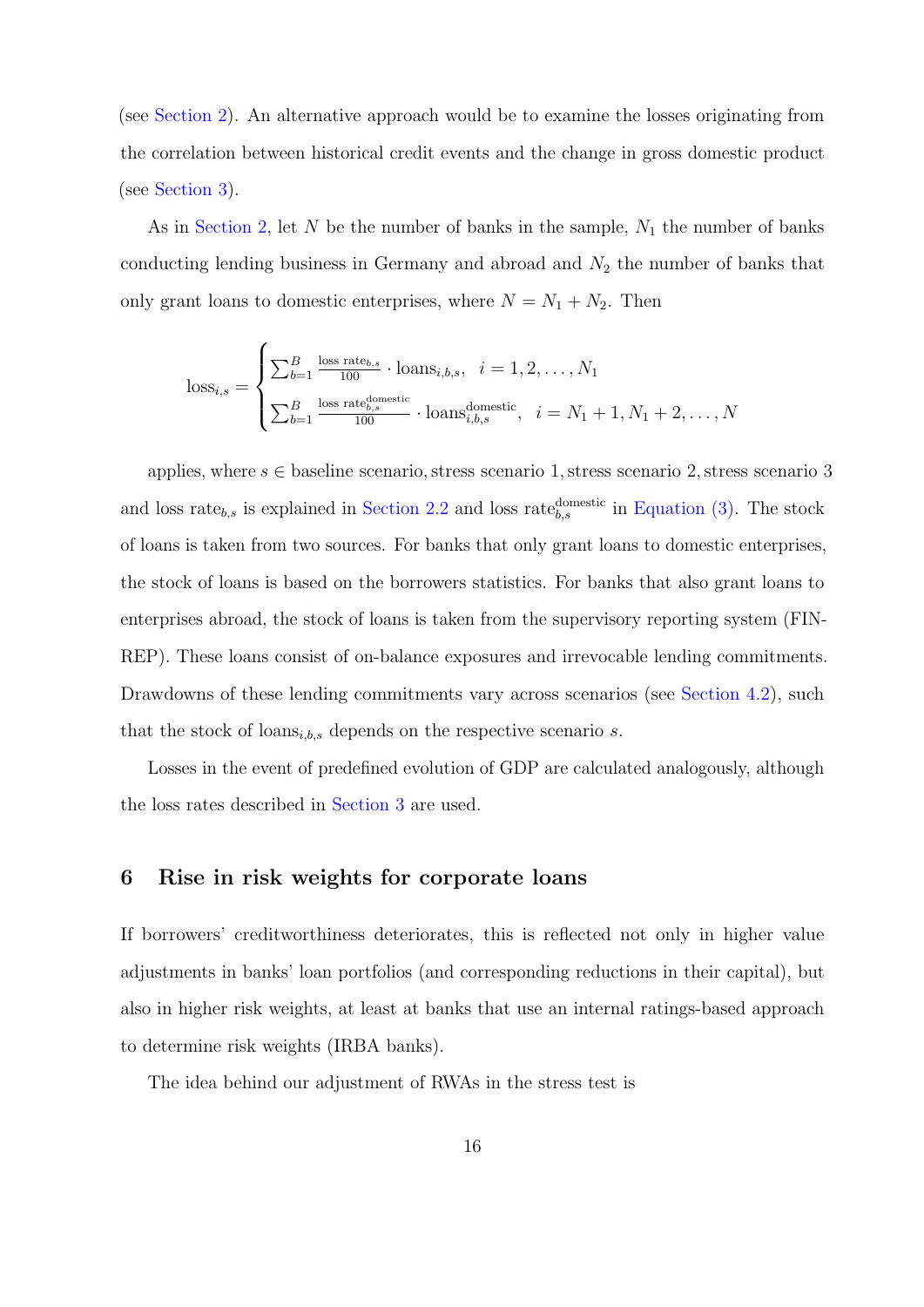- to interlink the rising loss rates in the event of stress with the PDs underlying the risk weights,
- while smoothing these PDs so that the effect of the RWA adjustment does not dominate the result.<sup>[4](#page-21-0)</sup> This is consistent with observations from other stress tests. For example, in the 2018 EBA stress test, the share of the RWA adjustment in the total decline in the capital ratios was less than one-third.<sup>[5](#page-21-1)</sup>

To achieve these sub-targets, the loss rates in the stress scenario are fed into the calculation of PDs for the risk weights, not in their entirety, but as a weighted average of their history (calculation of the mean value over time for each sector) and of the remaining sectors (calculation of the mean value over a cross-section of sectors). Specifically, the adjustment is carried out in three steps:

1. First, sector-specific PDs are calculated by dividing the sector-specific loss rates for one year by that sector's average LGD; see [Section 2.2.](#page-11-0) This is used to calculate the moving average from the current year and the previous four years.

$$
\widehat{PD}_{b,t} = \frac{1}{T} \sum_{j=0}^{T-1} \frac{\text{loss rate}_{b,t-j}}{\widehat{\text{LGD}}_b}
$$

where a period of  $T = 5$  years is observed and loss rate<sub>b,t</sub> is defined in [Section 2.2,](#page-11-0) and  $\widetilde{\text{LGD}}_b$  refers to the mean value of the LGDs weighted with the stocks of loans.

2. From this, we compute an average of the estimated PDs weighted with the stocks of loans, which we call  $PD_t$ . Furthermore, a weighted sum is calculated from the sector-specific PDs determined in the first step and from this cross-sector average

<span id="page-21-0"></span><sup>4</sup>Generally, banks appear to use estimates for PDs that are considerably less volatile than the PDs from market data (see also the results in Annex 2; these show that only one-quarter of the PDs reported by banks to the credit register respond to short-term fluctuations in PDs from market data).

<span id="page-21-1"></span><sup>&</sup>lt;sup>5</sup>In this case, the capital ratio of banks in the stress scenario was 5.2 percentage points lower than in the baseline scenario; the effect caused by the rise in RWAs (the proper term would be risk exposure amounts, or REAs) was 1.6 percentage points, i.e. 31% of the stress effect. This effect turned out to be smaller still in the 2021 [EBA](#page-25-7) stress test (see EBA  $(2021)$ ).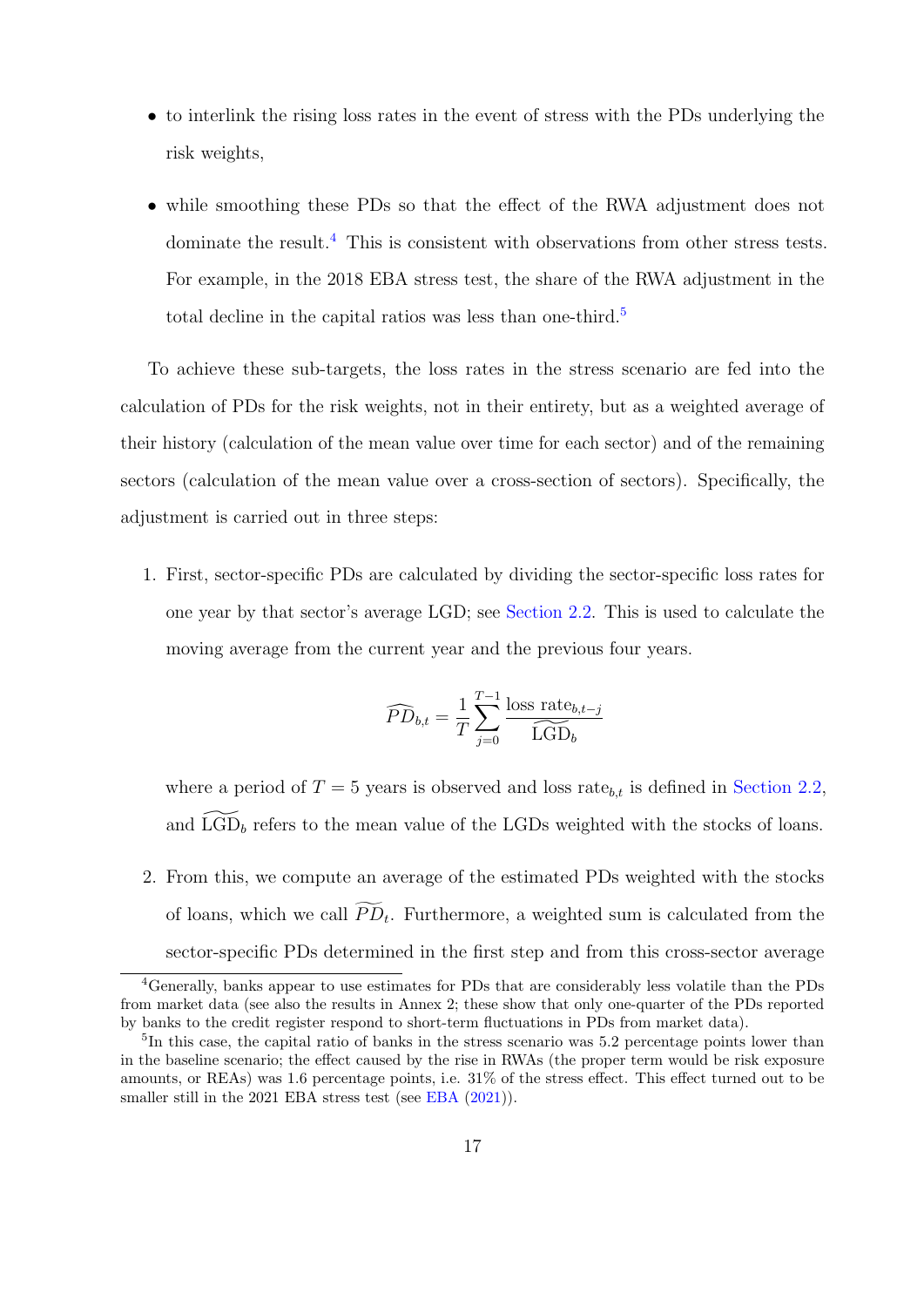[\(Stein](#page-25-8) [\(1956\)](#page-25-8)):

$$
\widehat{PD}_{\text{Stein},b,t} = \omega \cdot \widehat{PD}_{b,t} + (1 - \omega) \cdot \widetilde{PD}_t,
$$

where the weight  $\omega = 0.5$  is selected. The weighting factor  $\omega$  and the time T (see step 1) were selected empirically such that the second sub-target formulated above – the non-domination of the rise in RWAs – is achieved.

3. Based on this estimate  $\widehat{PD}_{Stein,b,t}$ , the risk weight is determined for each sector and each scenario using the Basel formula (see Annex 1). If  $\Delta RW_{b,t}$  refers to the change in the risk weight in sector b and  $w_{b,t,i}$  to the corresponding share in the loan portfolio of bank i, the change in the average risk weight in the corporate portfolio of bank  $i$ can be computed as

$$
\Delta RW_{i,t}^{\text{Corporates}} = \alpha_{i,t} \cdot \sum_{b=1}^{B} w_{i,b,t} \cdot \Delta RW_{b,t}
$$

assuming a static balance sheet. Here,  $\alpha_{i,t}$  stands for the share of the loan portfolio to which bank i applies the IRB approach.

[Table 4](#page-50-0) shows the average risk weights in the baseline scenario and in the stress scenarios. In the baseline scenario, the risk weights are frequently lower than 100%; only a small number of sectors record a risk weight over 100%, such as manufacturing. Risk weights increase as the scenarios become more severe. On an aggregate average, they rise by 23% in the most severe scenario compared with the baseline scenario. It should be noted that this increase in risk weights relates solely to the sub-portfolio of corporate loans.

## <span id="page-22-0"></span>7 Impact on Common Equity Tier 1 (CET 1) ratio

As mentioned above, the Common Equity Tier 1 (CET 1) capital ratio of a bank changes due to two effects – a change in the CET 1 capital and a change in the risk-weighted assets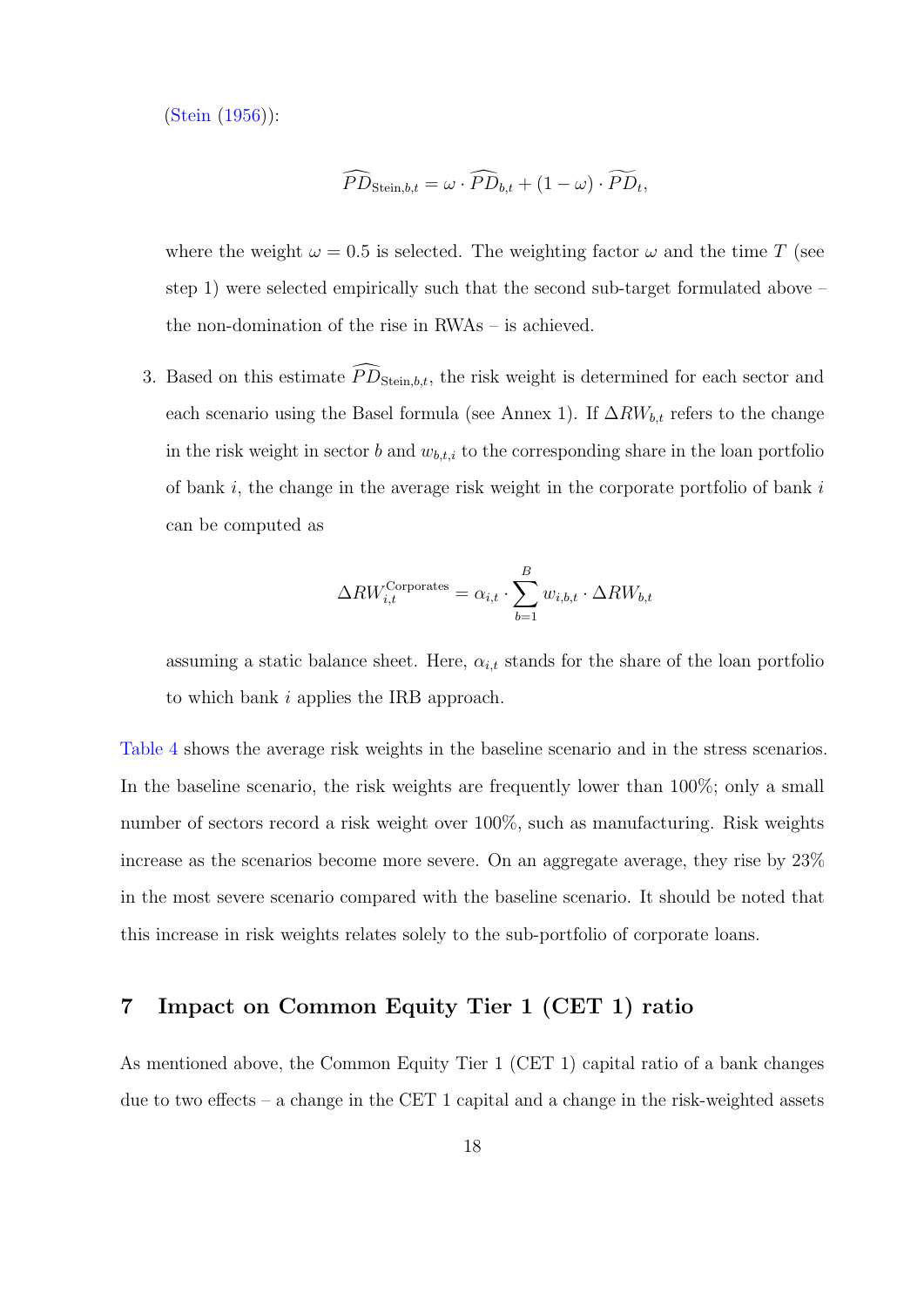(RWAs):

<span id="page-23-0"></span>
$$
\Delta CET1 = \left(\frac{\Delta CET1}{CET1} - \frac{\Delta RWA}{RWA}\right) \cdot CET1,\tag{13}
$$

where, in our stress test, the change in CET 1 capital  $\Delta CET1$  is the loss according to [Section 5](#page-19-0) and the change in risk-weighted assets  $\Delta RWA = \Delta RW \cdot \text{Total Assets according}$ to [Section 6.](#page-20-0) The absolute change in the CET 1 capital ratio is a good approximation of the difference between the relative change in CET 1 capital and the relative change in risk-weighted assets, where this difference is multiplied by the CET 1 capital ratio (see Annex 3).

The notation in [Equation \(13\)](#page-23-0) illustrates that the decline in the CET 1 capital ratio (for given static capital consumption and equity ratios) is sharper for IRBA banks. In order to compare the results of IRBA banks and non-IRBA banks, we ensure that the RWA effect does not dominate (see [Section 6\)](#page-20-0).

[Figure 1](#page-26-0) shows the overall impact from the baseline scenario and the stress effect on the Common Equity Tier 1 (CET 1) ratio calculated not as an approximation based on [\(Equation \(13\)\)](#page-23-0) but directly as the difference between the CET 1 ratios. We see that the decline in the CET 1 ratio – in the baseline scenario and in all stress scenarios – is much greater due to capital consumption than due to the rise in risk weights, which is partly due to how the risk weights are modelled (see [Section 6\)](#page-20-0). The decrease in the CET 1 ratio (of between 1.1 and 2.4 percentage points depending on the stress scenario) may not seem significant, but we are only looking at the loan portfolio made up of corporate loans; other potential losses arising from the retail loan portfolio or from market risk are not considered here.

The decrease in the CET 1 capital ratio across banks can be broken down further. The more severe the scenario, the more the curve and the percentage of banks shift towards sharper declines. The decline in the system-wide CET 1 capital ratio, which sharpens as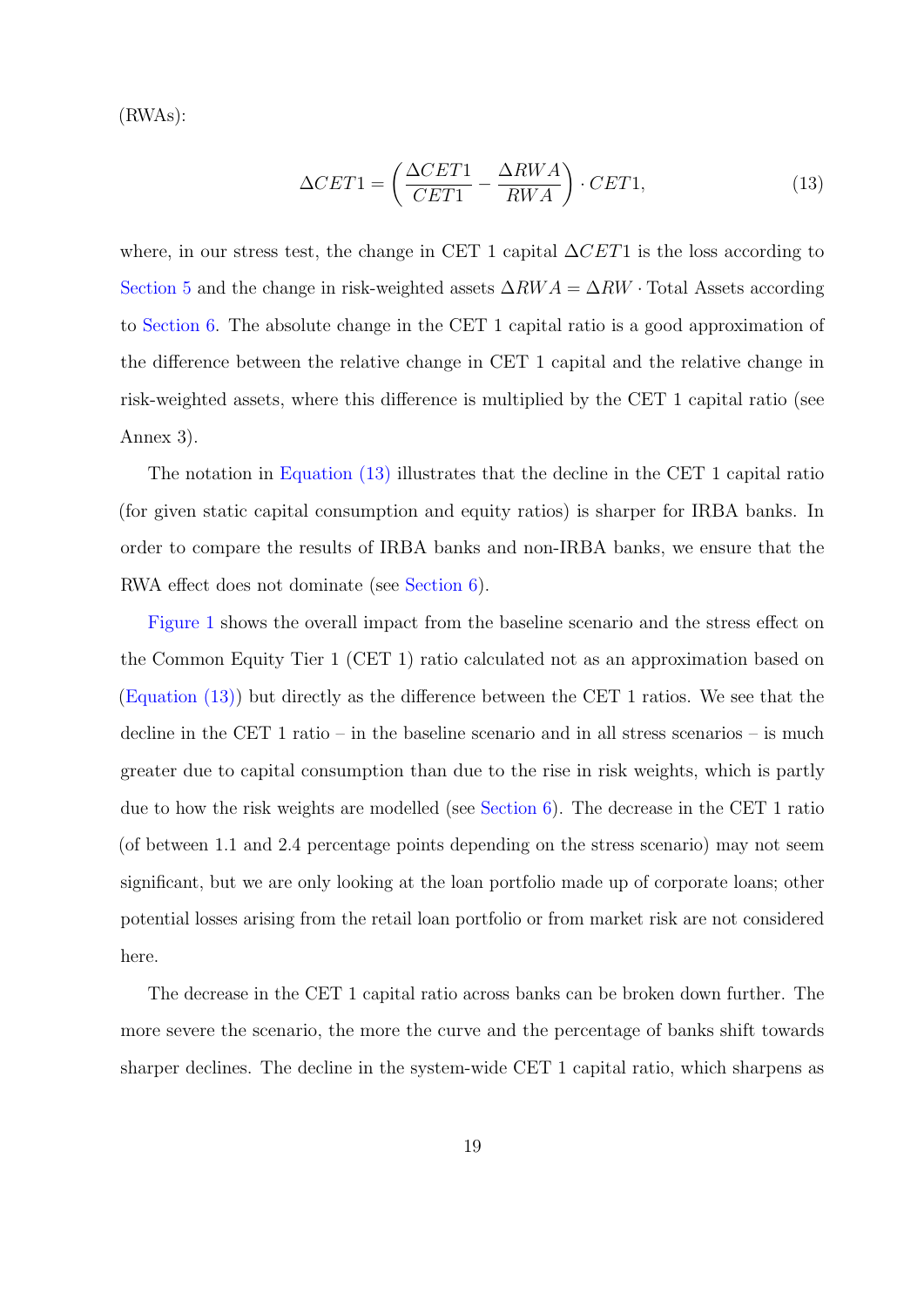the severity of the scenario increases, is accordingly borne by the banking system as a whole and not just by individual banks, even if there are banks with significant declines.

## <span id="page-24-0"></span>8 Summary

In this paper, we outline the datasets, mechanisms and formation of scenarios that allow us to translate data on corporate loans into declines in banks' capital ratios. Studies should not just stop at the analysis of corporate loans; the empirical approach presented in this paper can be extended to other parts of the loan portfolio, such as real estate loans, whether commercial or intended for households.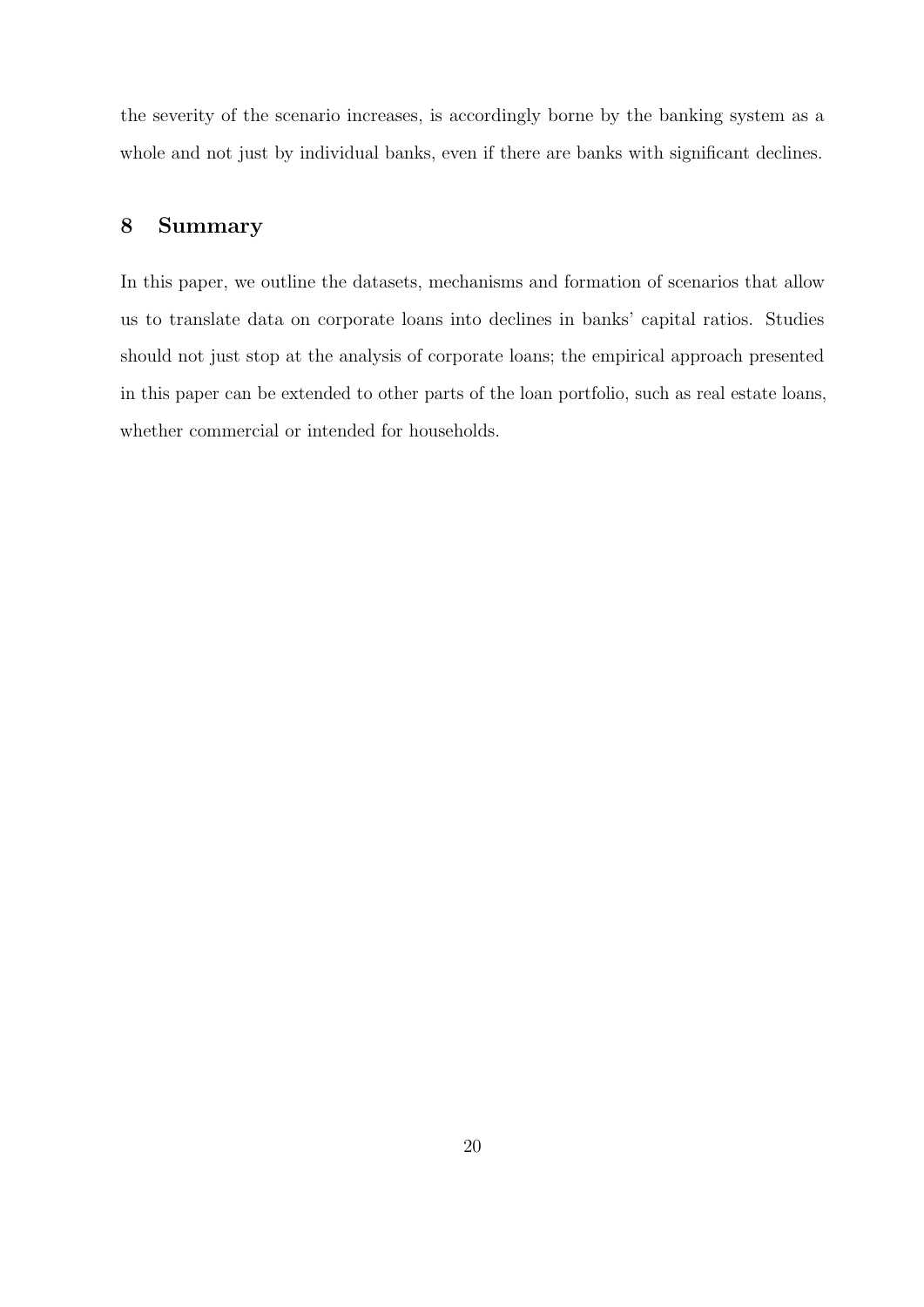## <span id="page-25-13"></span><span id="page-25-12"></span><span id="page-25-11"></span>References

- <span id="page-25-9"></span>Cohen, B. H. and M. Scatigna (2016). Banks and capital requirements: Channels of adjustment. Journal of Banking & Finance 69, 56–69.
- <span id="page-25-10"></span>Deutsche Bundesbank (1998, August). Monthly Report. [https://www.](https://www.bundesbank.de/resource/blob/623106/70837baefd6e46f1e4d2c8d0e38e4dc6/mL/1998-08-credit-register-data.pdf) [bundesbank.de/resource/blob/623106/70837baefd6e46f1e4d2c8d0e38e4dc6/](https://www.bundesbank.de/resource/blob/623106/70837baefd6e46f1e4d2c8d0e38e4dc6/mL/1998-08-credit-register-data.pdf) [mL/1998-08-credit-register-data.pdf](https://www.bundesbank.de/resource/blob/623106/70837baefd6e46f1e4d2c8d0e38e4dc6/mL/1998-08-credit-register-data.pdf).
- <span id="page-25-3"></span>Deutsche Bundesbank (2013, September). Monthly report. [https://www.](https://www.bundesbank.de/resource/blob/666260/6f26521cd39bb4891014d530803d003a/mL/2013-09-monatsbericht-data.pdf) [bundesbank.de/resource/blob/666260/6f26521cd39bb4891014d530803d003a/](https://www.bundesbank.de/resource/blob/666260/6f26521cd39bb4891014d530803d003a/mL/2013-09-monatsbericht-data.pdf) [mL/2013-09-monatsbericht-data.pdf](https://www.bundesbank.de/resource/blob/666260/6f26521cd39bb4891014d530803d003a/mL/2013-09-monatsbericht-data.pdf).
- <span id="page-25-1"></span>Deutsche Bundesbank (2020, October). Financial Stability Review. [https://www.](https://www.bundesbank.de/resource/blob/847248/36cb058e4c06d08de803607eeea46ae5/mL/2020-finanzstabilitaetsbericht-data.pdf) [bundesbank.de/resource/blob/847248/36cb058e4c06d08de803607eeea46ae5/mL/](https://www.bundesbank.de/resource/blob/847248/36cb058e4c06d08de803607eeea46ae5/mL/2020-finanzstabilitaetsbericht-data.pdf) [2020-finanzstabilitaetsbericht-data.pdf](https://www.bundesbank.de/resource/blob/847248/36cb058e4c06d08de803607eeea46ae5/mL/2020-finanzstabilitaetsbericht-data.pdf).
- <span id="page-25-2"></span>Deutsche Bundesbank (2021a, January). Borrowers statistics. [https://www.](https://www.bundesbank.de/resource/blob/883170/a08978f7cca5a6c716410d737954c7f8/mL/statso01-04-kreditnehmerstatistik-data.pdf) [bundesbank.de/resource/blob/883170/a08978f7cca5a6c716410d737954c7f8/](https://www.bundesbank.de/resource/blob/883170/a08978f7cca5a6c716410d737954c7f8/mL/statso01-04-kreditnehmerstatistik-data.pdf) [mL/statso01-04-kreditnehmerstatistik-data.pdf](https://www.bundesbank.de/resource/blob/883170/a08978f7cca5a6c716410d737954c7f8/mL/statso01-04-kreditnehmerstatistik-data.pdf). Special Statistical Publication 1.
- <span id="page-25-0"></span>Deutsche Bundesbank (2021b, November). Financial Stability Review. [https://www.](https://www.bundesbank.de/resource/blob/880192/f930bd576207991f68c9c659caee21af/mL/2021-finanzstabilitaetsbericht-data.pdf) [bundesbank.de/resource/blob/880192/f930bd576207991f68c9c659caee21af/mL/](https://www.bundesbank.de/resource/blob/880192/f930bd576207991f68c9c659caee21af/mL/2021-finanzstabilitaetsbericht-data.pdf) [2021-finanzstabilitaetsbericht-data.pdf](https://www.bundesbank.de/resource/blob/880192/f930bd576207991f68c9c659caee21af/mL/2021-finanzstabilitaetsbericht-data.pdf).
- <span id="page-25-7"></span>EBA (2021). 2021 EU-wide stress test - results. European Banking Authority.
- <span id="page-25-5"></span>Jimenez, G. and J. Mencia (2009). Modelling the distribution of credit losses with observable and latent factors. Journal of Empirical Finance  $16(2)$ ,  $235-253$ .
- <span id="page-25-6"></span>Papke, L. E. and J. M. Wooldridge (1996). Econometric methods for fractional response variables with an application to  $401(k)$  plan participation rates. *Journal of Applied* Econometrics 11 (6), 619–632.
- <span id="page-25-4"></span>Pelzer, M. (2021). Deleveraging potential in the German banking system and effects on financial stability. Bundesbank Technical Paper.
- <span id="page-25-8"></span>Stein, C. (1956). Inadmissibility of the usual estimator for the mean of a multivariate normal distribution. Proceedings of the 3rd Berkeley Symposium on Probability and Statistics 1, 197–206.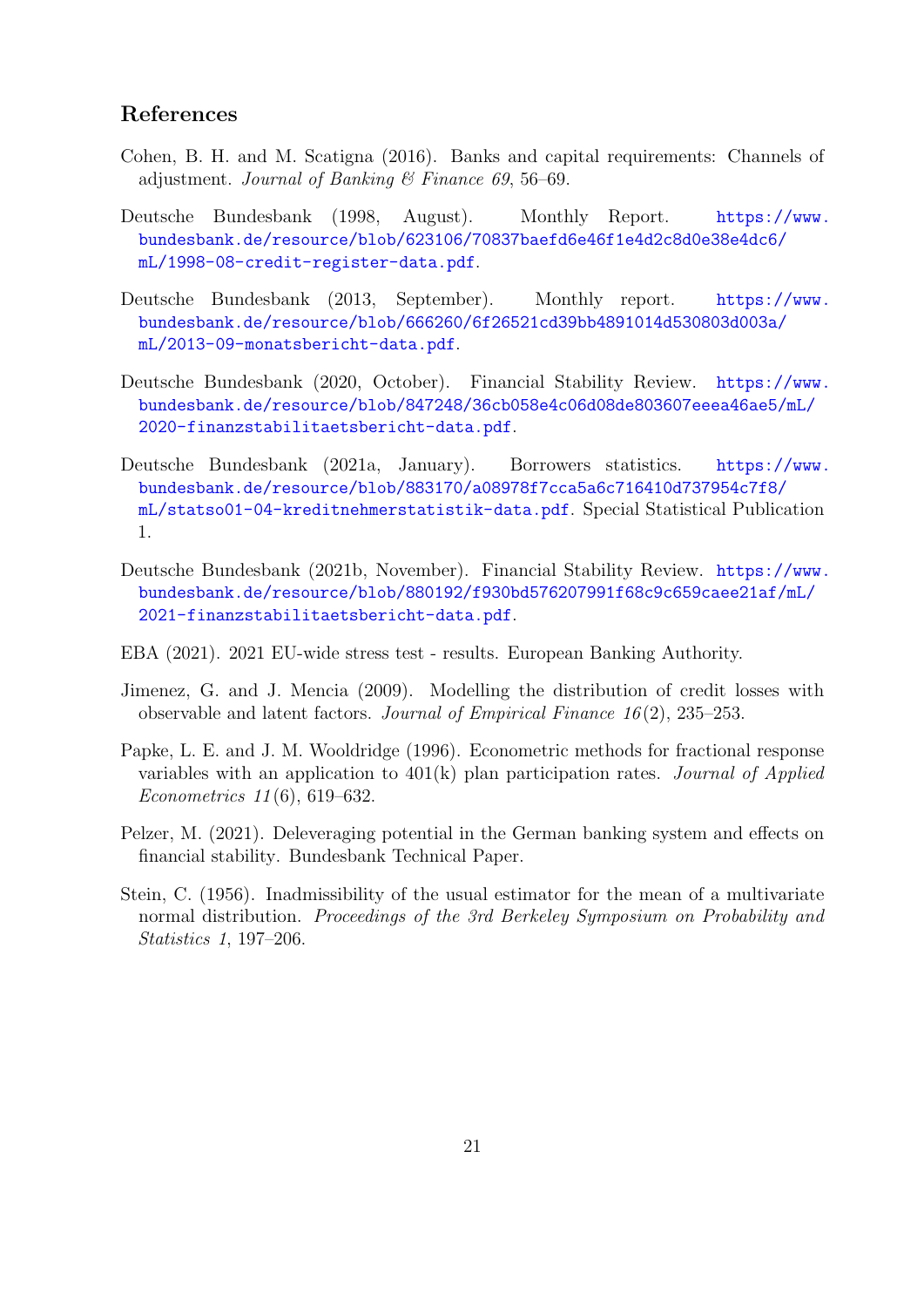<span id="page-26-0"></span>

#### Figure 1:

#### Decomposition of the CET 1 capital ratio in the baseline and the stress scenarios based on historical loss rates

This figure decomposes the change in the CET 1 capital ratio into the contributions made by the Expected Loss (EL) and the increase in risk weights for corporate loans. These contributions are measured in percentage points. The starting point is the observed aggregate CET 1 capital ratio (CET 1 capital in percent of RWA) in March 2021, see [Section 2](#page-8-0) and [Section 4.](#page-18-0) The Expected Loss is derived from the loss rates in the scenarios and the loan amounts in March 2021. The increase in risk weights is relevant only for those banks that use the advanced approach ("IRBA banks"), and also only for those credit portfolios, for which the advanced approach is actually taken. The horizon of the scenarios is one year. The decomposition is computed according to the method suggested by [Cohen and Scatigna](#page-25-9) [\(2016\)](#page-25-9). A deviation of the total effect from the sum of the contributions is due to rounding errors.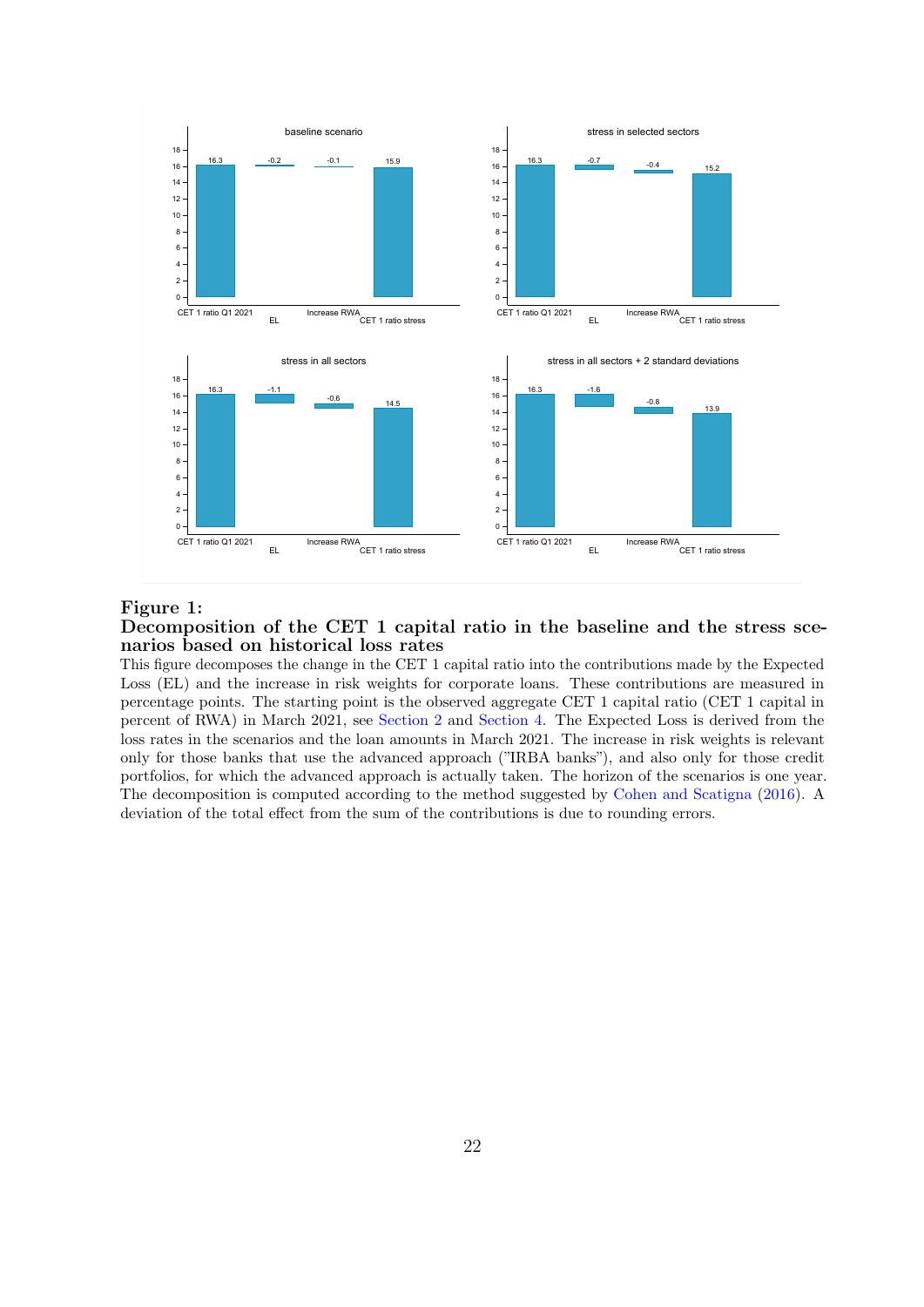

#### Figure 2: Decomposition of the CET 1 capital ratio in the baseline and the stress scenarios based on GDP growth

This figure decomposes the change in the CET 1 capital ratio into the contributions made by the Expected Loss (EL) and the increase in risk weights for corporate loans. These contributions are measured in percentage points. The starting point is the observed aggregate CET 1 capital ratio (CET 1 capital in percent of RWA) in March 2021, see [Section 3](#page-15-0) and [Section 4.](#page-18-0) Specifically, we estimate the model

$$
p_{b,\tau} = \alpha + \beta \cdot \mu_{\tau-1} + \varepsilon_{b,\tau}, \quad \tau = 2008Q2, 2008Q3, \dots, T,
$$
\n(14)

in which  $p_{b,\tau}$  is defined in [Equation \(6\).](#page-12-0) The default rate indicates the number of new credit events in a given quarter and a given sector as a percentage of the total number of bank-firm pairs ("loans") in this sector and this quarter. A new credit event takes place if a bank reports an increase in the stock of value adjustments from zero to a positive value for the first time. Furthermore,  $\mu_{\tau}$  is the quarterly change in real GDP relative to the previous quarter in percent. We estimate the parameters in this model for both  $T = 2019Q4$  and  $T = 2020Q4$ . The default rates in the scenarios are then given by  $\hat{p}_{b,\tau} = \hat{\alpha} + \hat{\beta} \cdot \mu_{s,\tau-1}$ , where  $\hat{\alpha}$  and  $\hat{\beta}$  are the estimates of the parameters in the associated model above, and  $\mu_{s,\tau}$  is the GDP growth in scenario s, in which  $s \in \{\text{baseline scenario}, \text{adverse scenario}\}\.$  If  $\hat{p}_{b,\tau} < 0$ , then this estimate is replaced by zero. The increase in risk weights is relevant only for those banks that use the advanced approach ("IRBA banks"), and also only for those credit portfolios, for which the advanced approach is actually taken. The scenario ends in the fourth quarter of 2023, see [Figure 15.](#page-40-0) The decomposition is computed according to the method suggested by [Cohen and Scatigna](#page-25-9) [\(2016\)](#page-25-9). A deviation of the total effect from the sum of the contributions is due to rounding errors.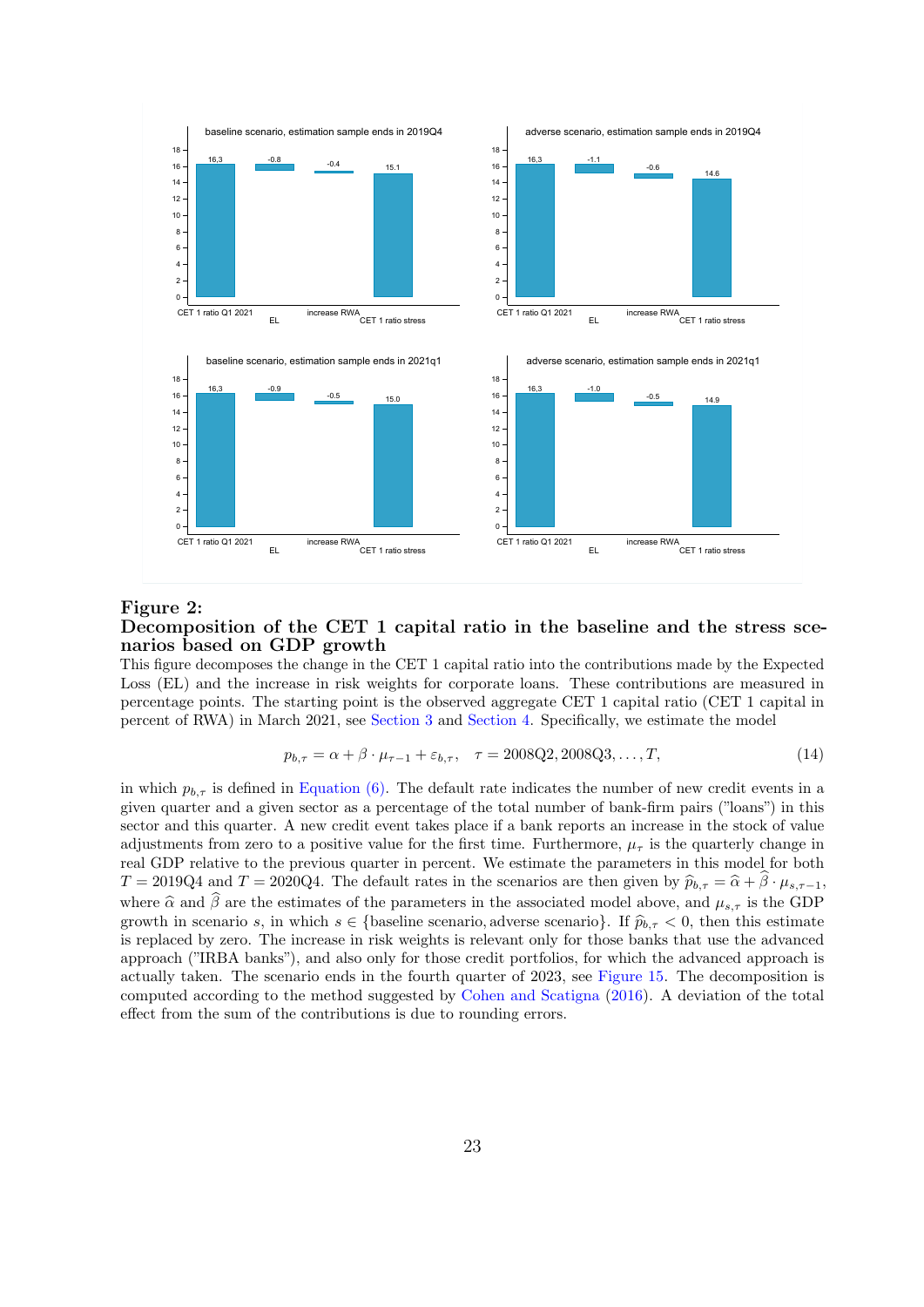



Figure 3: Annual loss rates for loans made to domestic firms - All sectors The loss rate in sector  $b$  and year  $t$  is defined as

<span id="page-28-1"></span><span id="page-28-0"></span>loss rate<sub>b,t</sub><sup>domestic</sup> = 100 · 
$$
\frac{\sum_{i=1}^{N} \sum_{q=1}^{4} \text{value adjustments}_{i,t,q,b}}{\frac{1}{4} \sum_{i=1}^{N} \sum_{q=1}^{4} \text{loans}_{i,t,q,b}},
$$
(15)

in which value adjustments  $i_{i,t,q,b}$  refer to value adjustments that bank i made in year t and in quarter  $q, q \in 1, 2, 3, 4$ , and in sector  $b, t = 2002, \ldots, 2021$  and  $b = 1, 2, \ldots, B$ . Value adjustments encompass changes caused by specific value adjustments and any write-downs or write-ups of non-performing debt; see [Deutsche Bundesbank](#page-25-2) [\(2021a\)](#page-25-2), p. 145. In the same way,  $\text{loans}_{i,t,q,b}$  refers to the volume of outstanding loans. The year 2021 covers the first half of the year only.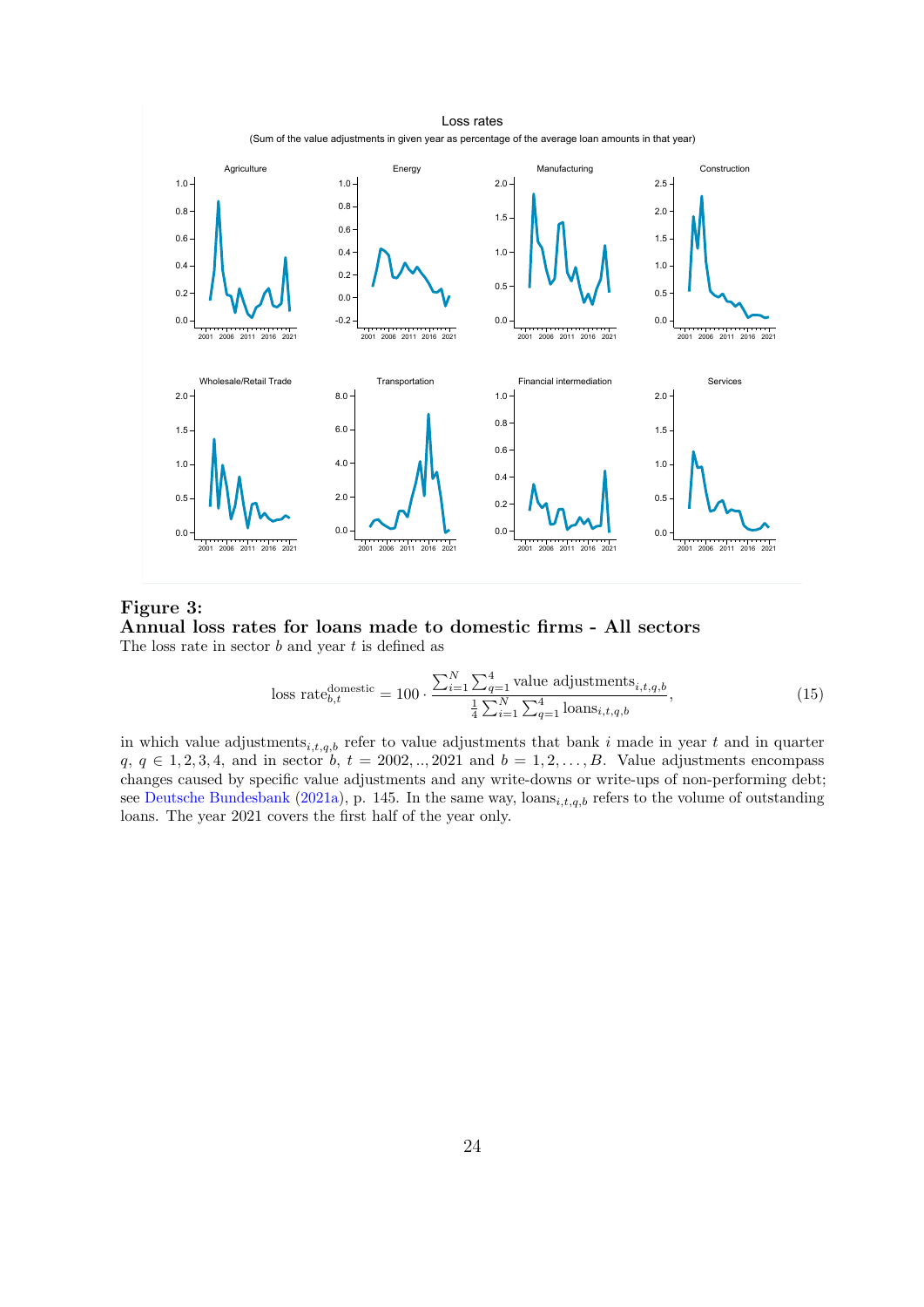



Figure 4: Annual loss rates for loans made to domestic firms - Manufacturing The loss rate in sector  $b_k$  and year t is defined as

<span id="page-29-0"></span>loss rate<sup>domestic</sup><sub>b<sub>k</sub>, t</sub> = 100 · 
$$
\frac{\sum_{i=1}^{N} \sum_{q=1}^{4} \text{value adjustments}_{i, t, q, b_k}}{\frac{1}{4} \sum_{i=1}^{N} \sum_{q=1}^{4} \text{loans}_{i, t, q, b_k}},
$$
 (16)

in which value adjustments<sub>i,t,q,bk</sub> refer to value adjustments that bank i made in year t and in quarter q,  $q \in 1, 2, 3, 4$ , and in sub-sector  $b_k$ ,  $t = 2002, \ldots, 2021$  and  $k = 1, 2, \ldots, K$ . Value adjustments encompass changes caused by specific value adjustments and any write-downs or write-ups of non-performing debt; see [Deutsche Bundesbank](#page-25-2) [\(2021a\)](#page-25-2), p. 145. In the same way,  $\text{loans}_{i,t,q,b}$  refers to the volume of outstanding loans. The year 2021 covers the first half of the year only.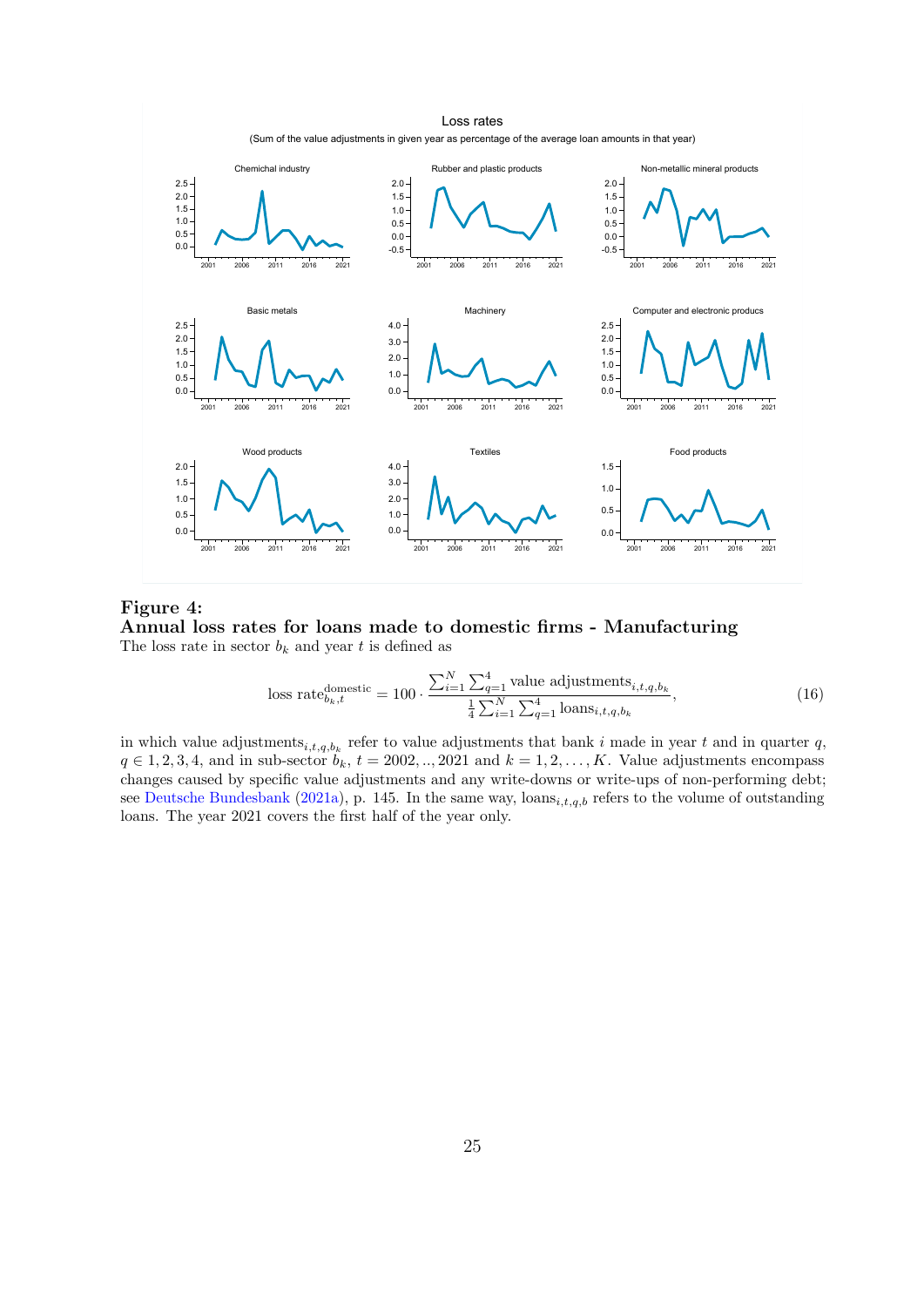



Figure 5: Annual loss rates for loans made to domestic firms - Services The loss rate in sector  $b_k$  and year t is defined as

<span id="page-30-1"></span><span id="page-30-0"></span>loss rate<sup>domestic</sup><sub>b<sub>k</sub>, t</sub> = 100 · 
$$
\frac{\sum_{i=1}^{N} \sum_{q=1}^{4} \text{value adjustments}_{i, t, q, b_k}}{\frac{1}{4} \sum_{i=1}^{N} \sum_{q=1}^{4} \text{loans}_{i, t, q, b_k}},
$$
 (17)

in which value adjustments<sub>i,t,q,bk</sub> refer to value adjustments that bank i made in year t and in quarter q,  $q \in 1, 2, 3, 4$ , and in sub-sector  $b_k$ ,  $t = 2002, \ldots, 2021$  and  $k = 1, 2, \ldots, K$ . Value adjustments encompass changes caused by specific value adjustments and any write-downs or write-ups of non-performing debt; see [Deutsche Bundesbank](#page-25-2) [\(2021a\)](#page-25-2), p. 145. In the same way,  $\text{loans}_{i,t,q,b_k}$  refers to the volume of outstanding loans. The year 2021 covers the first half of the year only.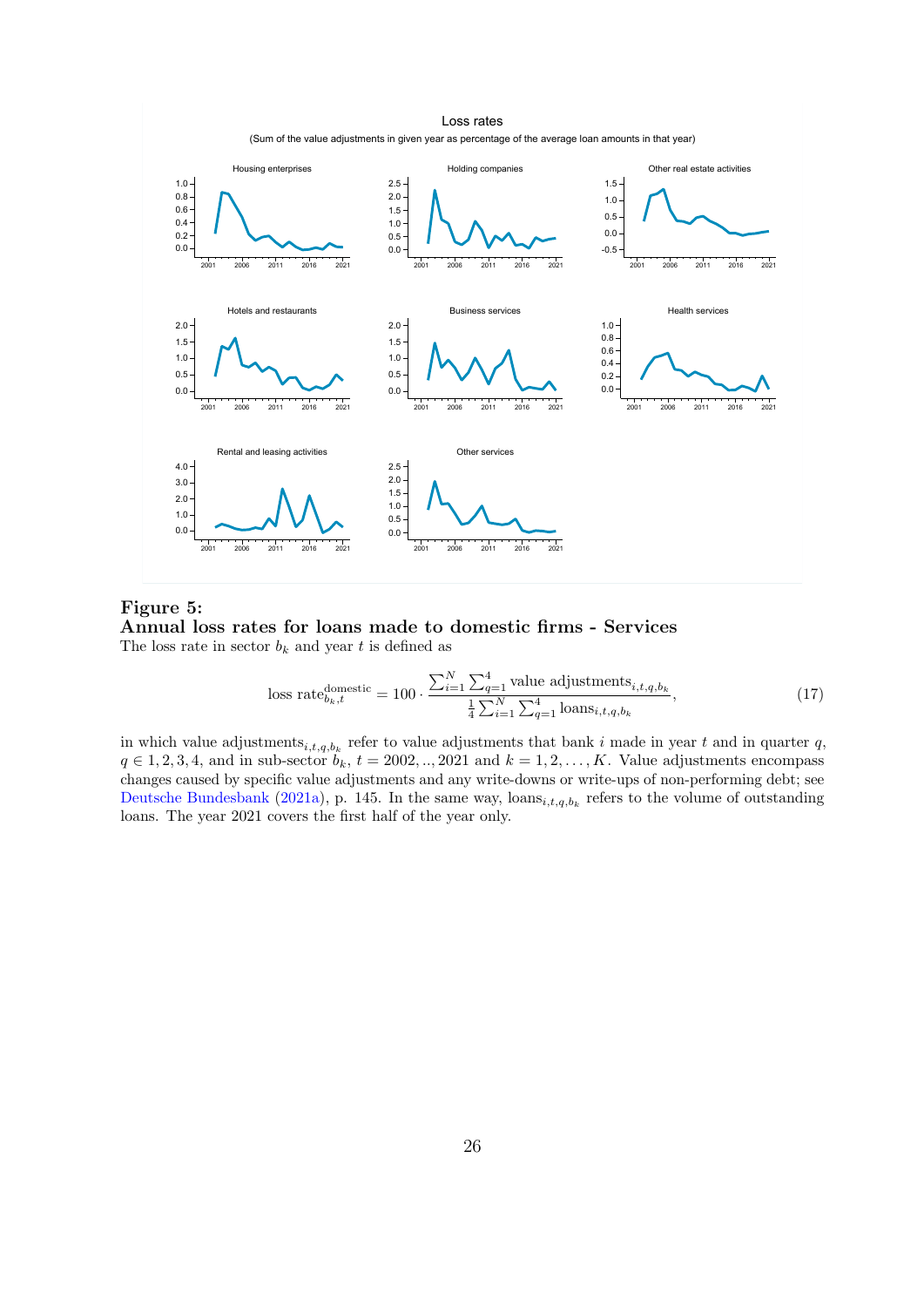<span id="page-31-0"></span>

## Figure 6:

Decomposition of the loss rates for loans made to domestic firms - All sectors The aggregate loss rate in year  $t$  is defined as

loss rate<sup>domestic</sup><sub>t</sub> = 
$$
\sum_{b=1}^{B} \omega_{b,t} \text{loss rate}_{b,t}^{\text{domestic}}
$$

$$
\omega_{b,t} = \frac{\sum_{i=1}^{N} \sum_{q=1}^{4} \text{loans}_{i,t,q,b}}{\sum_{b=1}^{B} \sum_{i=1}^{N} \sum_{q=1}^{4} \text{loans}_{i,t,q,b}}
$$

in which loss rate  $b_{t,t}$  is defined in [Equation \(1\).](#page-9-3) The loan amounts are taken from the borrower statistics, see [Deutsche Bundesbank](#page-25-2) [\(2021a\)](#page-25-2). The year 2021 covers the first half of the year only.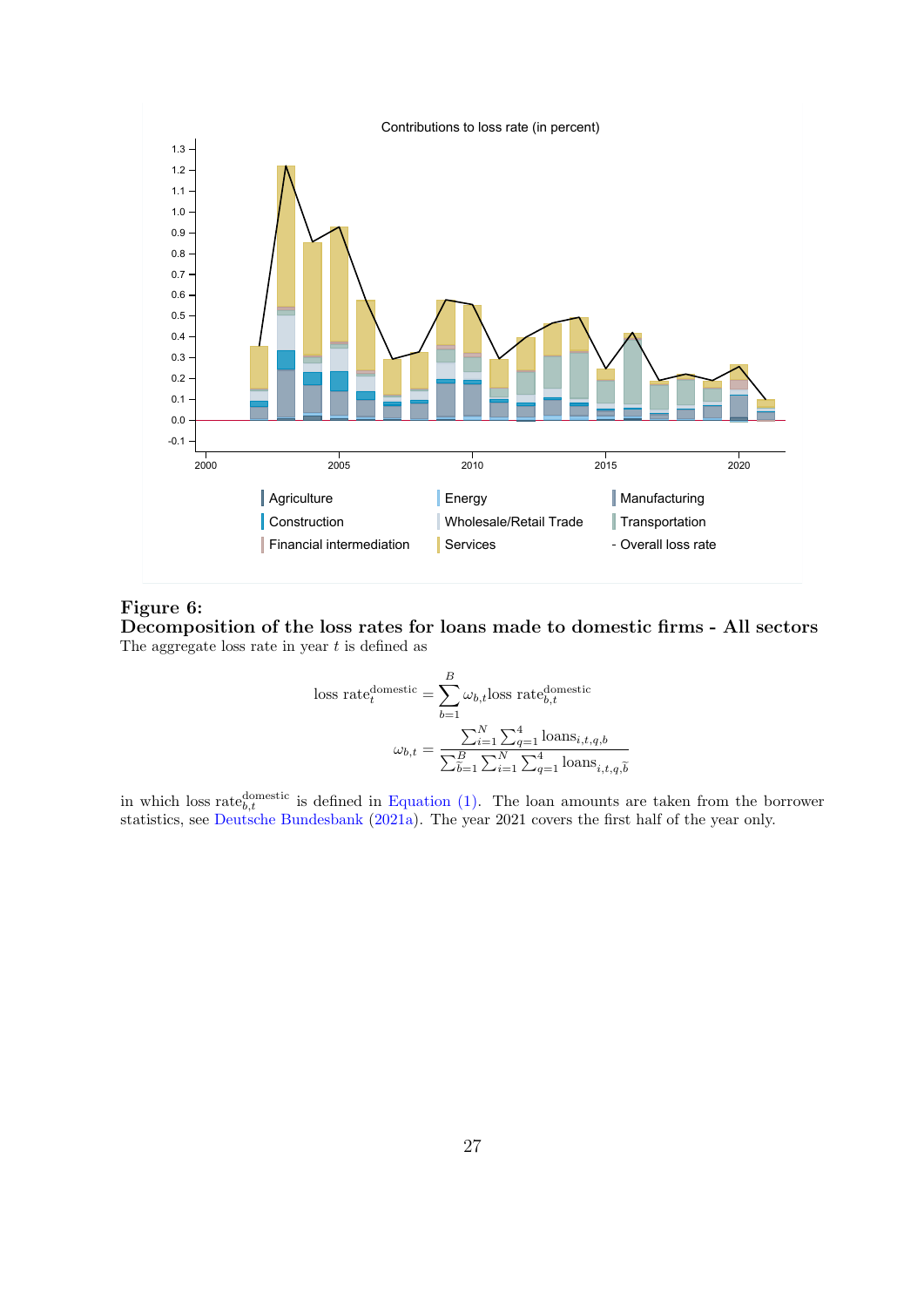<span id="page-32-0"></span>

### Figure 7: Decomposition of the loss rates for loans made to domestic firms - Manufacturing

The aggregate loss rate in manufacturing in year  $t$  is defined as

loss rate<sup>domestic</sup><sub>t</sub> = 
$$
\sum_{k=1}^{K} \omega_{b_k, t} \text{loss rate}_{b_k, t}^{\text{domestic}}
$$

$$
\omega_{b_k, t} = \frac{\sum_{i=1}^{N} \sum_{q=1}^{4} \text{loans}_{i, t, q, b_k}}{\sum_{k=1}^{K} \sum_{i=1}^{N} \sum_{q=1}^{4} \text{loans}_{i, t, q, b_k}}
$$

in which loss rate<sup>domestic</sup> is the loss rate in sub-sector  $b_k$  within manufacturing,  $k = 1, 2, ..., K$ . The loan amounts are taken from the borrower statistics, see [Deutsche Bundesbank](#page-25-2) [\(2021a\)](#page-25-2). The year 2021 covers the first half of the year only.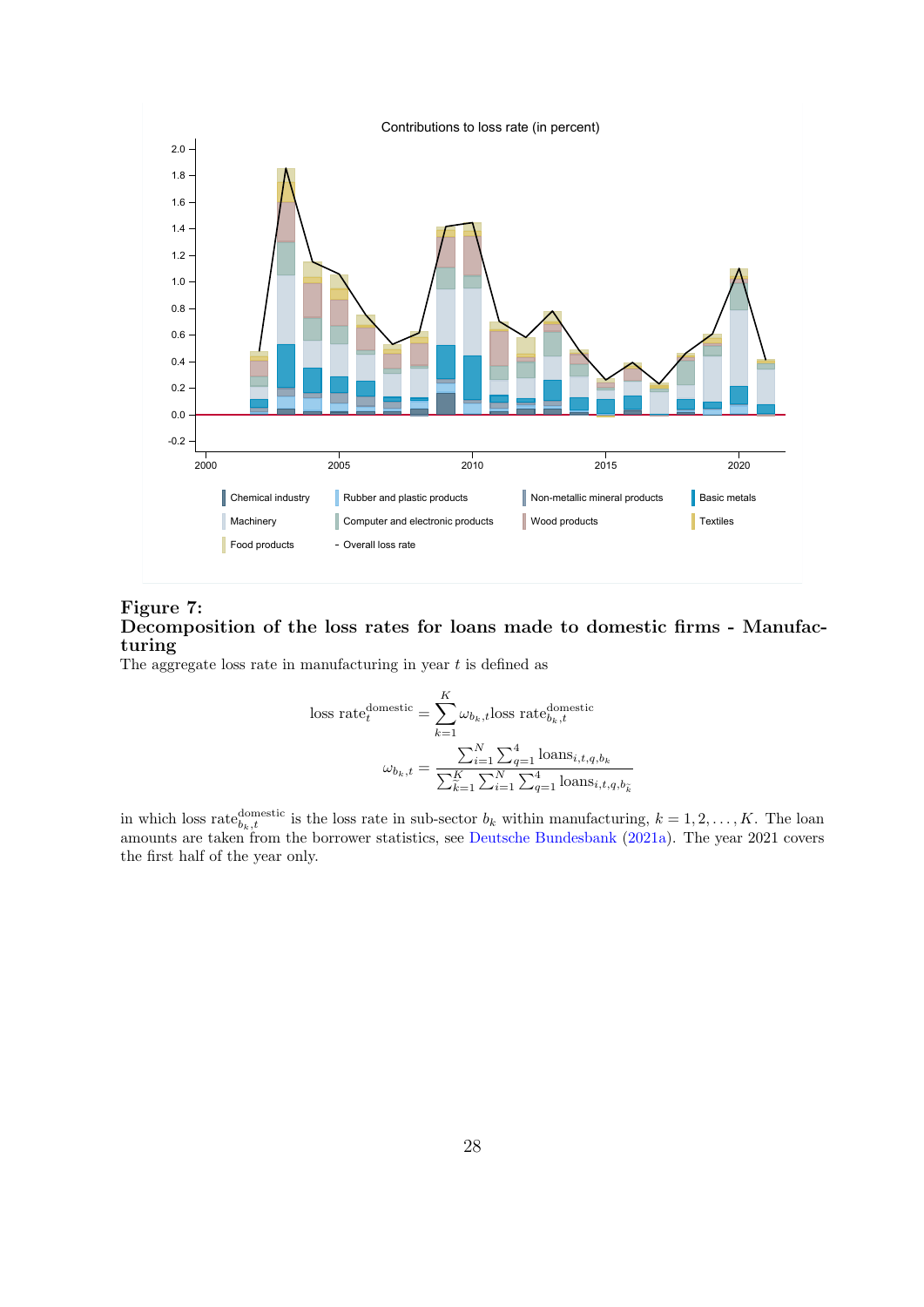<span id="page-33-0"></span>

#### Figure 8:

Decomposition of the loss rates for loans made to domestic firms - Services The aggregate loss rate in the service sector in year  $t$  is defined as

loss rate<sub>t</sub><sup>domestic</sup> = 
$$
\sum_{j=1}^{J} \omega_{b_j,t}
$$
loss rate<sub>b<sub>j,t</sub></sub><sup>domestic</sup>  

$$
\omega_{b_j,t} = \frac{\sum_{i=1}^{N} \sum_{q=1}^{4} \text{loans}_{i,t,q,b_j}}{\sum_{j=1}^{J} \sum_{i=1}^{N} \sum_{q=1}^{4} \text{loans}_{i,t,q,b_j}}
$$

in which loss rate<sup>domestic</sup> is the loss rate in sub-sector  $b_j$  within the service sector,  $j = 1, 2, \ldots, J$ . The loan amounts are taken from the borrower statistics, see [Deutsche Bundesbank](#page-25-2) [\(2021a\)](#page-25-2). The year 2021 covers the first half of the year only.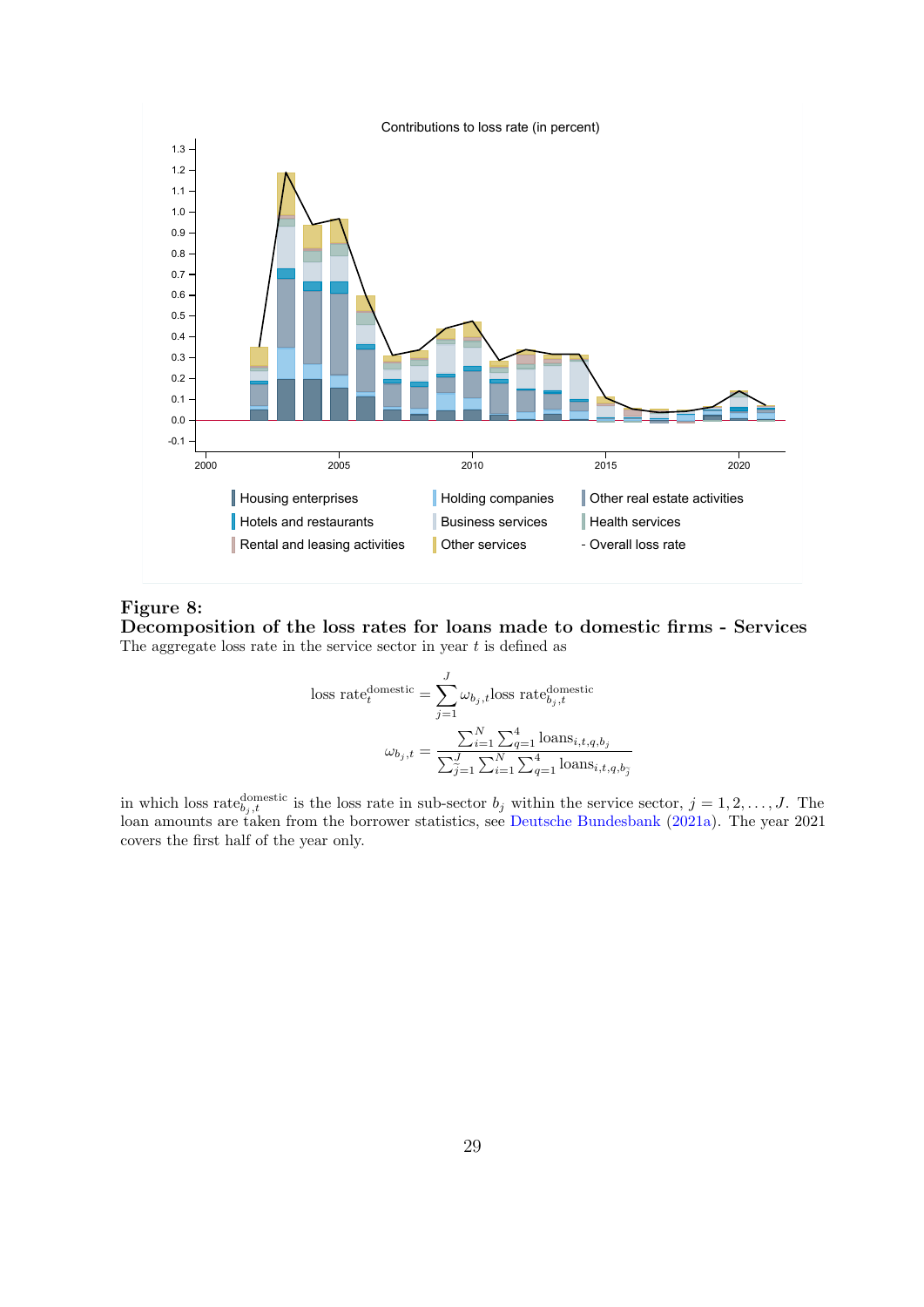(Number of credit events by year as a percentage of the number of bank-firm observations) Loss rates



#### Figure 9:

#### Annual loss rates for loans made to firms - NACE sector A to sector H

This figure shows loss rate<sub>b,t</sub> in NACE sector b and year t. Let  $l_{i,j,b,\tau}$  be the credit volume between bank i and borrower j in sector b and at time  $\tau$ . The following shall apply below:  $\tau = 1, 2, \ldots, T$ , where  $\tau = 1$ corresponds to the first quarter of 2008 and T refers to the total number of observed periods (quarters). In addition,  $v_{i,j,b,\tau}$  is the sum of specific value adjustments that bank i has made for the existing credit relationship with borrower j. Then, for  $\tau > 1$ , let

$$
D_{b,\tau} = \{(i,j) | ((i,j) \in \mathbb{N}^2) \land (v_{i,j,b,\tau} > 0) \land (v_{i,j,b,\tau-1} = 0) \},
$$

and

$$
L_{b,\tau} = \left\{ (i,j) \middle| \left( (i,j) \in \mathbb{N}^2 \right) \wedge \left( l_{i,j,b,\tau} > 0 \right) \wedge \left( v_{i,j,b,\tau} = 0, \forall \tau \leq \tau \right) \right\}.
$$

For a finite set  $\Omega$ , let  $|\Omega|$  be the number of elements in  $\Omega$ , with  $|\Omega| = 0$  if  $\Omega = \emptyset$ . The default frequency in sector b and quarter  $\tau$  is then defined as

<span id="page-34-1"></span><span id="page-34-0"></span>
$$
p_{b,\tau} = 100 \cdot \frac{|D_{b,\tau}|}{|L_{b,\tau}| + |D_{b,\tau}|},\tag{18}
$$

with  $b = 1, 2, \ldots, B$ , where B, in turn, designates the total number of sectors and  $\tau = 2, 3, \ldots, T$ . At time  $\tau = 1$ ,  $v_{i,j,b,\tau-1}$  is not observable and therefore  $p_{b,1}$  is not defined. To derive an annual loss rate, the sum total of new credit events per annum is determined per sector (annual sum of the numerator in [Equation \(19\)\)](#page-35-0) and divided by the average number of credit relationships (annual average of the denominator in [Equation \(19\)\)](#page-35-0). In order to translate this annual default frequency into a loss rate, the average LGD by sector is multiplied by the annual default rate. These loss rates are based on the credit register for loans of EUR 1 million or more, see siehe [Deutsche Bundesbank](#page-25-10) [\(1998\)](#page-25-10). The loss rates and the loan amounts comprise domestic and foreign lending. The year 2021 includes the first quarter only.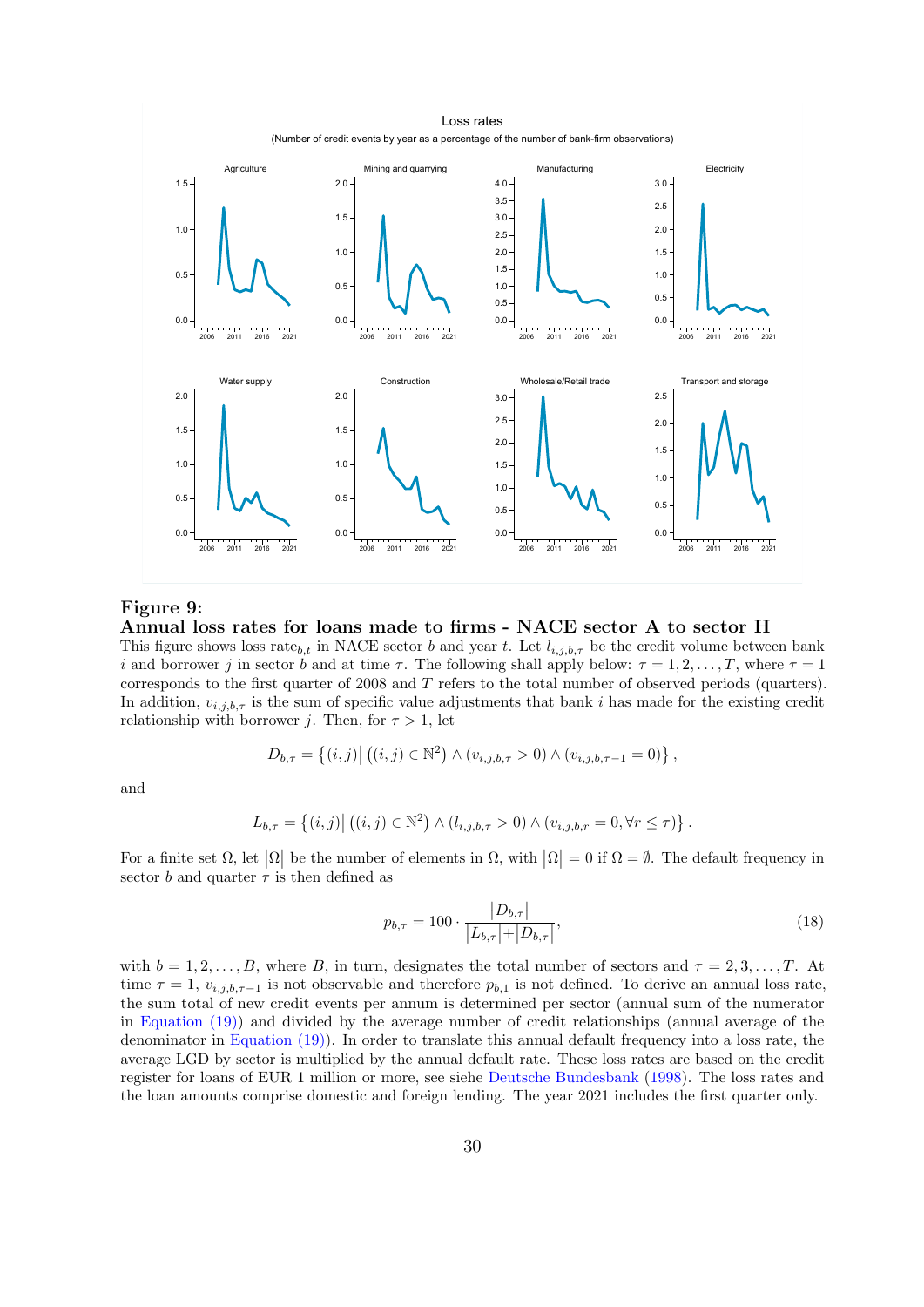(Number of credit events by year as a percentage of the number of bank-firm observations) Loss rates



Figure 10:

#### Annual loss rates for loans made to firms - NACE sector I to sector S

This figure shows loss rate<sub>b,t</sub> in NACE sector b and year t. Let  $l_{i,j,b,\tau}$  be the credit volume between bank i and borrower j in sector b and at time  $\tau$ . The following shall apply below:  $\tau = 1, 2, \ldots, T$ , where  $\tau = 1$ corresponds to the first quarter of 2008 and T refers to the total number of observed periods (quarters). In addition,  $v_{i,j,b,\tau}$  is the sum of specific value adjustments that bank i has made for the existing credit relationship with borrower j. Then, for  $\tau > 1$ , let

$$
D_{b,\tau} = \{(i,j) | ((i,j) \in \mathbb{N}^2) \land (v_{i,j,b,\tau} > 0) \land (v_{i,j,b,\tau-1} = 0) \},
$$

and

$$
L_{b,\tau} = \left\{ (i,j) \middle| \left( (i,j) \in \mathbb{N}^2 \right) \wedge \left( l_{i,j,b,\tau} > 0 \right) \wedge \left( v_{i,j,b,\tau} = 0, \forall \tau \leq \tau \right) \right\}.
$$

For a finite set  $\Omega$ , let  $|\Omega|$  be the number of elements in  $\Omega$ , with  $|\Omega| = 0$  if  $\Omega = \emptyset$ . The default frequency in sector b and quarter  $\tau$  is then defined as

<span id="page-35-1"></span><span id="page-35-0"></span>
$$
p_{b,\tau} = 100 \cdot \frac{|D_{b,\tau}|}{|L_{b,\tau}| + |D_{b,\tau}|},\tag{19}
$$

with  $b = 1, 2, \ldots, B$ , where B, in turn, designates the total number of sectors and  $\tau = 2, 3, \ldots, T$ . At time  $\tau = 1$ ,  $v_{i,j,b,\tau-1}$  is not observable and therefore  $p_{b,1}$  is not defined. To derive an annual loss rate, the sum total of new credit events per annum is determined per sector (annual sum of the numerator in [Equation \(19\)\)](#page-35-0) and divided by the average number of credit relationships (annual average of the denominator in [Equation \(19\)\)](#page-35-0). In order to translate this annual default frequency into a loss rate, the average LGD by sector is multiplied by the annual default rate. These loss rates are based on the credit register for loans of EUR 1 million or more, see siehe [Deutsche Bundesbank](#page-25-10) [\(1998\)](#page-25-10). The loss rates and the loan amounts comprise domestic and foreign lending. The year 2021 includes the first quarter only.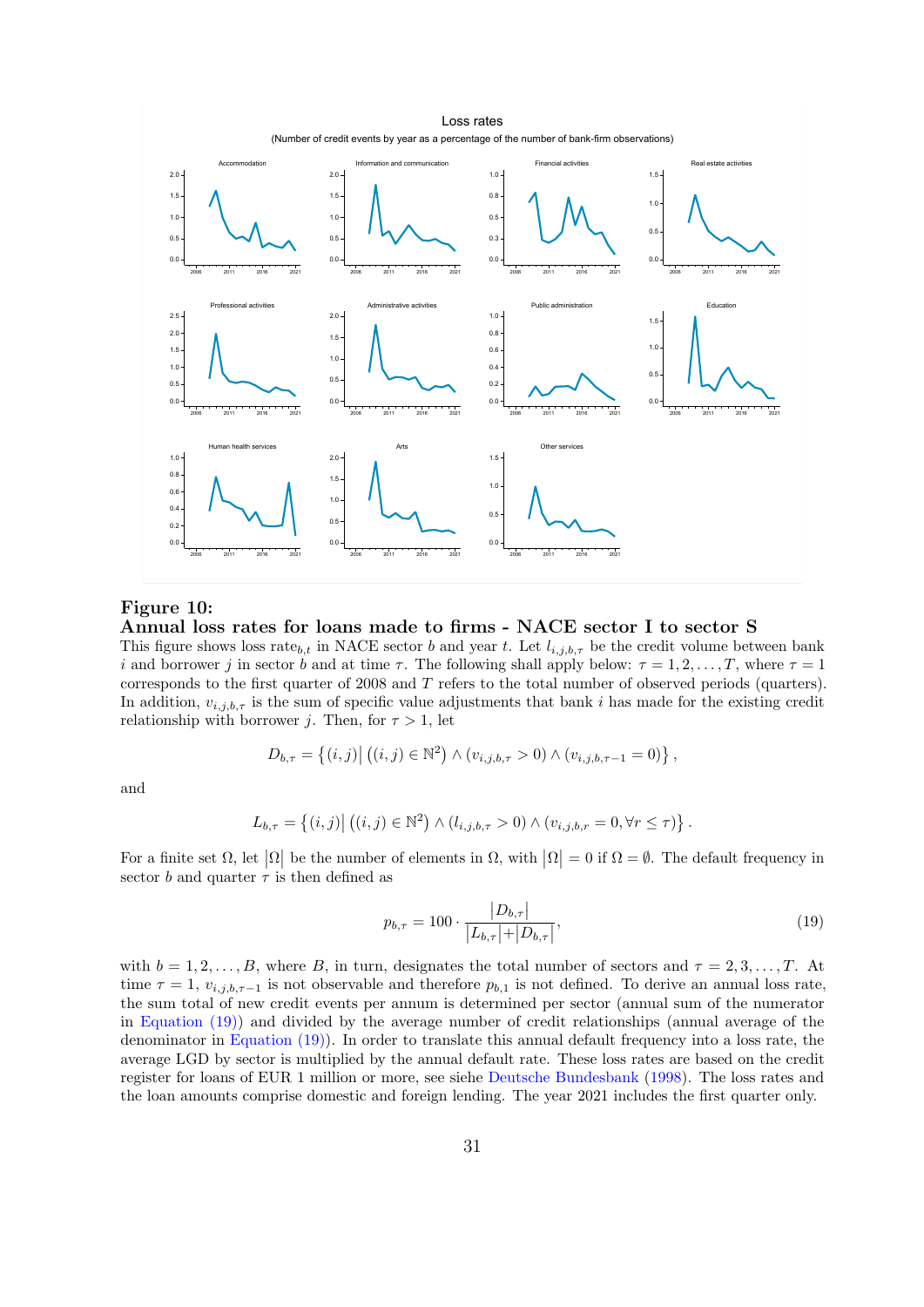<span id="page-36-0"></span>

#### Figure 11: Decomposition of the loss rates for loans made to domestic and foreign firms - All sectors

The aggregate loss rate in year  $t$  is defined as

loss rate<sub>t</sub> = 
$$
\sum_{b=1}^{B} \omega_{b,t}
$$
loss rate<sub>b,t</sub>  

$$
\omega_{b,t} = \frac{\sum_{i=1}^{N} \sum_{q=1}^{4} \text{loans}_{i,t,q,b}}{\sum_{b=1}^{B} \sum_{i=1}^{N} \sum_{q=1}^{4} \text{loans}_{i,t,q,b}}
$$

in which loss rate $_{b,t}$  is explained in [Section 2.2.](#page-11-0) The sectors I to S in the NACE are aggregated to one sector, which is referred to as Services in the figure. The loan amounts are taken from supervisory data (FINREP) and are available since the third quarter of 2014. The loss rates and the loan amounts comprise domestic and foreign lending. The year 2021 includes only the first quarter.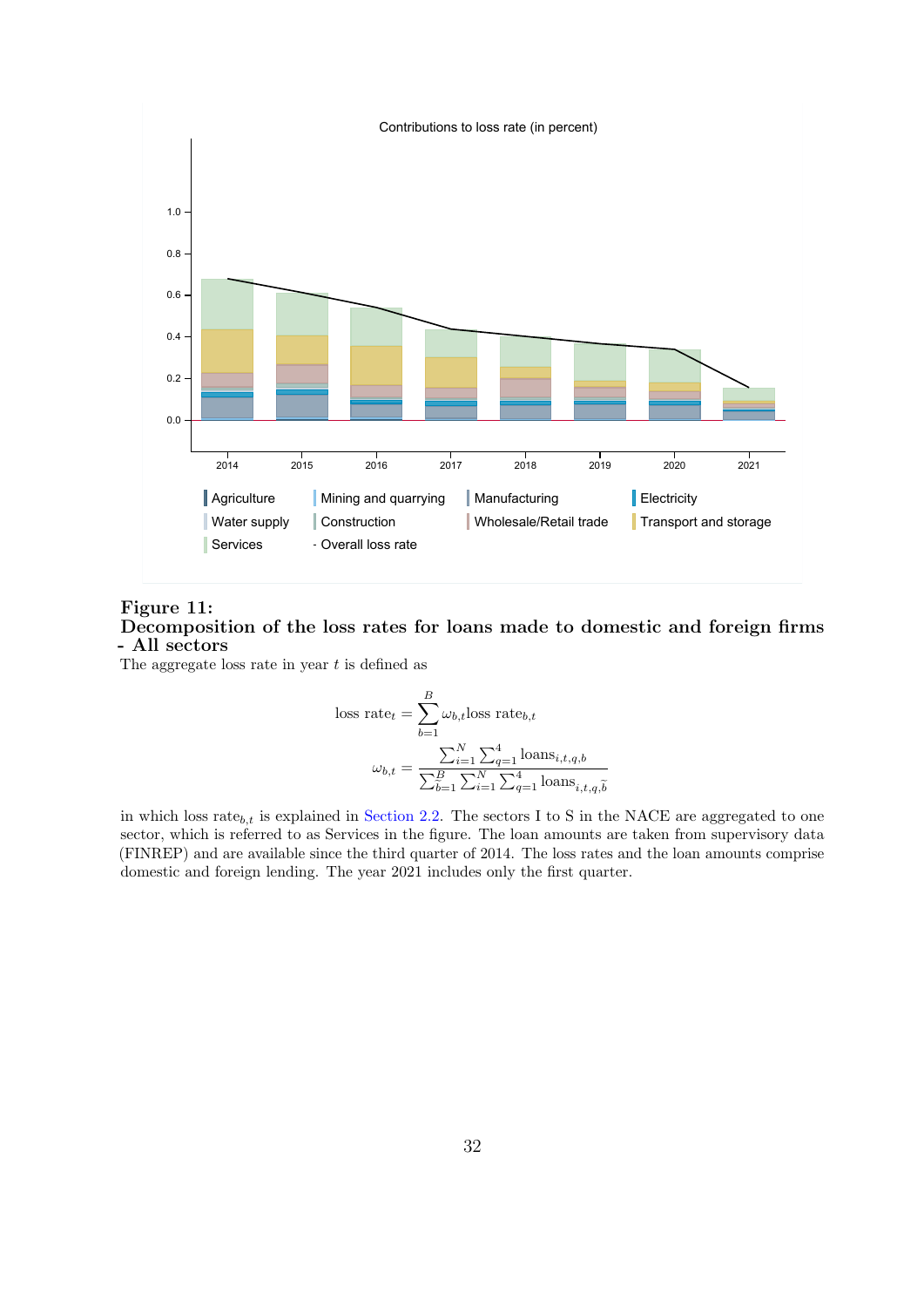<span id="page-37-0"></span>

#### Figure 12: Decomposition of the loss rates for loans made to domestic and foreign firms - Services

The aggregate loss rate in the service sector in year  $t$  is defined as

loss rate<sub>t</sub> = 
$$
\sum_{j=1}^{J} \omega_{b_j,t}
$$
loss rate<sub>b<sub>j</sub>,t</sub>  

$$
\omega_{b_j,t} = \frac{\sum_{i=1}^{N} \sum_{q=1}^{4} \text{loans}_{i,t,q,b_j}}{\sum_{j=1}^{J} \sum_{i=1}^{N} \sum_{q=1}^{4} \text{loans}_{i,t,q,b_j}}
$$

in which loss rate $b_{j,t}$  is the loss rate in sub-sector  $b_j$  within the service sector,  $j = 1, 2, ..., J$  and is based on the definition in [Section 2.2.](#page-11-0) The loan amounts are taken from supervisory data (FINREP) and are available since the third quarter of 2014. The loss rates and the loan amounts comprise domestic and foreign lending. The year 2021 includes only the first quarter.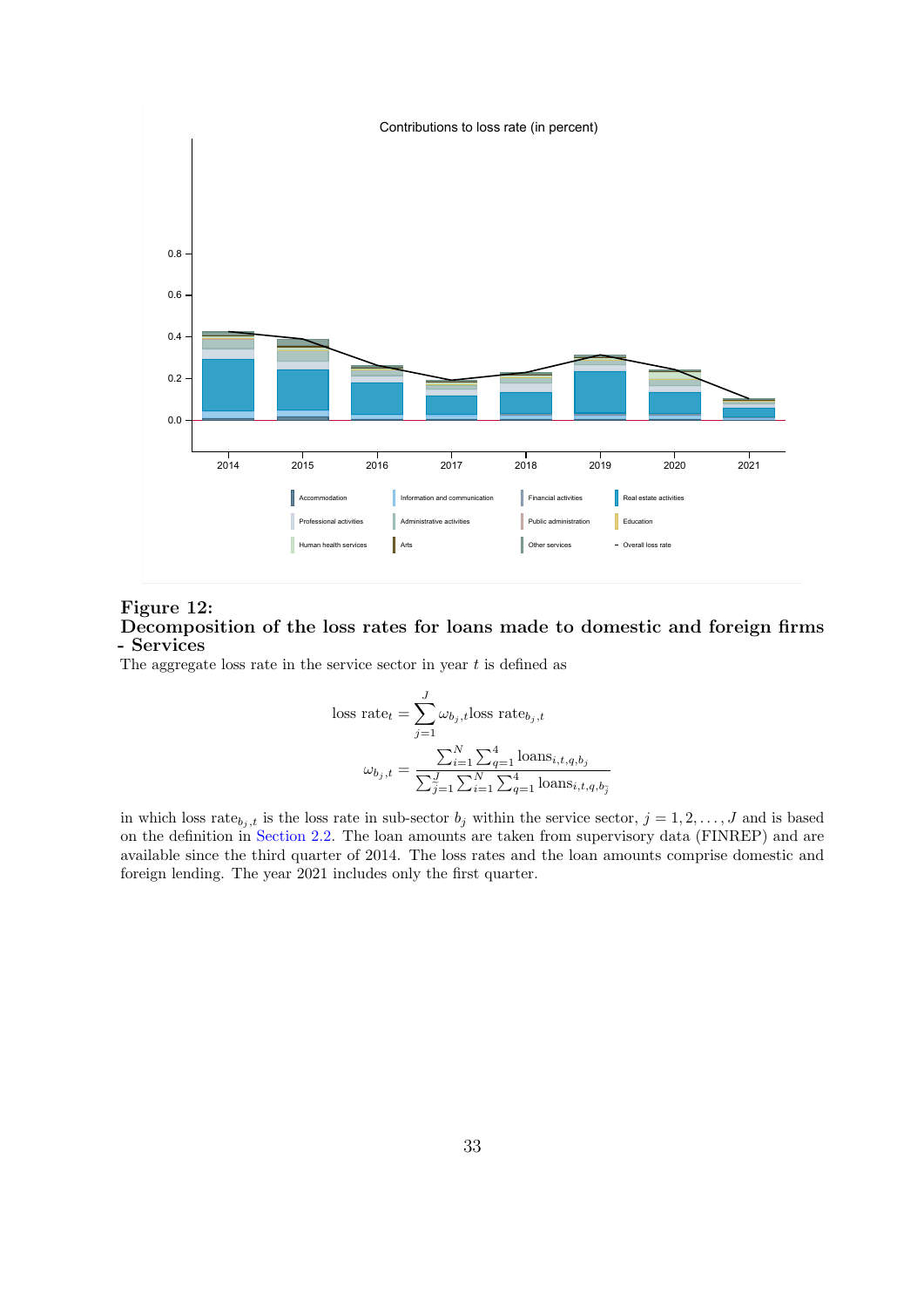<span id="page-38-0"></span>

Figure 13: Default rate for loans made to firms and change in real GDP Based on the definition in Equation  $(6)$ , the default rates for loans made to firms is given by

$$
p_{\tau} = 100 \cdot \frac{\sum_{b=1}^{B} |D_{b,\tau}|}{\sum_{b=1}^{B} |L_{b,\tau}| + |D_{b,\tau}|}
$$

in which  $\tau = 2, 3, ..., T$ , and  $\tau = 2$  corresponds to the second quarter in 2008 and  $\tau = T$  corresponds to the first quarter in 2021. The seasonally adjusted real GDP is taken from the time series database of Deutsche Bundesbank, see [https://www.bundesbank.de/dynamic/action/en/statistics/](https://www.bundesbank.de/dynamic/action/en/statistics/time-series-databases/time-series-databases/759784/759784?listId=www_s311_b4_vgr_bip) [time-series-databases/time-series-databases/759784/759784?listId=www\\_s311\\_b4\\_vgr\\_bip](https://www.bundesbank.de/dynamic/action/en/statistics/time-series-databases/time-series-databases/759784/759784?listId=www_s311_b4_vgr_bip).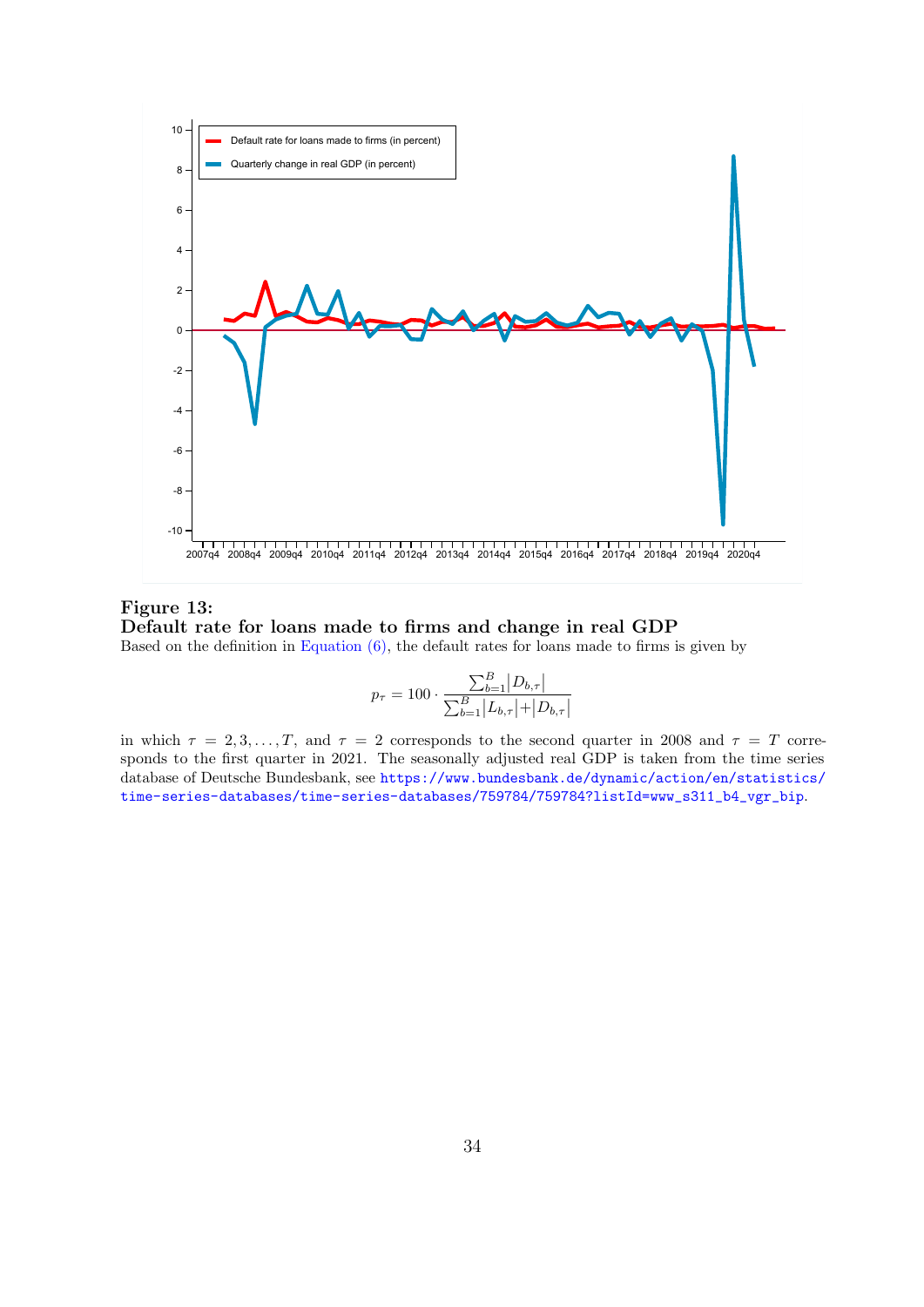<span id="page-39-0"></span>

Figure 14: Coefficient of determination  $(R^2)$  as a function of the sample size This shows the  $R^2$  for each of the following linear regressions:

$$
y_{b,\tau} = \alpha + \beta \cdot \mu_{\tau-1} + \gamma' d_{\tau} + \varepsilon_{b,\tau}, \quad \tau = 2008Q2, 2008Q3, ..., T,
$$

in which  $T = 2015Q3, 2015Q4, ..., 2021Q2$ . If  $T = 2015Q3$ , the sample size is 30 quarters, if  $T = 2021Q2$ , the sample size is 52 quarters. The dependent variable  $y_{b,\tau}$  is the annualized default rate in sector b and quarter  $\tau$ ,  $y_{b,\tau} = 4 \cdot p_{b,\tau}$ ,  $b = 1, 2, \ldots, B$ , in which  $p_{b,\tau}$  is defined in [Equation \(6\).](#page-12-0) The default rate indicates the number of new credit events in a given quarter and a given sector as a percentage of the total number of bank-firm pairs ("loans") in this sector and this quarter. A new credit event takes place if a bank reports an increase in the stock of value adjustments from zero to a positive value for the first time. These default rates are based on the credit register for loans of EUR 1 million or more, see [Deutsche](#page-25-10) [Bundesbank](#page-25-10) [\(1998\)](#page-25-10). In addition,  $\mu_{\tau}$  is the annualized, quarterly percentage change in real GDP so that if  $X_{\tau}$  is the seasonally adjusted real GDP, then  $\mu_{\tau} = 100 \left( \left( X_{\tau} / X_{\tau-1} \right)^4 - 1 \right)$ . Finally,  $d_{\tau}$  is a vector of quarterly indicator variables for the first, second and fourth quarter.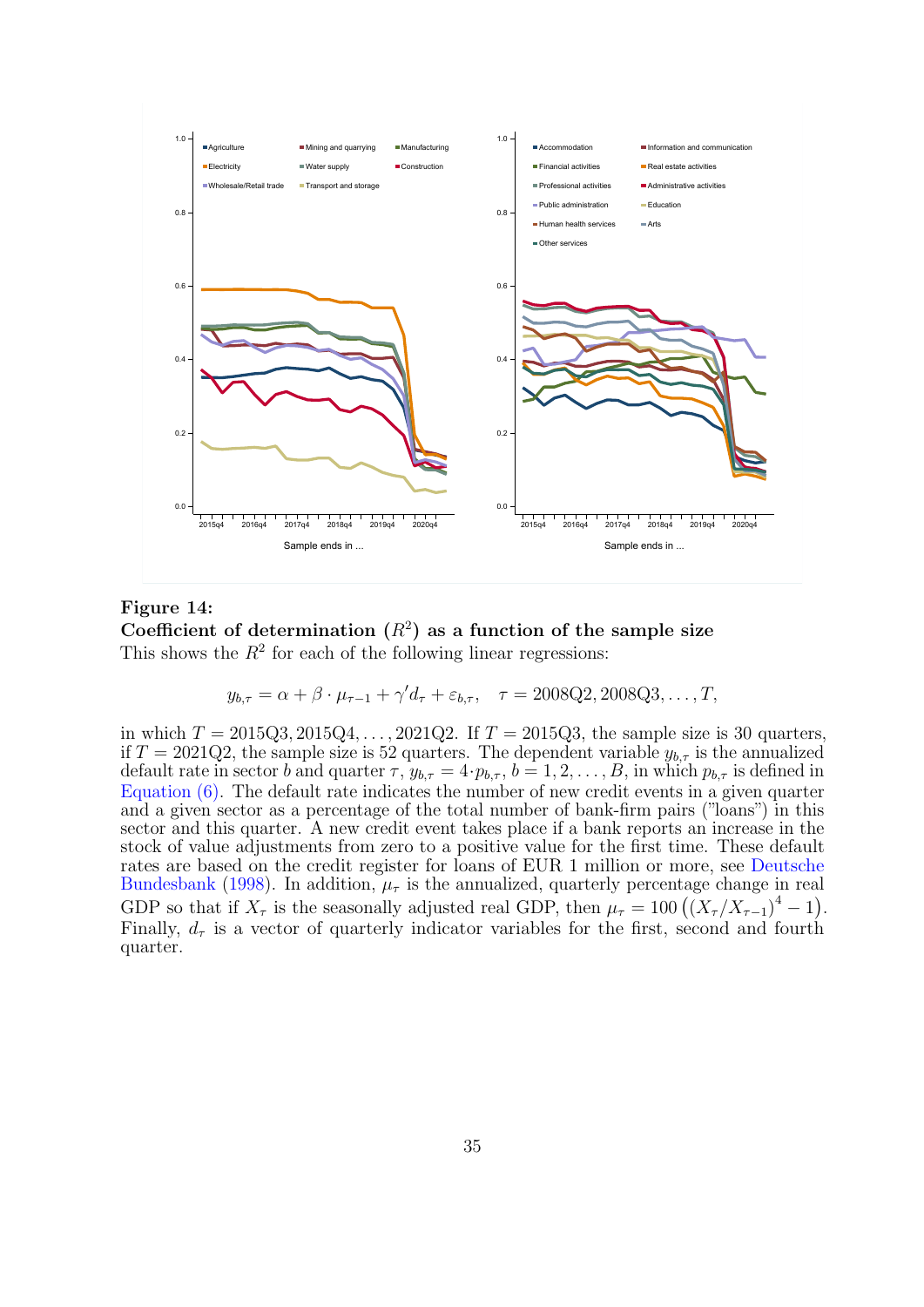<span id="page-40-1"></span><span id="page-40-0"></span>

Figure 15: Real GDP in the baseline and stress scenario This figure shows historical GDP and the paths in the baseline and stress scenario.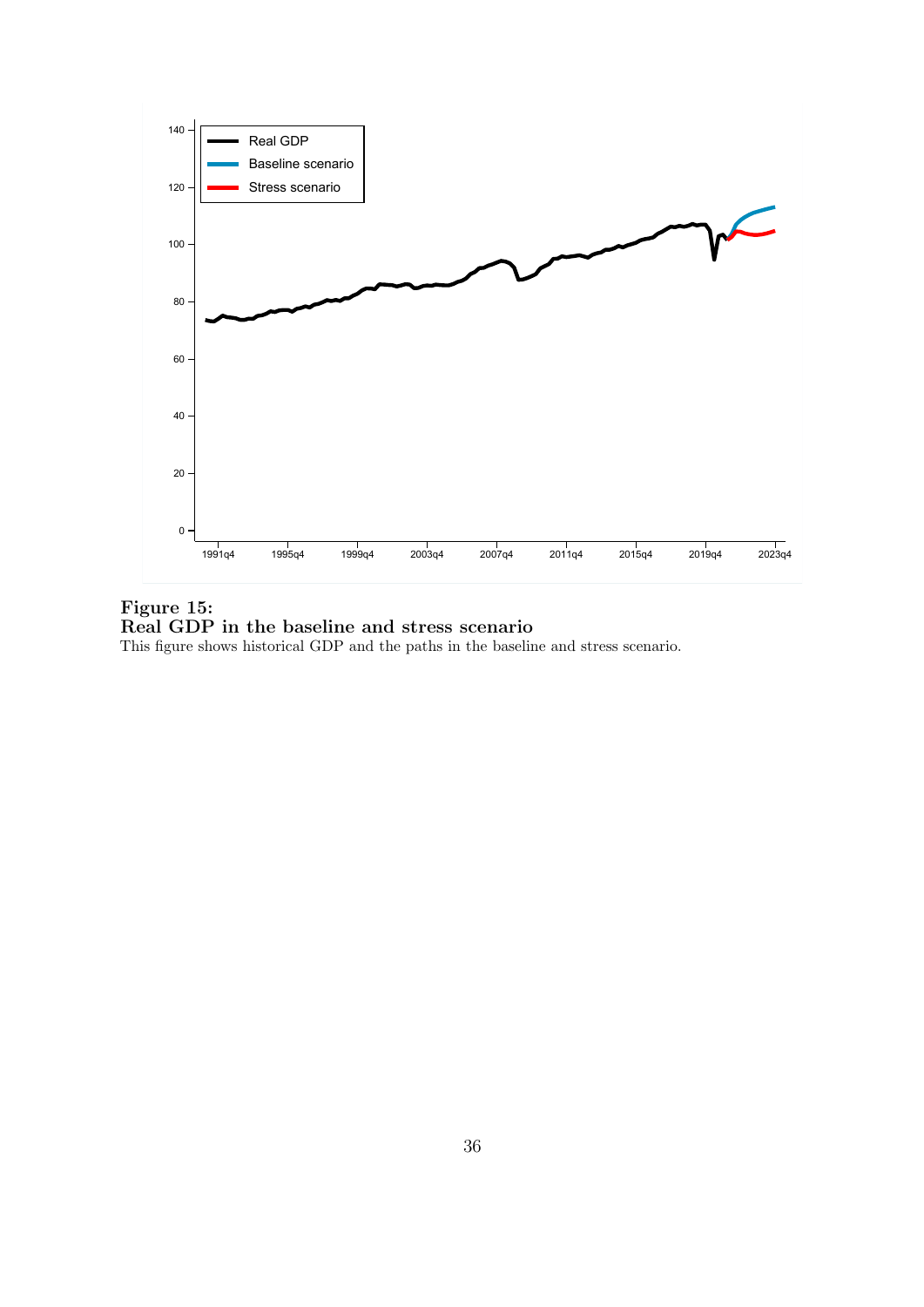

<span id="page-41-0"></span>

## Figure 16: Loans to domestic firms - All sectors

This figure shows the loans to domestic firms by sector in EUR bn. These loan amounts are taken from the borrowers statistic, see [Deutsche Bundesbank](#page-25-2) [\(2021a\)](#page-25-2). The sample comprises 1,464 banks as of March 2021.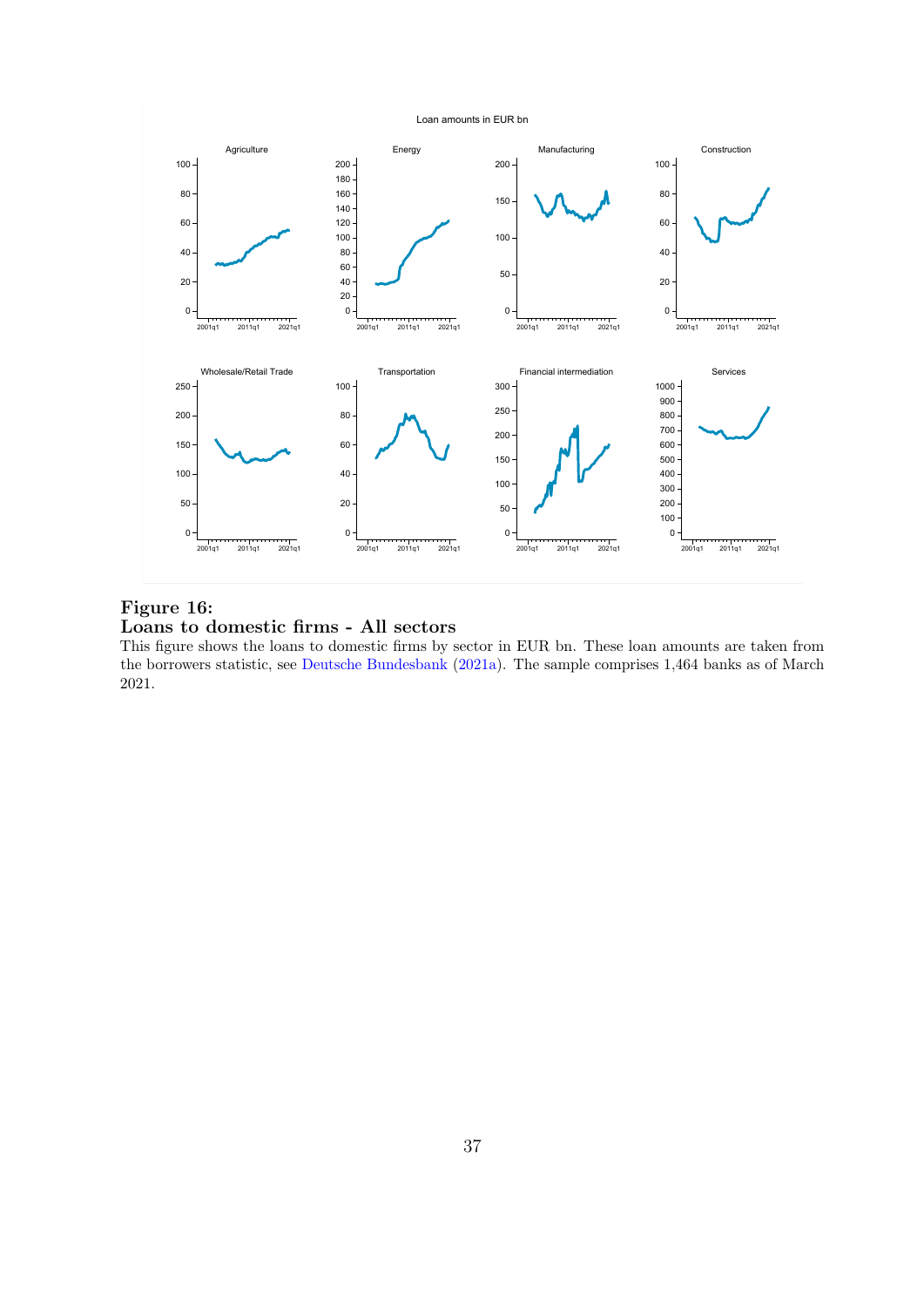Loans in EUR bn



Figure 17: Loans to domestic firms - Manufacturing

This figure shows the loans to domestic firms in the sub-sector of the manufacturing sector in EUR bn. These loan amounts are taken from the borrowers statistic, see [Deutsche Bundesbank](#page-25-2) [\(2021a\)](#page-25-2). The sample comprises 1,464 banks as of March 2021.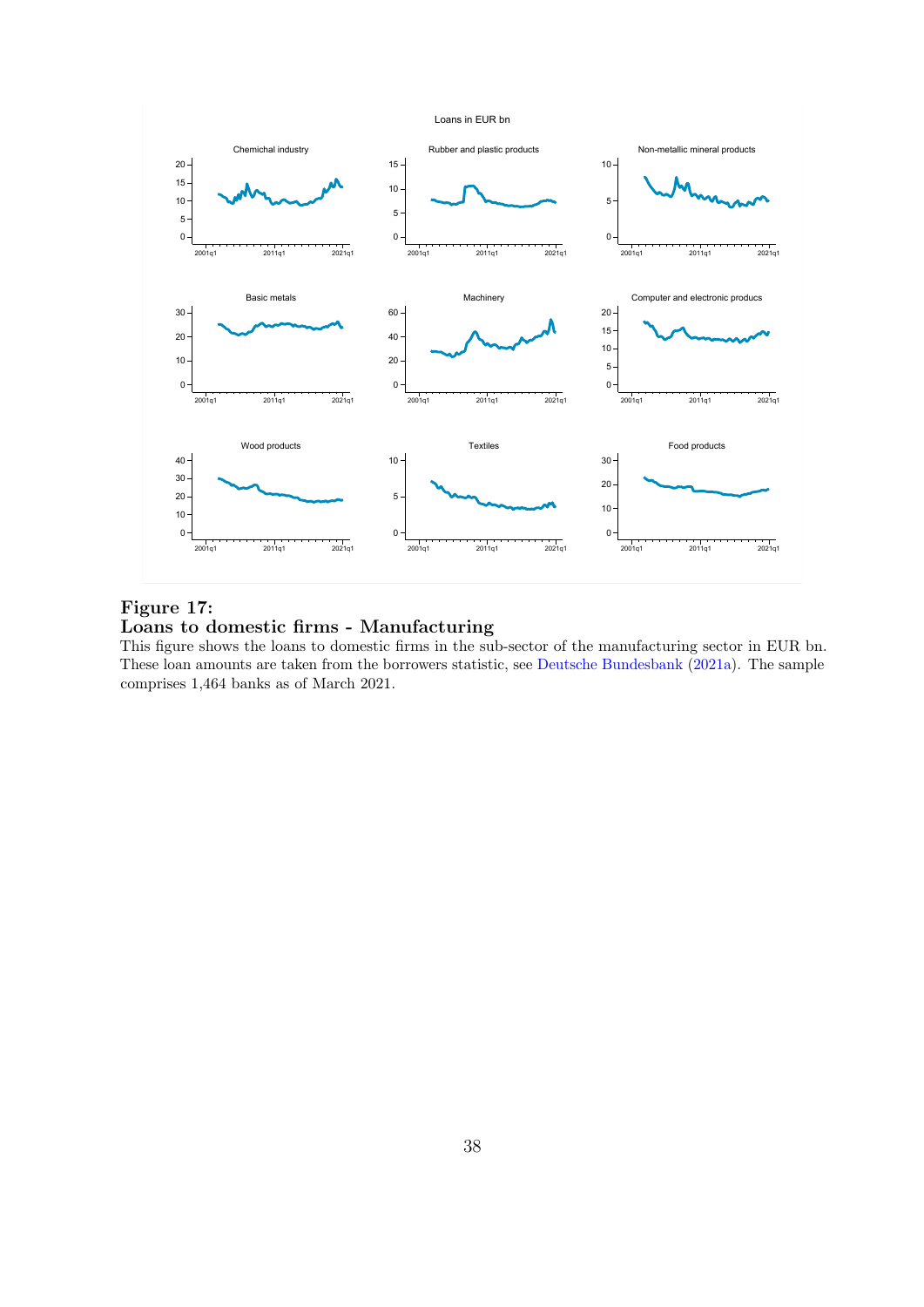Loans in EUR bn

<span id="page-43-0"></span>

Figure 18: Loans to domestic firms - Services

This figure shows the loans to domestic firms in the sub-sectors of the service sector in EUR bn. These loan amounts are taken from the borrowers statistic, see [Deutsche Bundesbank](#page-25-2) [\(2021a\)](#page-25-2). The sample comprises 1,464 banks as of March 2021.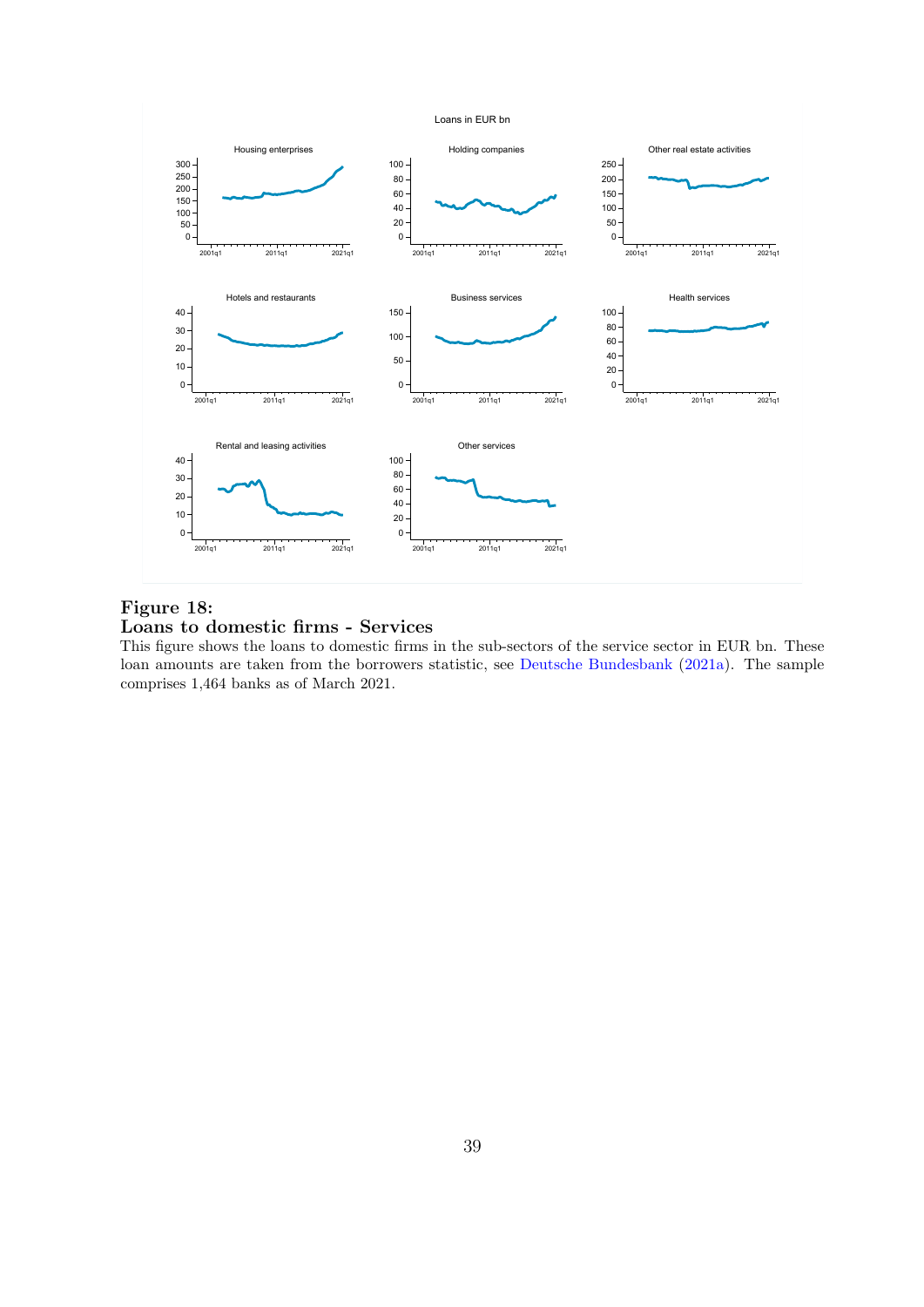#### Loans in EUR bn

<span id="page-44-0"></span>

#### Figure 19:

Loans to domestic and foreign firms - NACE sector A to NACE sector I

This figure shows the loans according to the NACE classification in EUR bn. These loan amounts are taken from supervisory data (FINREP) and include lending to domestic and foreign firms. The sample comprises 305 banks as of March 2021.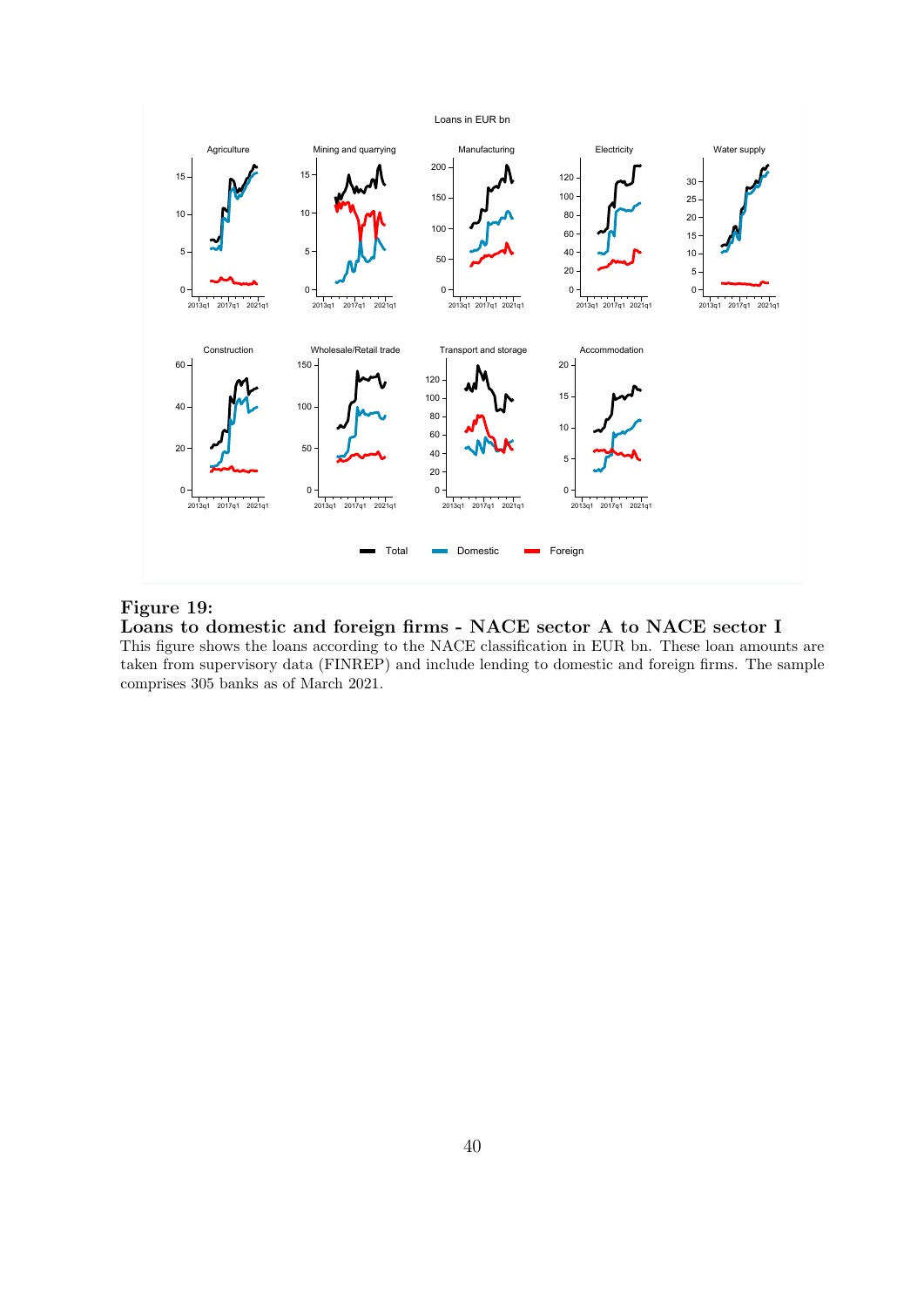<span id="page-45-0"></span>

#### Figure 20:

Loans to domestic and foreign firms - NACE sector J to NACE sector S

This figure shows the loans according to the NACE classification in EUR bn. These loan amounts are taken from supervisory data (FINREP) and inclucde lending to domestic and foreign firms. Data for the sector Financial activities is available since the first quarter of 2018. The sample comprises 305 banks as of March 2021.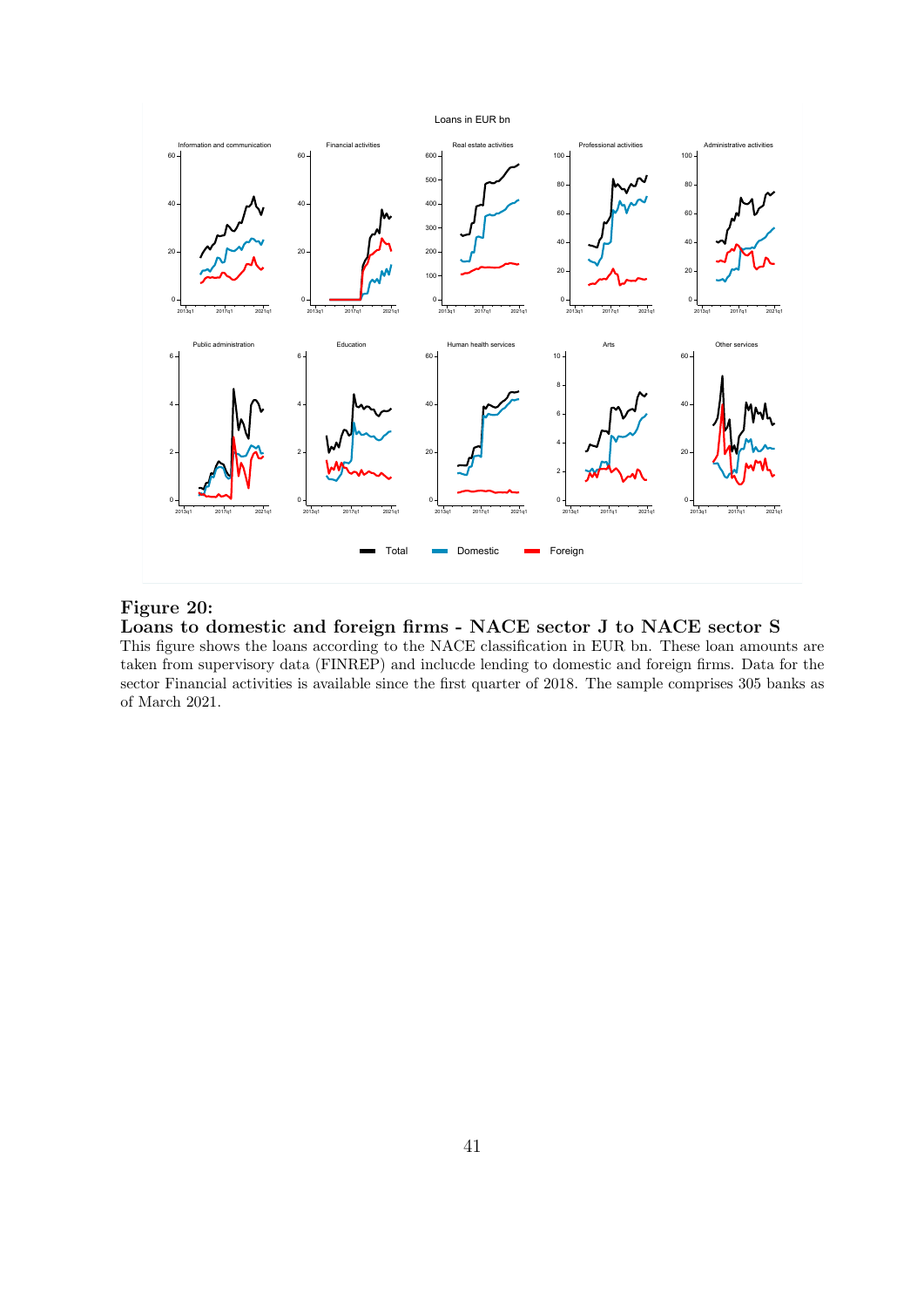<span id="page-46-0"></span>

|                                                |      | baseline scenario stress scenario 1 stress scenario 2 stress scenario 3 |      |
|------------------------------------------------|------|-------------------------------------------------------------------------|------|
| Expected Loss as a percentage of loan amounts  | l .2 |                                                                         | 2.6  |
| Expected Loss as a percentage of CET 1 capital |      |                                                                         | 10.0 |

#### Table 1Expected Loss by scenario

This table shows the Expected Loss from lending to firms. Let N be the number of banks in the sample,  $N_1$  the number of banks that lend to both foreign and domestic firms, and let  $N_2$  be the number of banks that only lend to domestic firms, so that  $N=N_1 +N_2$ . Then

Expected 
$$
\text{Loss}_{i,s} = \begin{cases} \sum_{b=1}^{B} \frac{\text{loss rate}_{b,s}}{100} \cdot \text{loans}_{i,b,s}, & i = 1, 2, \dots, N_1, \\ \sum_{b=1}^{B} \frac{\text{loss rate}_{b,s}^{\text{domestic}}}{100} \cdot \text{loans}_{i,b,s}^{\text{domestic}}, & i = N_1 + 1, N_1 + 2, \dots, N, \end{cases}
$$

where loss rate<sub>b,s</sub> is the loss rate in sector b and scenario s, b = 1, ..., B (see [Section](#page-11-1) 2.2 and [Figure](#page-35-1) 9 and Figure 10) and s ∈ {baseline scenario, stress scenario 1, stress scenario 2, stress scenario 3}. Analogous definitions apply to loss rate $_{b,s}^{\text{domestic}}$  (see [Section](#page-9-4) 2.1 and [Fig](#page-28-1)[ure](#page-28-1) 3 - [Figure](#page-30-1) 5) and the loan amounts. Loan amounts depend on the scenario because the level of credit lines that are used change with the scenario. In stress scenario 1, the historical maximum of the loss rates is applied to selected sectors, while in the remaining sectors there is only <sup>a</sup> moderate increase in loss rates. In stress scenario 2, the historical maximum of the loss rates is applied to each sector, while in stress scenario 3, the maximum loss rate is further increased by two standard deviations in each sector. In the baseline scenario, loss rates increase by about 40% in all sectors. Thenumber of banks is 1,386.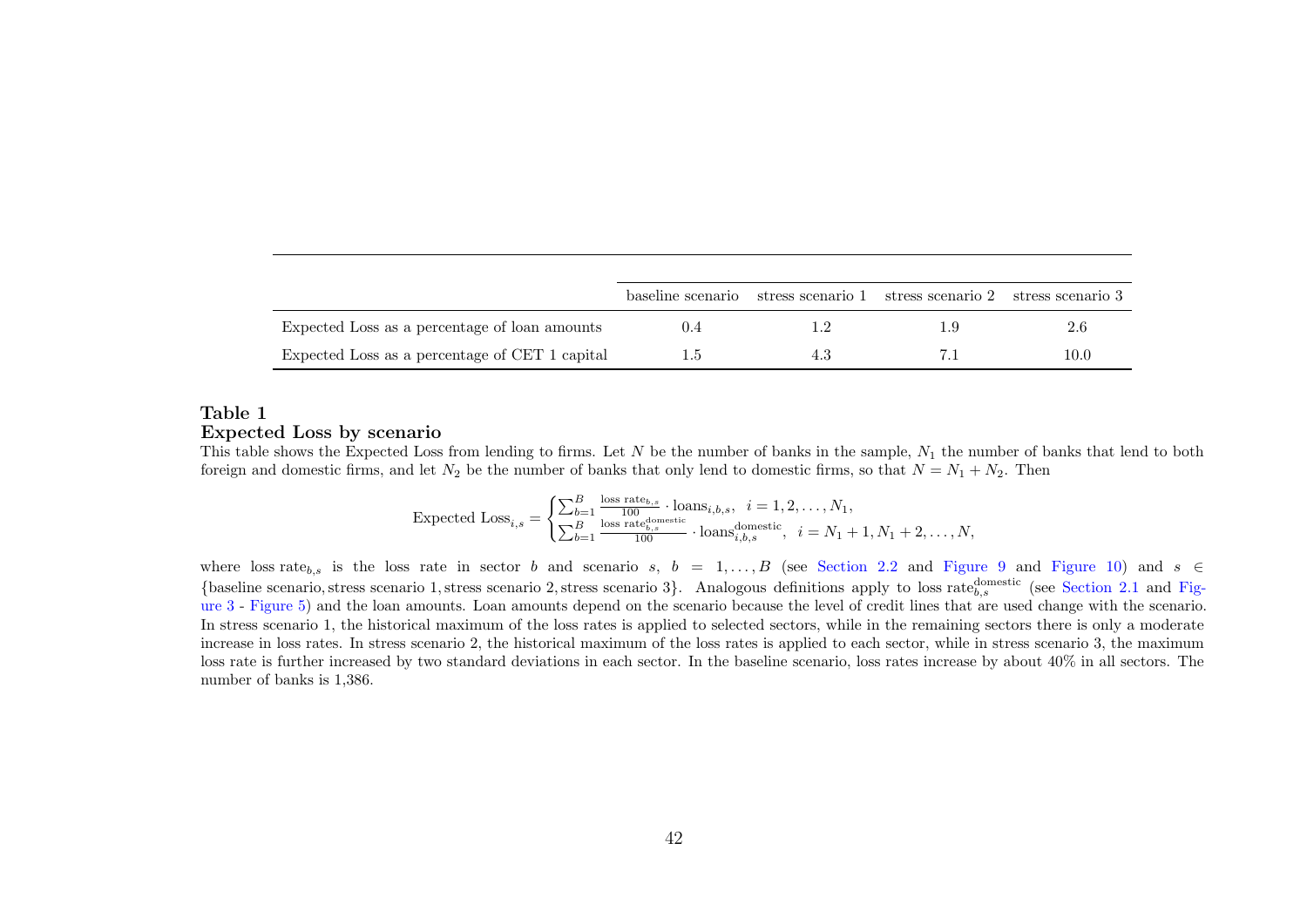|--|

| <b>Branche</b>                   | actual value in 2020 | baseline scenario | stress scenario 1 | stress scenario 2 | stress scenario 3 |
|----------------------------------|----------------------|-------------------|-------------------|-------------------|-------------------|
| Agriculture                      | 0.46                 | 0.65              | 0.88              | 0.88              | 1.27              |
| Energy                           | $-0.07$              | 0.00              | 0.06              | 0.43              | 0.69              |
| Chemical sector                  | 0.10                 | 0.14              | 0.60              | 2.22              | 3.22              |
| Rubber and plastic products      | 1.26                 | 1.77              | 1.83              | 1.87              | 3.01              |
| Non-metallic mineral products    | 0.33                 | 0.46              | 0.96              | 1.82              | 3.08              |
| Basic metals                     | 0.84                 | 1.19              | 1.42              | 2.07              | 3.23              |
| Machinery                        | 1.83                 | 2.58              | 2.89              | 2.89              | 4.23              |
| Computer and electronic products | 2.21                 | 3.11              | 2.29              | 2.29              | 3.76              |
| Wood products                    | 0.26                 | 0.37              | 1.94              | 1.94              | 3.09              |
| <b>Textiles</b>                  | 0.77                 | 1.08              | 3.40              | 3.40              | 4.97              |
| Food products                    | 0.52                 | 0.73              | 0.77              | 0.97              | 1.46              |

Continued on next page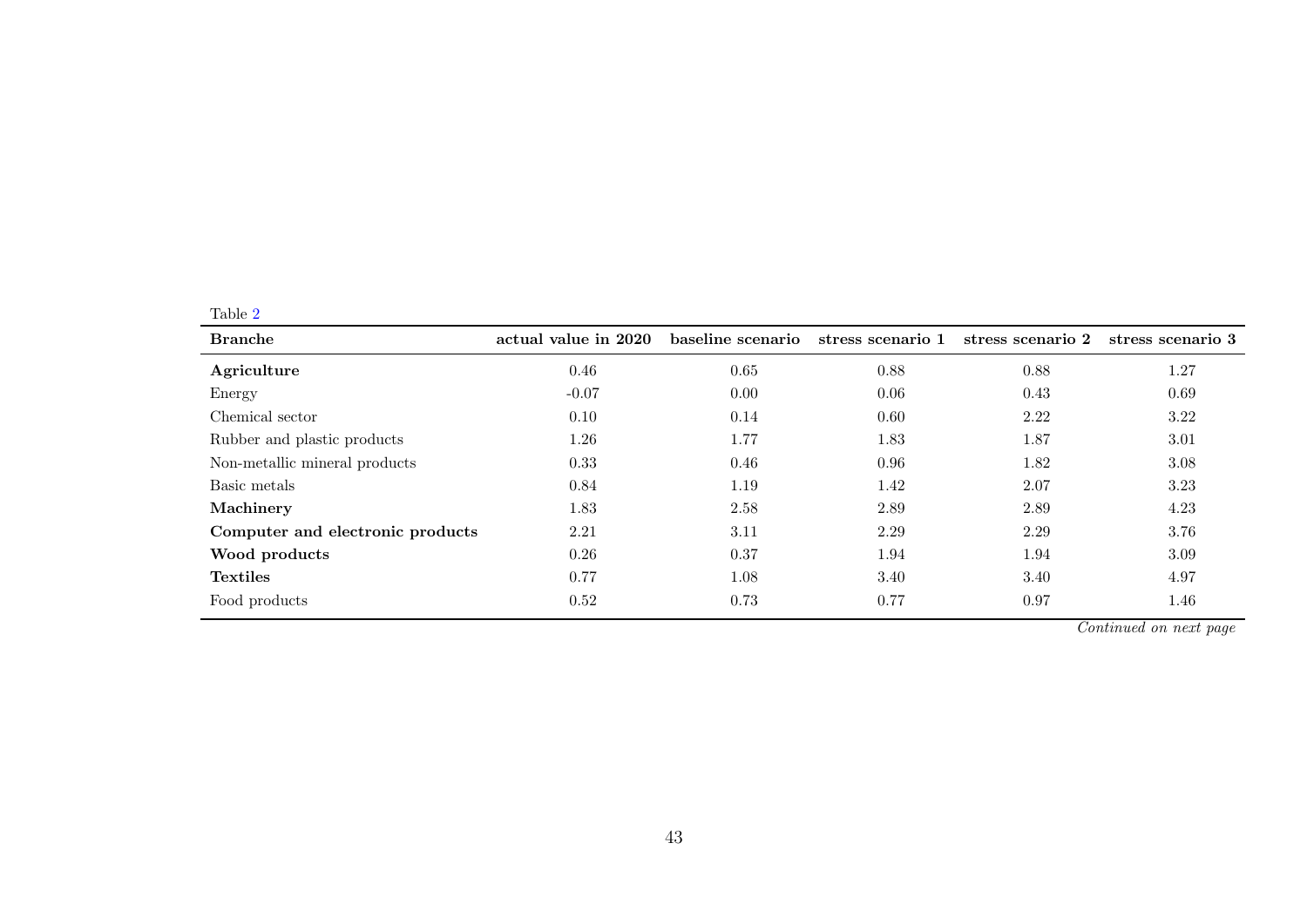| sector                        | actual value in 2020 | baseline scenario | stress scenario 1 | stress scenario 2 | stress scenario 3 |
|-------------------------------|----------------------|-------------------|-------------------|-------------------|-------------------|
| Construction                  | 0.05                 | 0.07              | 0.68              | 2.28              | 3.55              |
| Wholesale/Retail trade        | 0.25                 | 0.36              | 0.58              | 1.37              | 2.03              |
| Transportation                | $-0.12$              | 0.00              | 6.94              | 6.94              | 10.53             |
| Financial intermediation      | 0.45                 | 0.63              | 0.56              | 0.56              | 0.68              |
| Housing enterprises           | 0.03                 | 0.04              | 0.31              | 0.87              | 1.44              |
| Holding companies             | 0.41                 | 0.58              | 0.92              | 2.27              | 3.31              |
| Other real estate activities  | 0.04                 | 0.06              | 0.47              | 1.35              | 2.20              |
| Hotels and restaurants        | 0.51                 | 0.72              | 1.62              | 1.62              | 2.53              |
| <b>Business services</b>      | 0.30                 | 0.42              | 1.47              | 1.47              | 2.30              |
| Health services               | 0.21                 | 0.30              | 0.40              | 0.57              | 0.94              |
| Rental and leasing activities | 0.57                 | 0.80              | 2.64              | 2.64              | 4.14              |
| Other services                | 0.03                 | 0.04              | 1.96              | 1.96              | 2.95              |

<span id="page-48-1"></span>Table  $2$  – Continuing from previous page

#### Loss rates for loans to domestic firms in 2020 and in the scenarios

The loss rate in sector <sup>b</sup> and year <sup>2020</sup> is defined as

loss rate<sub>b,2020</sub><sup>domestic</sup> = 100 · 
$$
\frac{\sum_{i=1}^{N} \sum_{q=1}^{4} \text{value adjustments}_{i,2020,q,b}}{\frac{1}{4} \sum_{i=1}^{N} \sum_{q=1}^{4} \text{loans}_{i,2020,q,b}},
$$

<span id="page-48-0"></span>in which value adjustments<sub>i,2020,q,b</sub> are the value adjustments that are made by bank i in year 2020 and quarter  $q, q \in \{1, 2, 3, 4\}$ , and sector b,  $b = 1, 2, \ldots, B$ . Value adjustments encompass changes caused by specific value adjustments and any write-downs or write-ups of non-performing debt; see Deutsche [Bundesbank](#page-25-11) [\(2021a\)](#page-25-11), p. 145. In the same way, loans<sub>i,t,q,b</sub> refers to the volume of outstanding loans. The loss rates in the scenarios are described in [Section](#page-9-4) 2.1. In stress scenario 1, the historical maximum of the loss rates is applied to selected sectors, while in the remaining sectors there is only <sup>a</sup> moderate increase in loss rates. In stress scenario 2, the historical maximum of the loss rates is applied to each sector, while in stress scenario 3, the maximum loss rate is further increased by two standard deviations in each sector. In the baseline scenario, loss rates increase by about40% in all sectors.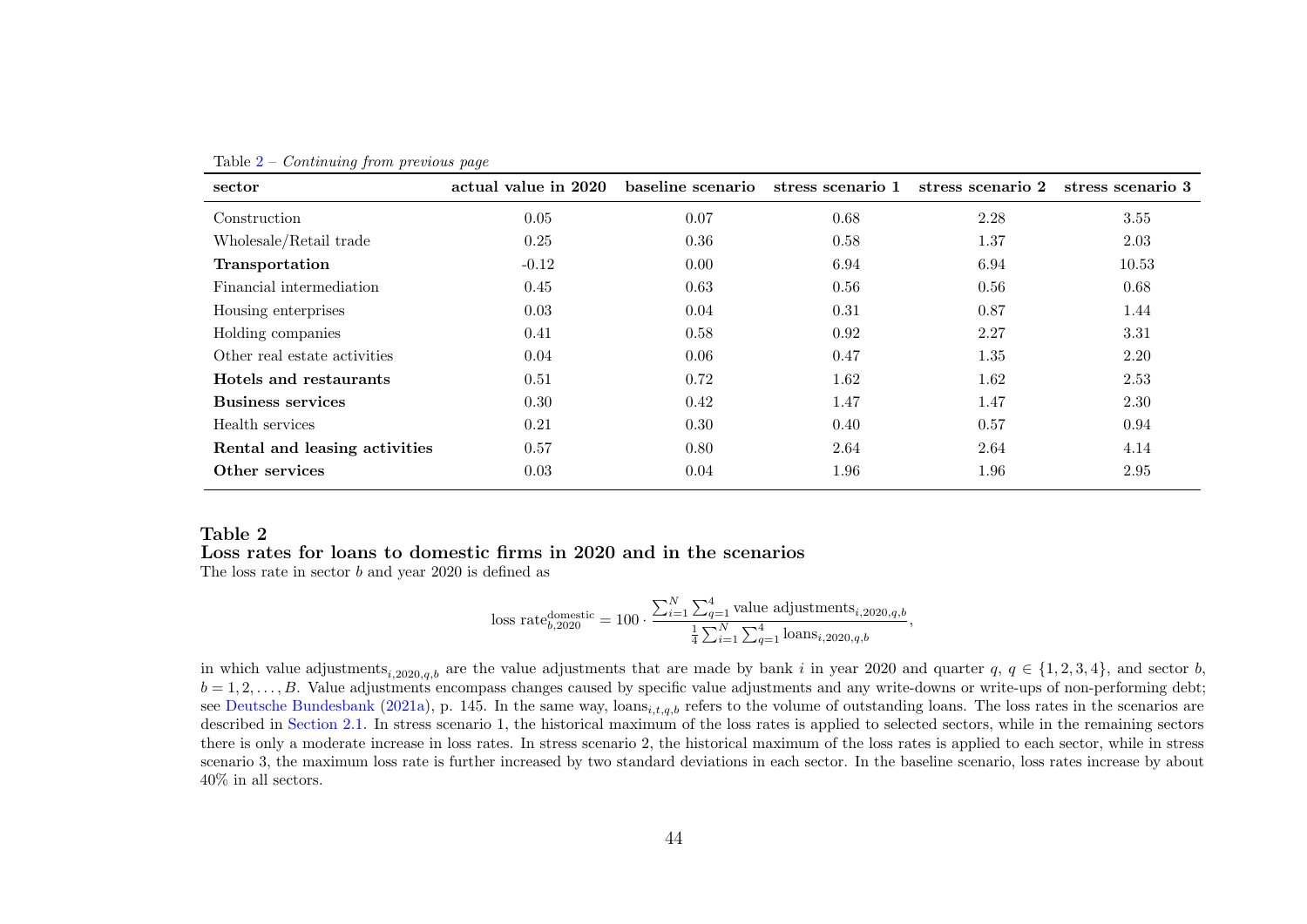| sector                        | acutal value in 2020 | baseline scenario | stress scenario 1 | stress scenario 2 | stress scenario 3 |
|-------------------------------|----------------------|-------------------|-------------------|-------------------|-------------------|
| Agriculture                   | 0.24                 | 0.33              | 1.24              | 1.24              | 1.78              |
| Mining and quarrying          | 0.31                 | 0.44              | 0.68              | 1.51              | 2.26              |
| Manufacturing                 | $0.55\,$             | 0.77              | 3.58              | 3.58              | 5.19              |
| Electricity                   | 0.25                 | $0.35\,$          | 0.88              | 2.53              | 3.80              |
| Water supply                  | 0.17                 | $0.25\,$          | 0.61              | 1.84              | 2.71              |
| Construction                  | $0.18\,$             | $0.26\,$          | $0.57\,$          | 1.53              | $2.30\,$          |
| Retail/Wholesale trade        | 0.46                 | 0.65              | 1.12              | 3.02              | 4.35              |
| Transport and storage         | 0.64                 | 0.91              | 2.15              | $2.15\,$          | $3.32\,$          |
| Accommodation                 | 0.45                 | 0.63              | 1.62              | 1.62              | 2.44              |
| Information and communication | 0.36                 | 0.51              | 1.78              | 1.78              | 2.52              |
| Financial activities          | 0.17                 | 0.24              | 0.39              | 0.80              | 1.23              |
| Real estate activities        | 0.18                 | 0.25              | 0.46              | 1.15              | 1.71              |
| Professional activities       | 0.31                 | 0.44              | 1.99              | 1.99              | 2.88              |
| Administrative activities     | $0.38\,$             | 0.54              | 1.78              | 1.78              | 2.57              |
| Public administration         | 0.06                 | 0.08              | 0.14              | 0.32              | 0.48              |
| Education                     | 0.06                 | 0.08              | 1.57              | 1.57              | 2.33              |
| Human health services         | 0.70                 | 0.99              | 0.89              | 0.89              | $1.15\,$          |
| Arts                          | 0.28                 | 0.40              | 1.86              | 1.86              | 2.74              |
| Other services                | 0.20                 | 0.28              | 1.00              | 1.00              | 1.44              |

#### Loss rates for loans to firms in 2020 and in the scenarios

<span id="page-49-0"></span> The definition of the loss rates in 2020 and in the scenario is explained in [Section](#page-11-1) 2.2. These loss rates are based on the credit register for loans of EUR 1 million or more, see siehe Deutsche [Bundesbank](#page-25-12) [\(1998\)](#page-25-12). The loss rates in the scenarios are described in [Section](#page-11-1) 2.2. In stress scenario 1, the historical maximum of the loss rates is applied to selected sectors, while in the remaining sectors there is only <sup>a</sup> moderate increase in loss rates.In stress scenario 2, the historical maximum of the loss rates is applied to each sector, while in stress scenario 3, the maximum loss rate is furtherincreased by two standard deviations in each sector. In the baseline scenario, loss rates increase by about 40% in all sectors.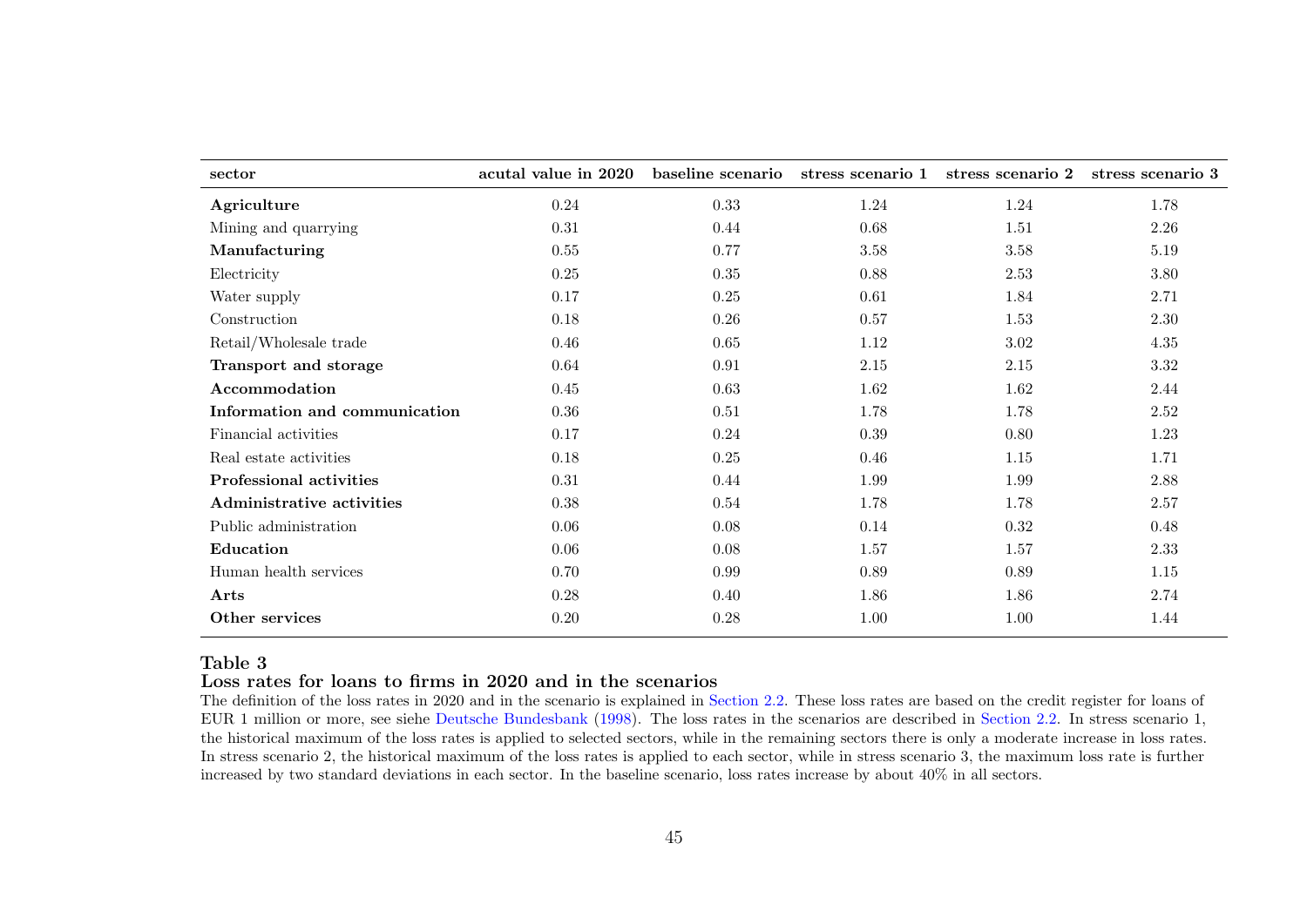| Average risk weight (in percent) | baseline scenario stress scenario 1 |     | stress scenario 2 | stress scenario 3 |
|----------------------------------|-------------------------------------|-----|-------------------|-------------------|
| Agriculture                      | 92                                  | 107 | 110               | 117               |
| Mining and quarrying             | 91                                  | 100 | 108               | 115               |
| Manufacturing                    | 103                                 | 122 | 125               | 133               |
| Electricity                      | 87                                  | 99  | 111               | 120               |
| Water supply                     | 86                                  | 96  | 107               | 115               |
| Construction                     | 83                                  | 93  | 101               | 108               |
| Wholesale/Retail trade           | 99                                  | 107 | 117               | 123               |
| Transport and storage            | 92                                  | 97  | 99                | 104               |
| Accommodation                    | 71                                  | 82  | 84                | 89                |
| Information and communication    | 98                                  | 114 | 118               | 125               |
| Financial activities             | 89                                  | 91  | 98                | 104               |
| Real estate activities           | 72                                  | 82  | 90                | 96                |
| Professional activities          | 87                                  | 104 | 107               | 113               |
| <b>Administrative activities</b> | 81                                  | 94  | 97                | 103               |
| Public administration            | 81                                  | 89  | 96                | 103               |
| Education                        | 82                                  | 101 | 104               | 112               |
| Human health services            | 86                                  | 92  | 96                | 101               |
| Arts                             | 75                                  | 90  | 92                | 98                |
| Other services                   | 72                                  | 87  | 90                | 96                |
| RWA Corporates (EUR bn)          | 659                                 | 725 | 766               | 811               |

Average risk weights for corporate loans in the baseline scenario and the stress scenarios (in percent)

<span id="page-50-0"></span> The risk weights for corporate loans in the scenarios are defined in [Section](#page-20-1) 6. In addition to the risk weights, the aggregate risk weighted assets (RWA) for corporate loans are presented in EUR bn. These risk weighted assets are derived from the existing loan amounts and the average risk weights. The average risk weights and the aggregate RWA for corporate loans are based on <sup>a</sup> sample of <sup>28</sup> banks that use an internal ratings-based approac<sup>h</sup> (IRBA). In stress scenario 1, the historical maximum of the loss rates is applied to selected sectors, while in the remaining sectors there is only <sup>a</sup> moderate increase in loss rates. In stress scenario 2, the historical maximum of the loss rates is applied to each sector, while in stress scenario 3, the maximumloss rate is further increased by two standard deviations in each sector. In the baseline scenario, loss rates increase by about 40% in all sectors.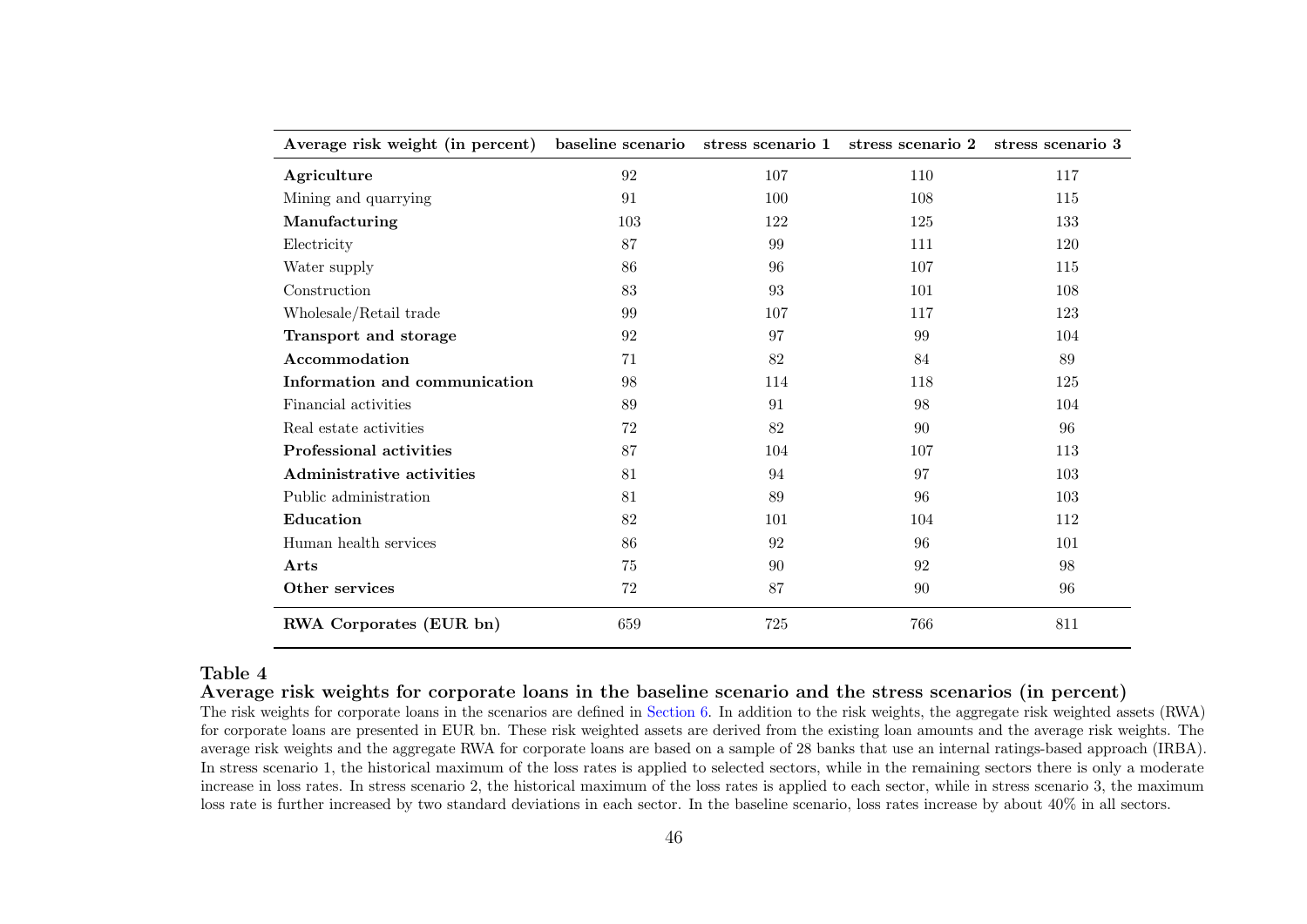|--|

| Dependent variable:<br>default rate (in percent) | Agriculture | Mining and<br>quarrying | Manufacturing | Electricity | Water<br>supply | Construction | Trade   |
|--------------------------------------------------|-------------|-------------------------|---------------|-------------|-----------------|--------------|---------|
| GDP growth $(\tau - 1)$ in percent               | $-0.11$     | $-0.26$                 | $-0.47$       | $-0.58$     | $-0.31$         | $-0.13$      | $-0.30$ |
|                                                  | (0.029)     | (0.053)                 | (0.083)       | (0.085)     | (0.054)         | (0.045)      | (0.067) |
| <i>p</i> -value $H_0: \beta \geq 0$              | 0.000       | 0.000                   | 0.000         | 0.000       | 0.000           | 0.003        | 0.000   |
| Constant                                         | 0.95        | 1.24                    | 2.64          | 1.65        | 1.48            | 1.82         | 2.60    |
|                                                  | (0.221)     | (0.405)                 | (0.637)       | (0.653)     | (0.415)         | (0.342)      | (0.510) |
| p-value $H_0$ : $\alpha = 0$                     | 0.000       | 0.004                   | 0.000         | 0.015       | 0.001           | 0.000        | 0.000   |
| Number of observations                           | 47          | 47                      | 47            | 47          | 47              | 47           | 47      |
| $\,R^2$                                          | 0.34        | 0.40                    | 0.44          | 0.54        | 0.45            | 0.25         | 0.37    |

Continued on next page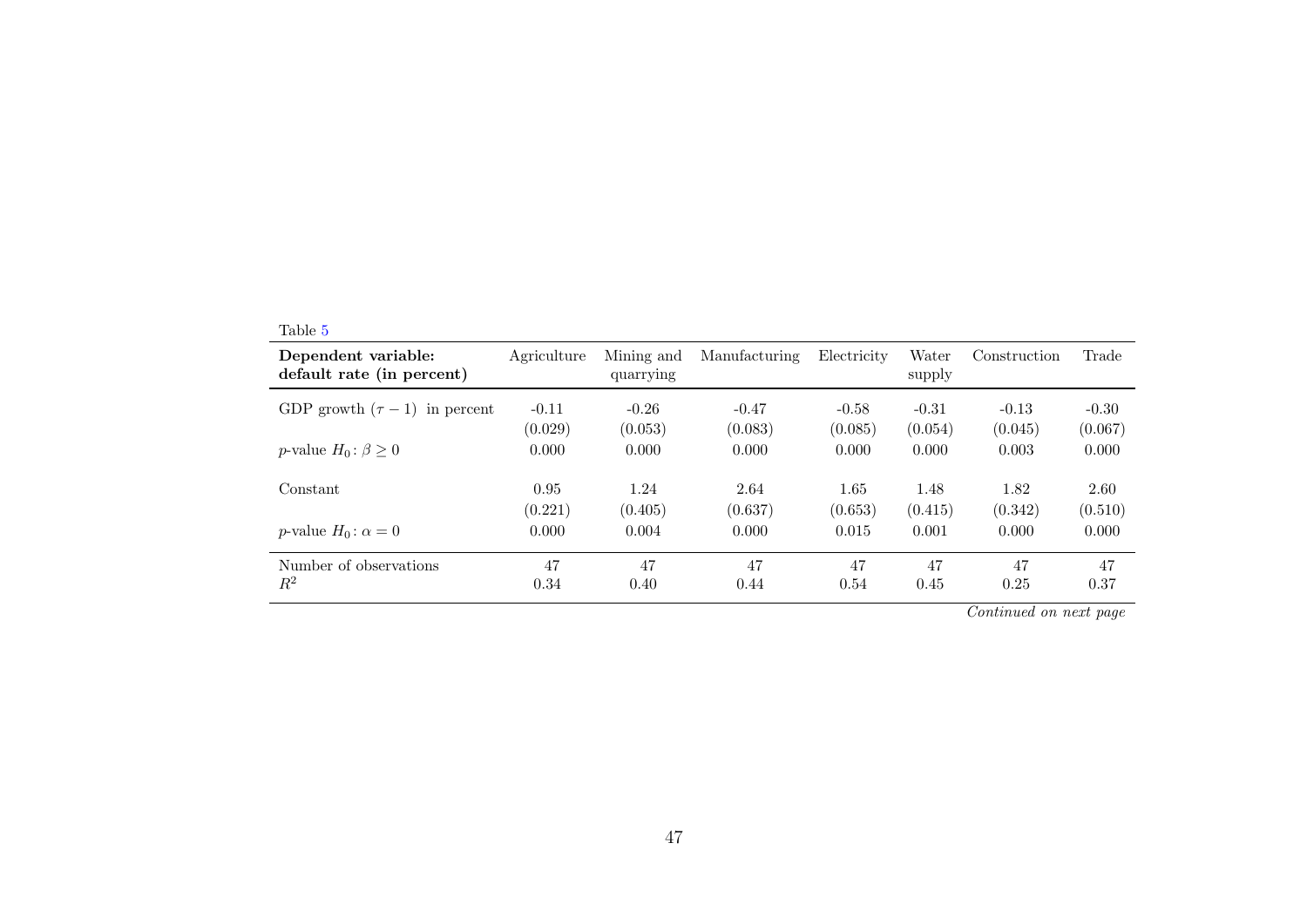| GDP growth $(\tau - 1)$ in percent<br>$-0.16$<br>$-0.21$<br>$-0.14$<br>$-0.19$<br>$-0.29$<br>$-0.05$<br>(0.100)<br>(0.072)<br>(0.037)<br>(0.048)<br>(0.048)<br>(0.038)<br>p-value $H_0: \beta \geq 0$<br>0.079<br>0.000<br>0.063<br>0.005<br>0.000<br>0.000<br>1.23<br>3.81<br>1.94<br>Constant<br>1.50<br>1.60<br>0.50<br>(0.764)<br>(0.369)<br>(0.293)<br>(0.281)<br>(0.368)<br>(0.352)<br>0.000<br>0.000<br>p-value $H_0$ : $\alpha = 0$<br>0.000<br>0.001<br>0.092<br>0.000<br>47<br>47<br>47<br>Number of observations<br>47<br>47<br>47 | Dependent variable:<br>default rate (in percent) | Transport and<br>storage | Accomodation | Information and<br>communication | Financial<br>activities | Real estate<br>activities | Professional<br>activities |
|-----------------------------------------------------------------------------------------------------------------------------------------------------------------------------------------------------------------------------------------------------------------------------------------------------------------------------------------------------------------------------------------------------------------------------------------------------------------------------------------------------------------------------------------------|--------------------------------------------------|--------------------------|--------------|----------------------------------|-------------------------|---------------------------|----------------------------|
|                                                                                                                                                                                                                                                                                                                                                                                                                                                                                                                                               |                                                  |                          |              |                                  |                         |                           |                            |
|                                                                                                                                                                                                                                                                                                                                                                                                                                                                                                                                               |                                                  |                          |              |                                  |                         |                           |                            |
|                                                                                                                                                                                                                                                                                                                                                                                                                                                                                                                                               |                                                  |                          |              |                                  |                         |                           |                            |
|                                                                                                                                                                                                                                                                                                                                                                                                                                                                                                                                               |                                                  |                          |              |                                  |                         |                           |                            |
|                                                                                                                                                                                                                                                                                                                                                                                                                                                                                                                                               |                                                  |                          |              |                                  |                         |                           |                            |
|                                                                                                                                                                                                                                                                                                                                                                                                                                                                                                                                               |                                                  |                          |              |                                  |                         |                           |                            |
|                                                                                                                                                                                                                                                                                                                                                                                                                                                                                                                                               |                                                  |                          |              |                                  |                         |                           |                            |
|                                                                                                                                                                                                                                                                                                                                                                                                                                                                                                                                               | $R^2$                                            | 0.10                     | 0.24         | 0.36                             | 0.41                    | 0.28                      | 0.48                       |

Table  $5$  – *Continuing from previous page* 

Continued on next page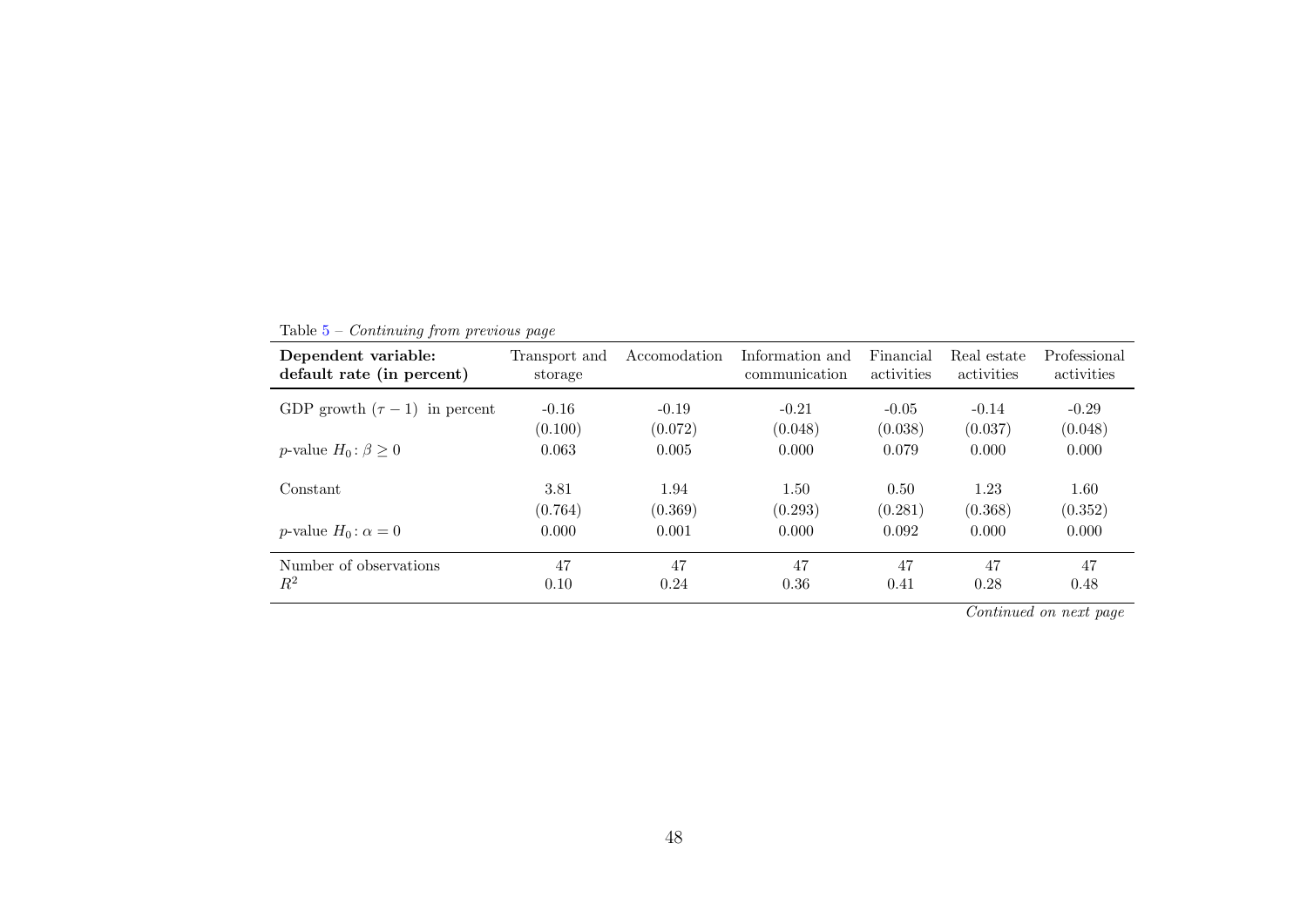| Dependent variable:<br>default rate (in percent) | Administrative<br>activities | Public admini-<br>stration | Education | Human health<br>services | Arts    | Other<br>services |
|--------------------------------------------------|------------------------------|----------------------------|-----------|--------------------------|---------|-------------------|
| GDP growth $(\tau - 1)$ in percent               | $-0.28$                      | $-0.02$                    | $-0.24$   | $-0.10$                  | $-0.33$ | $-0.13$           |
|                                                  | (0.046)                      | (0.018)                    | (0.046)   | (0.023)                  | (0.061) | (0.032)           |
| <i>p</i> -value $H_0: \beta \geq 0$              | 0.000                        | 0.113                      | 0.000     | 0.000                    | 0.000   | 0.000             |
| Constant                                         | 1.77                         | 0.12                       | 1.36      | 0.89                     | 1.85    | 1.11              |
|                                                  | (0.352)                      | (0.138)                    | (0.350)   | (0.173)                  | (0.466) | (0.244)           |
| <i>p</i> -value $H_0$ : $\alpha = 0$             | 0.000                        | 0.407                      | 0.000     | 0.000                    | 0.000   | 0.000             |
| Number of observations                           | 47                           | 47                         | 47        | 47                       | 47      | 47                |
| $R^2$                                            | 0.48                         | 0.49                       | 0.41      | 0.36                     | 0.43    | 0.33              |

<span id="page-53-1"></span>Table  $5$  – *Continuing from previous page* 

## Table 5Default rates and GDP growth, Q2 2008 - Q4 2019

The table presents the point estimates and standard errors of the parameters in the following linear regression model:

$$
y_{b,\tau} = \alpha + \beta \cdot \mu_{\tau-1} + \gamma' d_{\tau} + \varepsilon_{b,\tau},
$$

<span id="page-53-0"></span>in which  $y_{b,\tau}$  is the annualized default rate in sector b and quarter  $\tau$ ,  $y_{b,\tau} = 4 \cdot p_{b,\tau}$ ,  $b = 1, 2, \ldots, B$ ,  $\tau = 2, 3, \ldots, T$ , and  $p_{b,\tau}$  is defined in [Equation](#page-12-1) (6). The sample starts in the second quarter of 2008 and ends in the fourth quarter of 2019. The default rate indicates the number of new credit events in <sup>a</sup> <sup>g</sup>iven quarter and <sup>a</sup> <sup>g</sup>iven sector as <sup>a</sup> percentage of the total number of bank-firm pairs ("loans") in this sector and this quarter. A new creditevent takes place if a bank reports an increase in the stock of value adjustments from zero to a positive value for the first time. In addition,  $\mu_{\tau}$  is the annualized, quarterly percentage change in real GDP so that if  $X_{\tau}$  is the seasonally adjusted real GDP, then  $\mu_{\tau} = 100 \left( \left( X_{\tau} / X_{\tau-1} \right)^4 - 1 \right)$ . Finally,  $d_{\tau}$ is a vector of quarterly indicator variables for the first, second and fourth quarter. For brevity, the OLS estimates of the parameter  $\gamma$  are not shown. OLS standard errors are shown in parenthesis. Finally, the *p*–values for tests of the null hypotheses  $\beta \ge 0$  and  $\alpha = 0$  are presented.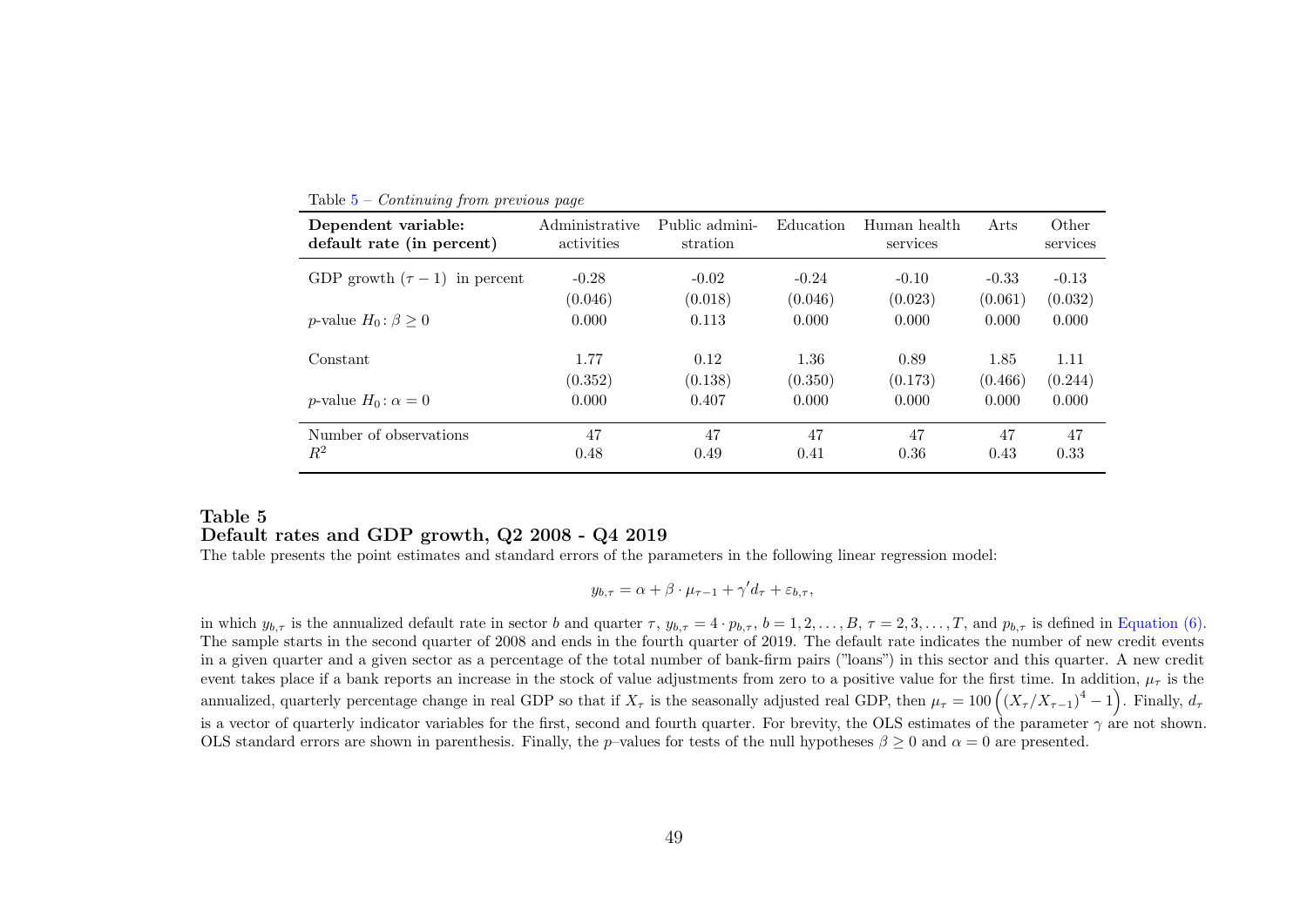| Dependent variable:<br>default rate (in percent) | Agriculture | Mining and<br>quarrying | Manufacturing | Electricity | Water<br>supply | Construction | Trade   |
|--------------------------------------------------|-------------|-------------------------|---------------|-------------|-----------------|--------------|---------|
| GDP growth $(\tau - 1)$ in percent               | $-0.02$     | $-0.06$                 | $-0.09$       | $-0.12$     | $-0.06$         | $-0.03$      | $-0.07$ |
|                                                  | (0.015)     | (0.028)                 | (0.046)       | (0.050)     | (0.030)         | (0.022)      | (0.035) |
| <i>p</i> -value $H_0: \beta \geq 0$              | 0.068       | 0.019                   | 0.023         | 0.012       | 0.021           | 0.098        | 0.029   |
| Constant                                         | 0.70        | 0.68                    | 1.65          | 0.48        | 0.82            | 1.46         | 1.90    |
|                                                  | (0.229)     | (0.435)                 | (0.720)       | (0.792)     | (0.473)         | (0.350)      | (0.550) |
| <i>p</i> -value $H_0$ : $\alpha = 0$             | 0.004       | 0.127                   | 0.027         | 0.544       | 0.089           | 0.000        | 0.001   |
| Number of observations                           | 52          | 52                      | 52            | 52          | 52              | 52           | 52      |
| $R^2$                                            | 0.14        | 0.14                    | 0.10          | 0.14        | 0.10            | 0.11         | 0.12    |

Continued on next page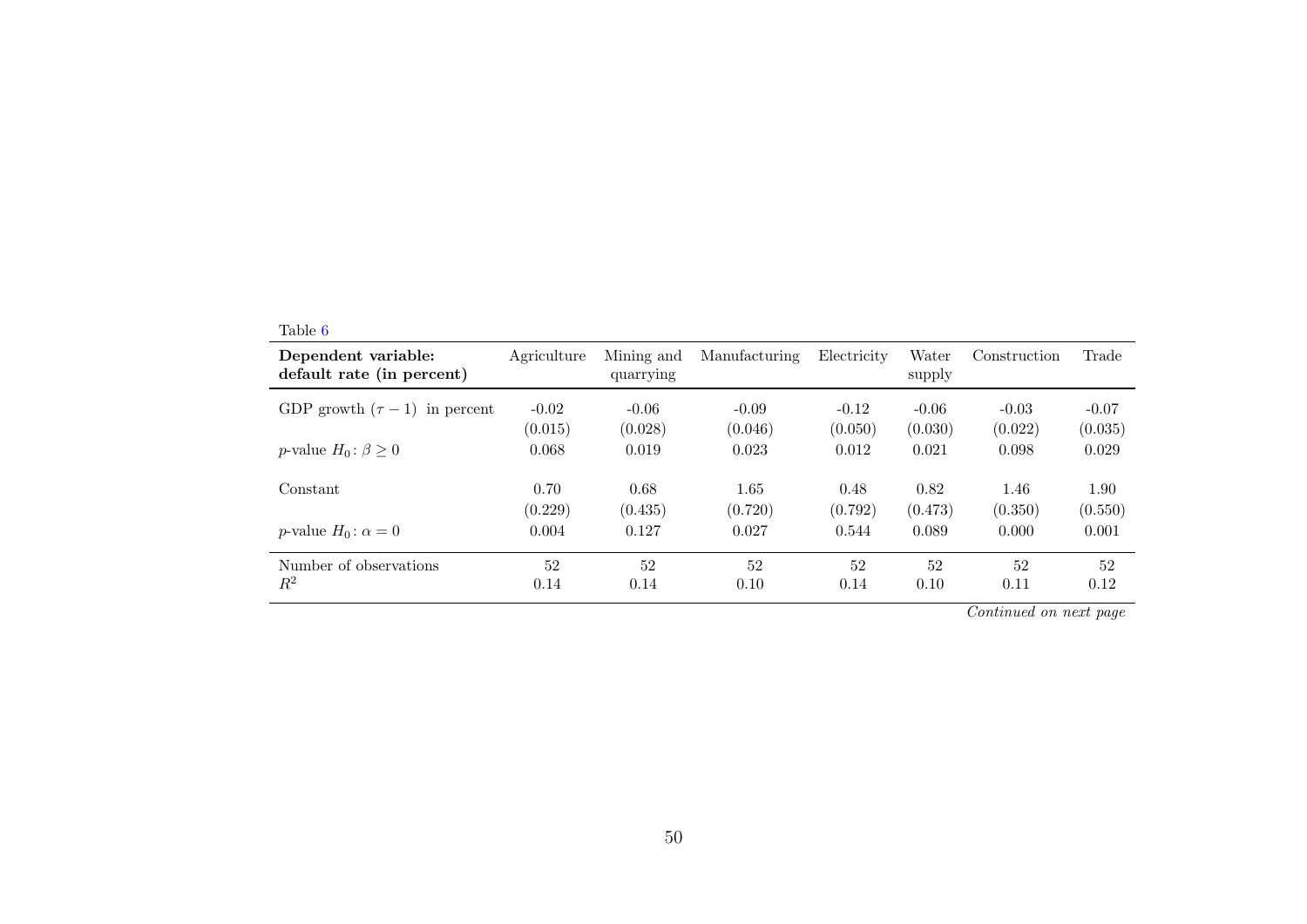| Dependent variable:<br>default rate (in percent) | Transport and<br>storage | Accomodation | Information and<br>communication | Financial<br>activities | Real estate<br>activities                   | Professional<br>activities |
|--------------------------------------------------|--------------------------|--------------|----------------------------------|-------------------------|---------------------------------------------|----------------------------|
| GDP growth $(\tau - 1)$ in percent               | $-0.04$                  | $-0.03$      | $-0.04$                          | $-0.01$                 | $-0.03$                                     | $-0.06$                    |
|                                                  | (0.046)                  | (0.034)      | (0.025)                          | (0.018)                 | (0.018)                                     | (0.027)                    |
| p-value $H_0: \beta \geq 0$                      | 0.219                    | 0.182        | 0.057                            | 0.238                   | 0.062                                       | 0.013                      |
| Konstante                                        | 3.30                     | 1.51         | 1.05                             | 0.39                    | 0.90                                        | 0.99                       |
|                                                  | (0.721)                  | (0.537)      | (0.393)                          | (0.284)                 | (0.290)                                     | (0.427)                    |
| p-value $H_0$ : $\alpha = 0$                     | 0.000                    | 0.007        | 0.010                            | 0.175                   | 0.003                                       | 0.025                      |
| Number of observations                           | 52                       | 52           | 52                               | 52                      | 52                                          | 52                         |
| $R^2$                                            | 0.04                     | 0.12         | 0.10                             | 0.31                    | 0.08<br>and the contract of the contract of | 0.14                       |

Table  $6$  – *Continued from previous page* 

Continued on next page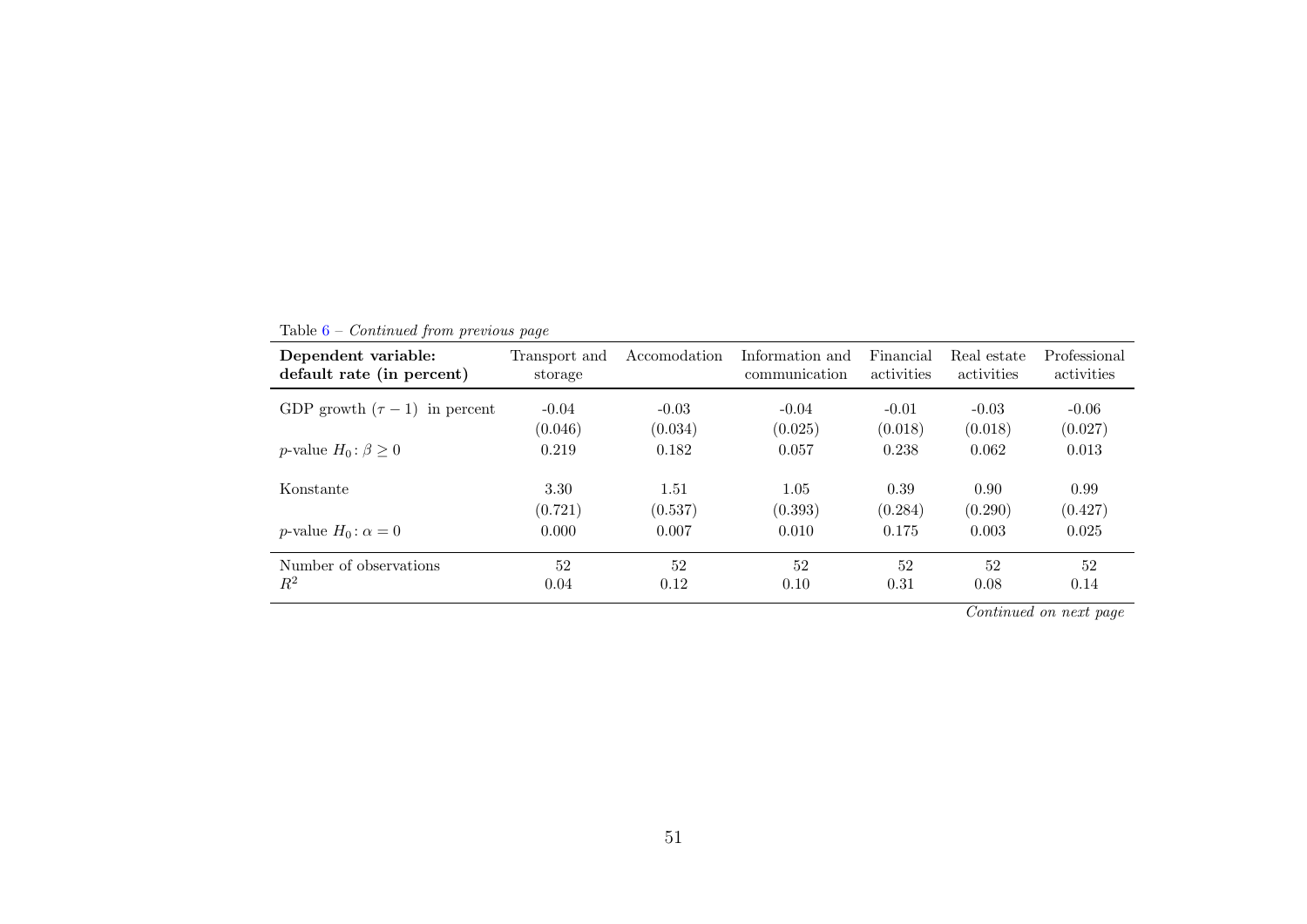| Dependent variable:<br>default rate (in percent) | Administrative<br>activities | Public admini-<br>stration | Education | Human health<br>services | ARts    | Other<br>services |
|--------------------------------------------------|------------------------------|----------------------------|-----------|--------------------------|---------|-------------------|
| GDP growth $(\tau - 1)$ in percent               | $-0.05$                      | $-0.00$                    | $-0.05$   | $-0.04$                  | $-0.06$ | $-0.03$           |
|                                                  | (0.026)                      | (0.008)                    | (0.025)   | (0.017)                  | (0.033) | (0.016)           |
| <i>p</i> -value $H_0: \beta \geq 0$              | 0.027                        | 0.300                      | 0.024     | 0.019                    | 0.045   | 0.046             |
| Constant                                         | 1.18                         | 0.07                       | 0.81      | 0.66                     | 1.16    | 0.79              |
|                                                  | (0.412)                      | (0.133)                    | (0.391)   | (0.271)                  | (0.527) | (0.254)           |
| <i>p</i> -value $H_0$ : $\alpha = 0$             | 0.006                        | 0.613                      | 0.044     | 0.019                    | 0.032   | 0.003             |
| Number of observations                           | 52                           | 52                         | 52        | 52                       | 52      | 52                |
| $R^2$                                            | 0.10                         | 0.41                       | 0.09      | 0.15                     | 0.10    | 0.10              |

<span id="page-56-1"></span>Table  $6$  – *Continued from previous page* 

## Table 6Default rates and GDP growth, Q2 2008 - Q1 2021

<span id="page-56-0"></span> For further details, see the notes in [Table](#page-53-1) 5. The only difference to [Table](#page-53-1) <sup>5</sup> is the sample size: The results in this table are based on the full sample from the second quarter 2008 to the fourth quarter in 2020. In [Table](#page-53-1) 5, the sample ends in the fourth quarter of 2019.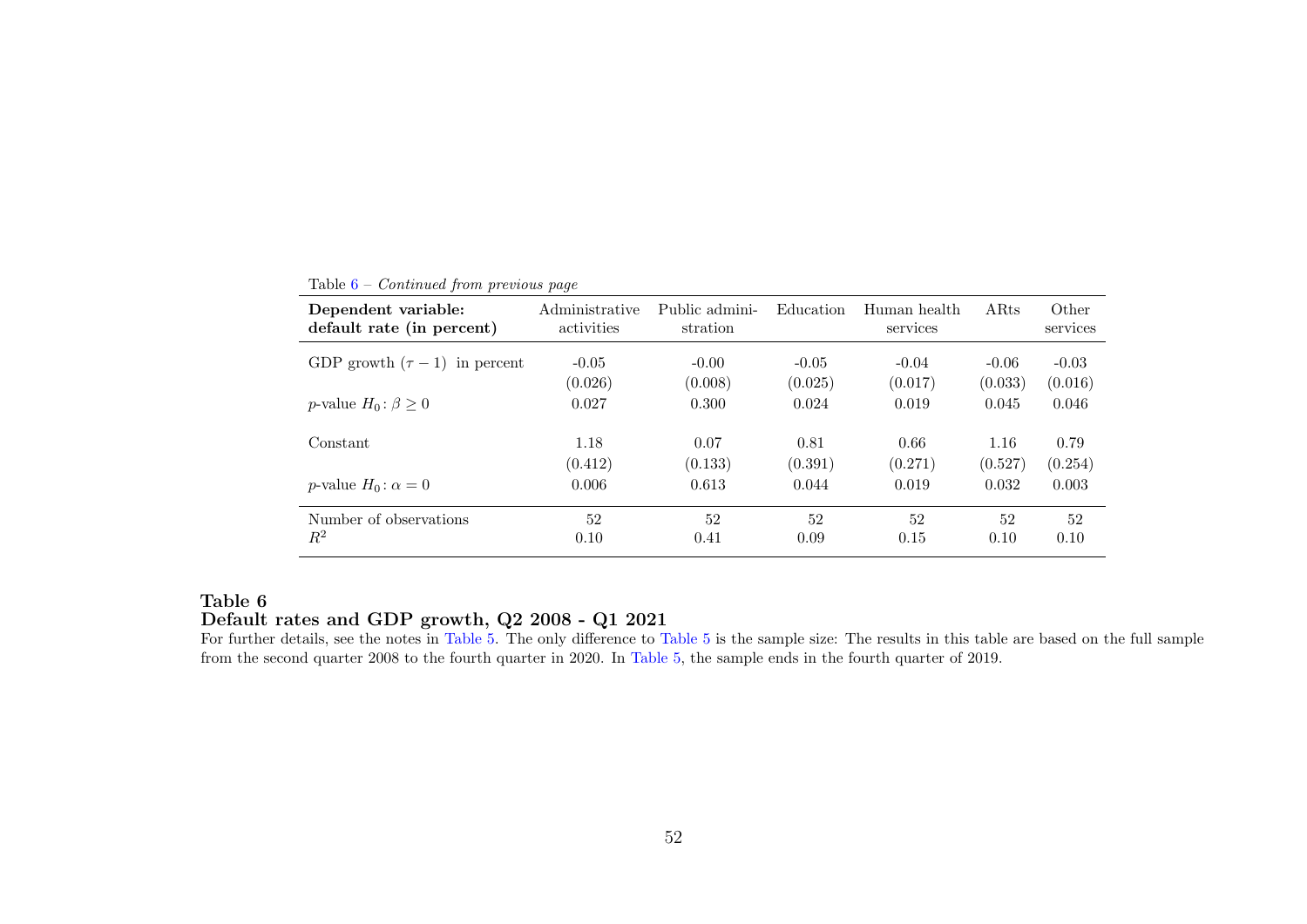|                                                           | Expected Loss in percent of loans      |                                      | Expected Loss in percent of CET 1 |                        |  |  |
|-----------------------------------------------------------|----------------------------------------|--------------------------------------|-----------------------------------|------------------------|--|--|
| Sample                                                    | baseline scenario<br>$\left( 1\right)$ | stress scenario<br>$\left( 2\right)$ | baselines scenario<br>(3)         | stress scenario<br>(4) |  |  |
| Pre-COVID-19: sample ends in $Q42019$                     | 1.5                                    | 1.9                                  | 5.1                               | 7.2                    |  |  |
| Post-COVID-19: sample ends in Q1 2021                     | $1.6\,$                                | 1.6                                  | 5.6                               | 6.1                    |  |  |
| Panel B: Maximum Likelihood (Fractional Regression Model) |                                        |                                      |                                   |                        |  |  |
| Pre-COVID-19: sample ends in Q4 2019                      | $1.6\,$                                | 1.7                                  | 5.3                               | 6.5                    |  |  |
| Post-COVID-19: sample ends in Q1 2021                     | $1.6\,$                                | 1.6                                  | 5.6                               | 6.1                    |  |  |

#### <span id="page-57-0"></span>Panel A: linear regression

#### Table 7

#### Credit risk and the economy: Expected Loss in the baseline and stress scenario

 The table shows the Expected Loss in the baseline and stress scenario in percent of loans to firms and in percent of Common Equity Tier 1 capital(CET 1) as of Q1 2021. The scenarios are depicted in in [Figure](#page-40-1) 15. The numerator of each of the ratios in the table comprises the sum of the Expected Loss for the entire scenario horizon until the end of 2023. The Expected Loss is derived from the following linear regression model:

$$
p_{b,\tau} = \alpha + \beta \cdot \mu_{\tau-1} + \varepsilon_{b,\tau}, \quad \tau = 2008Q2, 2008Q3, ..., T,
$$

in which  $p_{b,\tau}$  is the default rate in sector b and quarter  $\tau$ , see [Equation](#page-12-1) (6), and  $b = 1, 2, ..., B$ . The default rate indicates the number of new credit events in <sup>a</sup> <sup>g</sup>iven quarter and <sup>a</sup> <sup>g</sup>iven sector as <sup>a</sup> percentage of the total number of bank-firm pairs ("loans") in this sector and this quarter. A newcredit event takes place if a bank reports an increase in the stock of value adjustments from zero to a positive value for the first time. In addition,  $\mu_{\tau}$ is the quarterly percentage change in real GDP. This model is estimated for  $T = 2019Q4$  (Pre-COVID-19) and  $T = 2021Q1$  (Post-COVID-19). Using the estimated parameters  $\widehat{\alpha}$ ,  $\widehat{\beta}$ in which  $0 \leq \frac{\hat{p}_{b,\tau}}{100} \leq 1$ . If  $\hat{p}_{b,\tau} < 0$  in a given sector b and a given quarter  $\tau$ , then this scenario forecast is replaced by zero. These default rates are then  $\beta$  and the path of GDP growth according to the scenarios, the scenario forecasts of the default rates,  $\widehat{p}_{b,\tau}$ , are produced, multiplied by an average LGD, which is obtained for each sector, to produce the loss rates. Finally, for each bank and each sector, the Expected Lossis the product of the loan amounts and these loss rates. The loan amounts are the balance sheet exposures according to supervisory data (FINREP) <sup>p</sup>lus irrevocable credit lines according to the credit register for loans of EUR 1 million or more. These results are shown in Panel A. In Panel B, weshow analogous results obtained from the estimation procedure by Papke and [Wooldridge](#page-25-13) [\(1996\)](#page-25-13), which ensures that  $\frac{\hat{p}_{b,\tau}}{100} \in [0,1]$  by design. There are  $\sim$ 1.368 banks in this sample.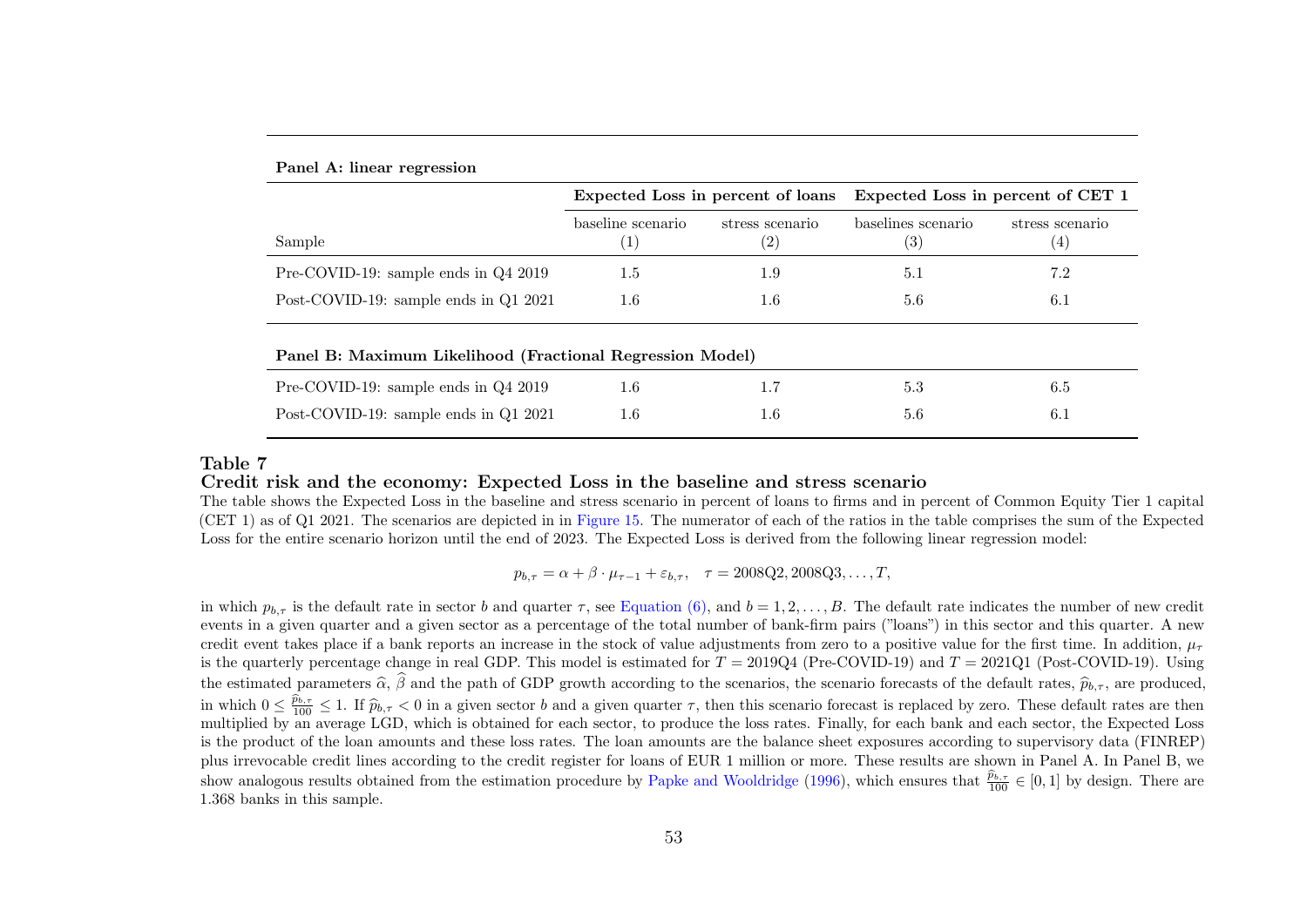## Appendix 1: Basel risk weight function

$$
RW = 1.06 \cdot 12.5 \cdot MA \cdot LGD \cdot UL
$$
  

$$
MA = (1 + (\overline{M} - 2.5) \cdot b) / (1 - 1.5 \cdot b)
$$
  

$$
b = (0, 11852 - 0.05478 \cdot \log(PD))^2
$$

$$
UL = \Phi\left(\frac{\Phi^{-1}(PD) + \sqrt{\rho} \cdot \Phi^{-1}(0.999)}{\sqrt{1-\rho}}\right) - PD
$$

$$
\rho = 0.24 - 0.12 \cdot (1 - \exp(-50 \cdot PD))
$$

We set the maturity to  $\overline{M} = 3$  years and the LGD to 45%. The PD is larger or equal to 0.03%.

## Appendix 2: IRBA PDs and corporate bond spreads

We examine the empirical relationship between PDs that are reported by IRBA banks in the credit register for loans of EUR 1 million or more in each quarter, and daily corporate bond spreads with the following model:

$$
PD_{t,b} = \alpha + \beta \cdot spread_{t,b} + \varepsilon_{t,b},
$$

in which t is the end of the quarter  $(2008Q4-2019Q4)$ , and b is the economic sector  $(10$ sectors in total). On each trading day  $h$  (and for each sector  $b$ ), we then have

$$
\widehat{PD}_{t+h,b} = \hat{\alpha} + \hat{\beta} \cdot spread_{t+h,b}
$$

and

$$
\widehat{PD}_{t+h,b} = PD_{t,b} + \hat{\beta} (spread_{t+h,b} - spread_{t,b})
$$

After applying a logarithmic transformation to the PDs and the spreads, we obtain a parameter estimate of  $\beta$  equal to 0.3, see [Table 8:](#page-59-0)

$$
\log(PD_{t,b}) = \alpha + \beta \cdot \log(spread_{t,b}) + \varepsilon_{t,b}
$$

Future PDs are estimated as:

$$
PD_{t+h,b} = \exp\left(\log(PD_{t,b}) + 0.2562 \cdot (\log(spred_{t+h,b}) - \log(spred_{t,b}))\right)
$$